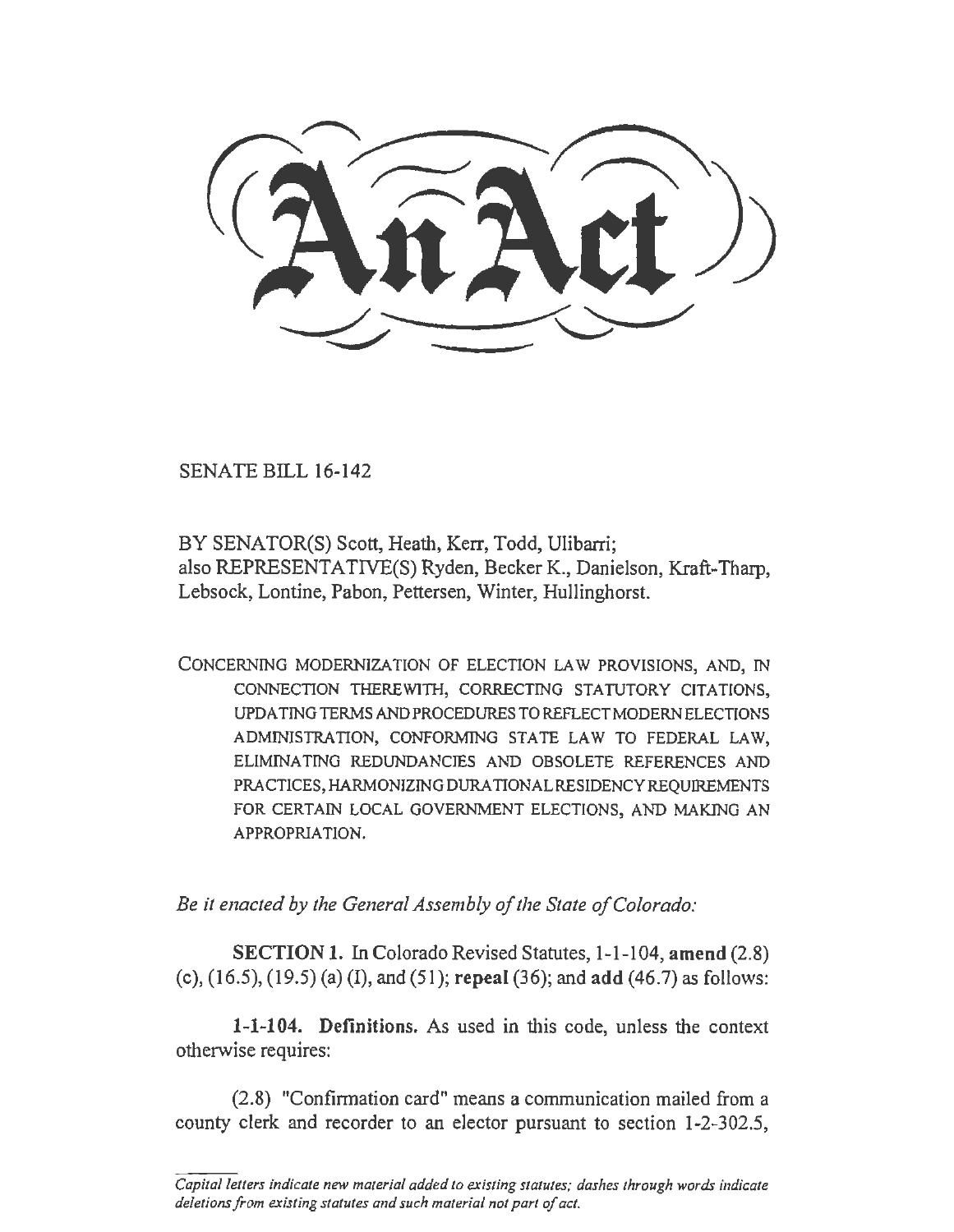1-2-509, or 1-2-605, which card must:

(c) Comply with all relevant requirements of the federal "National Voter Registration Act of 1993", 42 U.S.€. sec. 1973gg 52 U.S.C. SEC. 20501 ET SEQ., as amended; and

(16.5) "Federally accredited laboratory" means a laboratory certified under section 231 of the federal "Help America Vote Act of 2002", Pub.I. 107-252, codificdat42 U.S.C. sec. 15301 ct seq., 52 U.S.C.20901 ET SEQ., or any successor section.

(19.5) (a) "Identification" means:

(1) A valid Colorado driver's license, EXCEPT A LICENSE ISSUED UNDER PART 5 OF ARTICLE 2 OF TITLE 42, C.R.S.;

 $(36)$  "Registration book" means the original elector registration records for each county retained and stored on *the* statewide voter registration system created in section 1-2-301. The system must have the capability to export active and inactive registration records, to retain the voting history for each active and inactive registration by surname, and to retain completed voter signature forms *by* precinct for each election.

(46.7) "STATEWIDE VOTER REGISTRATION SYSTEM" MEANS THE CENTRALIZED STATEWIDE VOTER REGISTRATION SYSTEM, COMMONLY REFERRED TO AS "SCORE", CREATED IN SECTION 1-2-301.

(51) "Watcher" means an eligible elector other than a candidate on the ballot who has been selected by a political party chairperson on behalf of the political party, by a party candidate at a primary election, by an unaffiliated candidate at a general, congressional vacancy, or nonpartisan election, or by a person designated by either the opponents or the proponents in the case of a ballot issue or ballot question. If selected by a political party chairperson, a party candidate, or an unaffiliated candidate, the watcher shaH MUST be affiliated with that political party or unaffiliated as shown on the registration books of the county clerk and recorder IN THE STATEWIDE VOTER REGISTRATION SYSTEM.

SECTION 2. In Colorado Revised Statutes, 1-1-107, amend (1) (d),  $(1)$  (e),  $(2)$  introductory portion, and  $(2)$  (b) as follows:

PAGE 2-SENATE BILL 16-142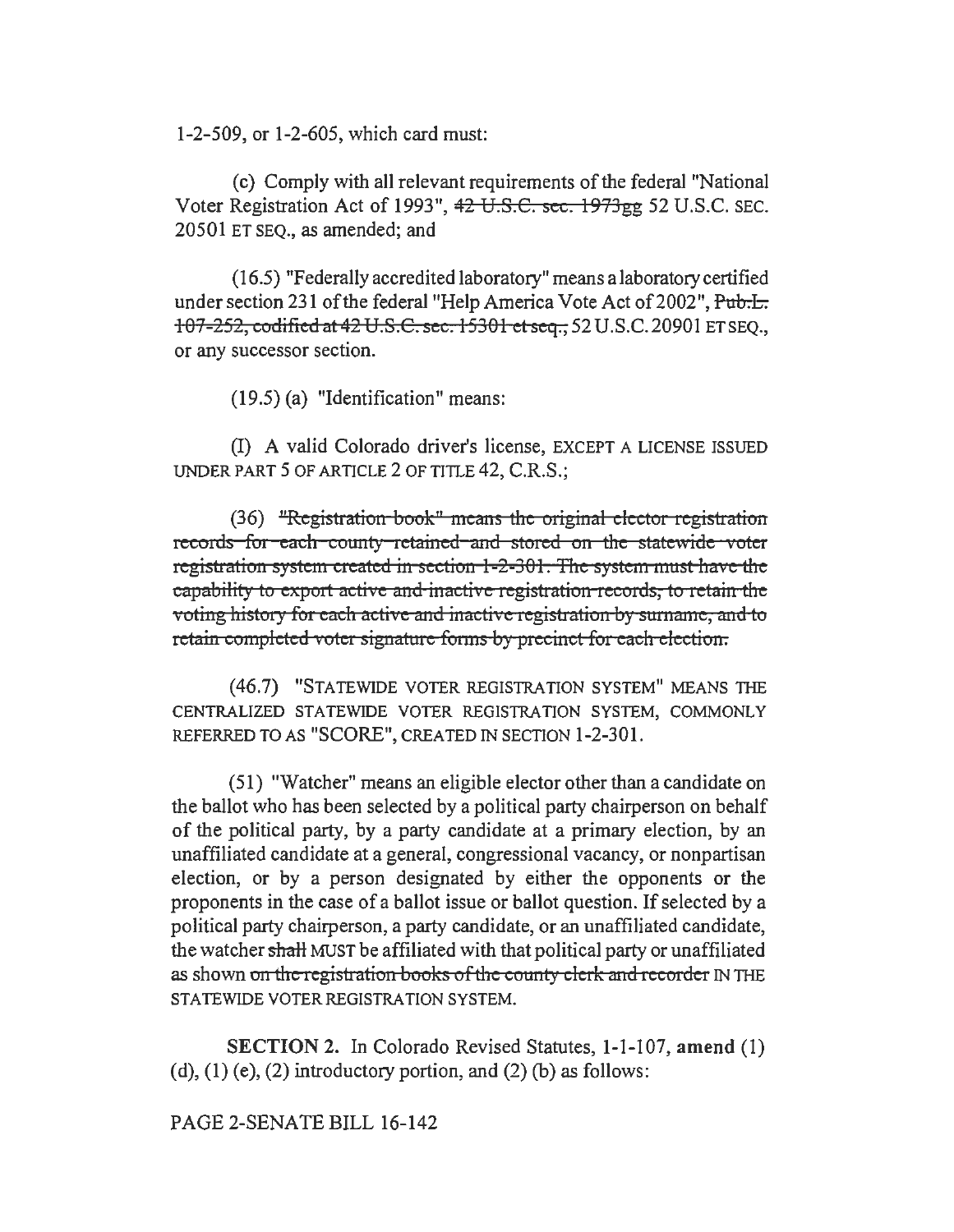1-1-107. Powers and duties of secretary of state- penalty. (1) In addition to any other duties prescribed by law, the secretary of state has the following duties:

( d) To coordinate the responsibilities of the state of Colorado under the federal "National Voter Registration Act of 1993", 42 U.S.C. sec. 1973gg 52 U.S.C. SEC. 20501 ET SEQ.;

(e) To serve as the chief state election official within the meaning of the federal "Help America VoteActof2002",Pub.L. 107-252 52 U.S.C. 20901 ET SEQ., and, in that capacity, to coordinate the responsibilities of the state of Colorado under the federal act in accordance with the requirements of this code.

(2) In addition to any other powers prescribed by law, the secretary of state shall have HAS the following powers:

(b) To inspect, with or without the filing of a complaint by any person, and review the practices and procedures of county clerk and recorders, election commissions, their employees, and other election officials in the conduct of primary, general, and congressional vacancy elections and the registration of electors in this state;

SECTION 3. In Colorado Revised Statutes, 1-1-109, amend (2) as follows:

1-1-109. Forms prescribed - rules. (2) A registered elector shall make elector registration information changes on an approved form, and the elector registration information changes shalt MUST be entered on the elector's registration record and retained and stored in a registration book, as provided for in section 1-1-104 (36) THE STATEWIDE VOTER REGISTRATION SYSTEM.

SECTION 4. In Colorado Revised Statutes, 1-1-301, amend (1) as follows:

1-1-301. Certification program. (1) The secretary of state shall establish and operate or provide by contract a certification program for local election officials on the conduct of elections, the federal "Help America Vote Act of 2002", Pub.L. 107-252, codified at 42 U.S.C. sec.

PAGE 3-SENATE BILL 16-142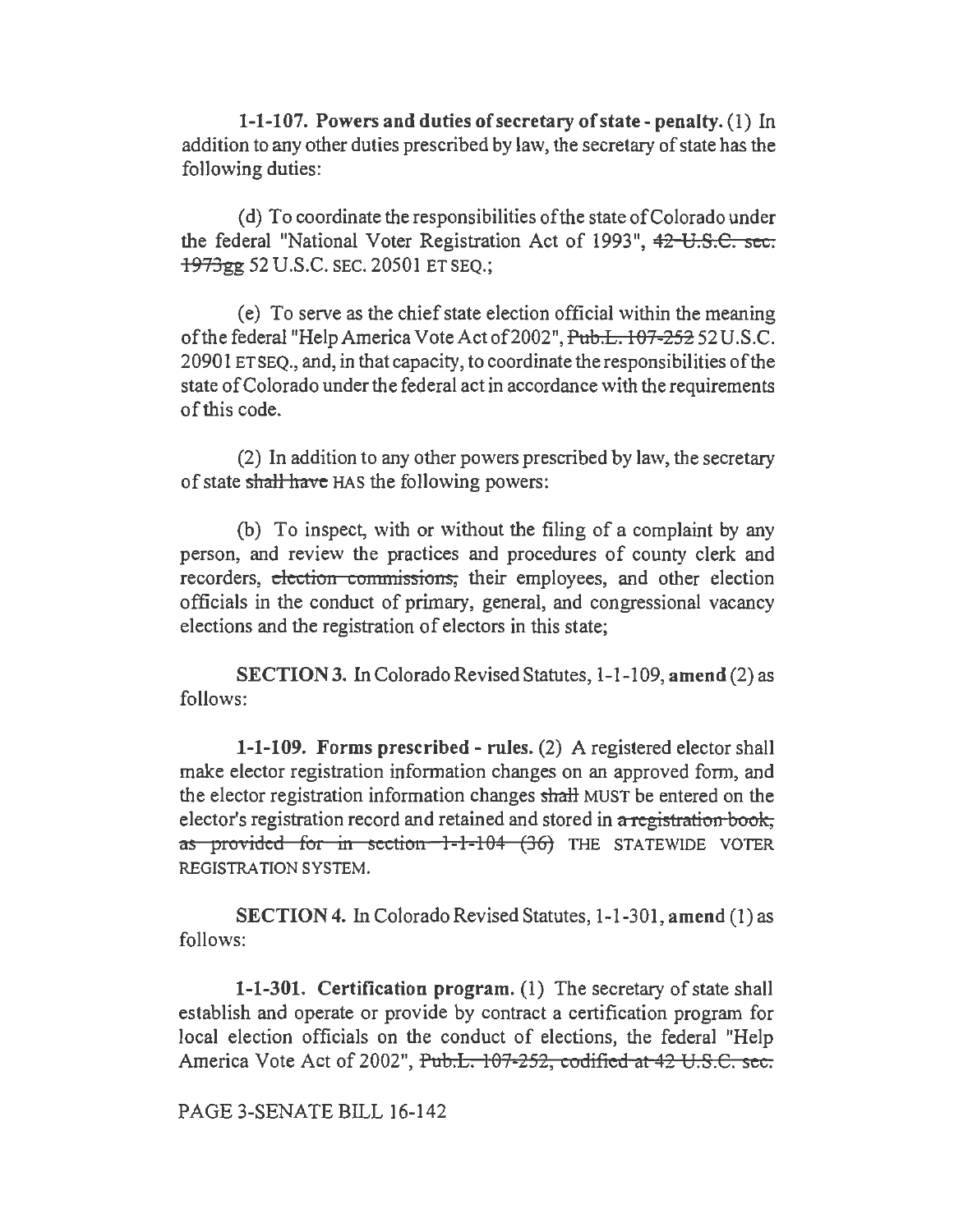15301 et seq. 52 U.S.C. 20901 ET SEQ., and other topics related to elections.

SECTION 5. In Colorado Revised Statutes, 1-1.5-102, amend (3) as follows:

1-1.5-102. Definitions. As used in this article, unless the context otherwise requires:

(3) "HAVA" means the federal "Help America Vote Act of 2002", Pnb.L. 107-252, codified at 42 U.S.C. sec. 15301 et seq. 52 U.S.C. 20901 ET SEQ.

SECTION 6. In Colorado Revised Statutes, 1-1.5-105, amend (2) introductory portion and (2) (b) as follows:

1-1.5-105. Complaint procedure. (2) Any rules promulgated pursuant to subsection (1) of this section shaH MUST provide for, but need not be limited to, the following:

(b) Authorization for any person who has either been personally aggrieved by or has personally witnessed BELIEVES THAT THERE IS a violation of Title III of HAVA, INCLUDING A VIOLATION that has occurred, is occurring, or that is about to occur, as applicable, to file a complaint;

SECTION 7. In Colorado Revised Statutes, add with amended and relocated provisions 1-2-201 (5) as follows:

1-2-201. Registration required - deadlines - additional identifying information to be provided by first-time registrants. (5) [Formerly 1-2-501 (1.5)] An elector who submits a voter registration form by mail and has not previously voted in the county or in the state shall:

(a) Submit with the voter registration form a copy of identification as defined in section 1-1-104 (19.5), the elector's driver's license number, or the last four digits of the elector's social security number; or

(b) Submit a copy of identification as defined in section 1-1-104 (19.5) with the elector's mail ballot in accordance with section 1-7.5-107  $(3.5).$ 

PAGE 4-SENATE BILL 16-142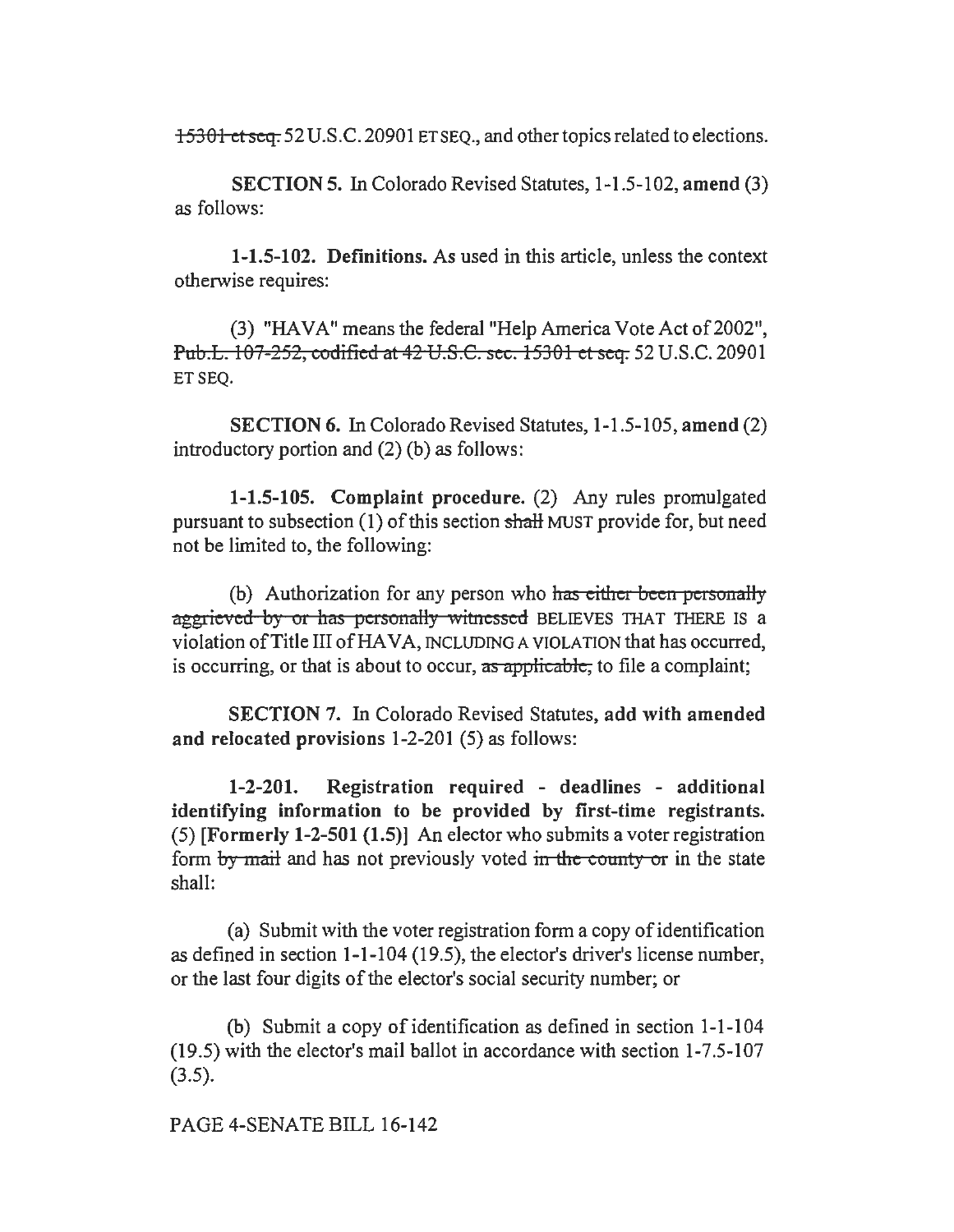SECTION 8. In Colorado Revised Statutes, 1-2-202.5, amend (3) (b), (3) (d), and (7) (c) (II) as follows:

1-2-202.5. Online voter registration - online changes in elector information. (3) The electronic voter registration form must include:

(b) The questions specified in section 1-2-204  $(1)$  and (2) with places for the elector to input information in response to the questions;

(d)  $\pm$  THE self-affirmation that the elector is qualified to register and that the information entered by the elector on the electronic application is true REQUIRED UNDER SECTION 1-2-205; and

(7) ( c) (II) A change or withdrawal of affiliation made in accordance with this section applies to an election ifthe elector completes the electronic form no later than twenty-nine days before the election; EXCEPT THAT, IF THE TWENTY-NINTH DAY BEFORE AN ELECTION IS A SATURDAY, SUNDAY, OR LEGAL HOLIDAY, THE CHANGE OR WITHDRAWAL APPLIES IF MADE BY THE NEXT DAY THAT IS NOT A SATURDAY, SUNDAY, OR LEGAL HOLIDAY.

SECTION 9. In Colorado Revised Statutes, amend 1-2-203 as follows:

1-2-203. Registration on Indian reservations. The secretary or secretary's designee of any tribal council of an Indian tribe located on a federal reservation which THAT has no municipality contained within the reservation shall serve SERVES as a deputy registrar only for registration purposes for the county in which the reservation is located. The secretary of the tribal council or the secretary's designee shall take registrations only in the tribal council headquarters. The secretary of the tribal council or the secretary's designee shall register any eligible elector residing in any precinct in the county who appears in person in the office of the secretary of the tribal council at any time during which registration is permitted in the office of the county clerk and recorder. The secretary of the tribal council shall forward the registration records to the county clerk and recorder, either in person or by certified mail, on or before the fifteenth day of each month; except that, WITHIN TWENTY-TWO DAYS BEFORE AN ELECTION, the secretary of the tribal council shall appear in person OR TRANSMIT DAILY to deliver any registration records to the county clerk and recorder. on the day

PAGE 5-SENATE BILL 16-142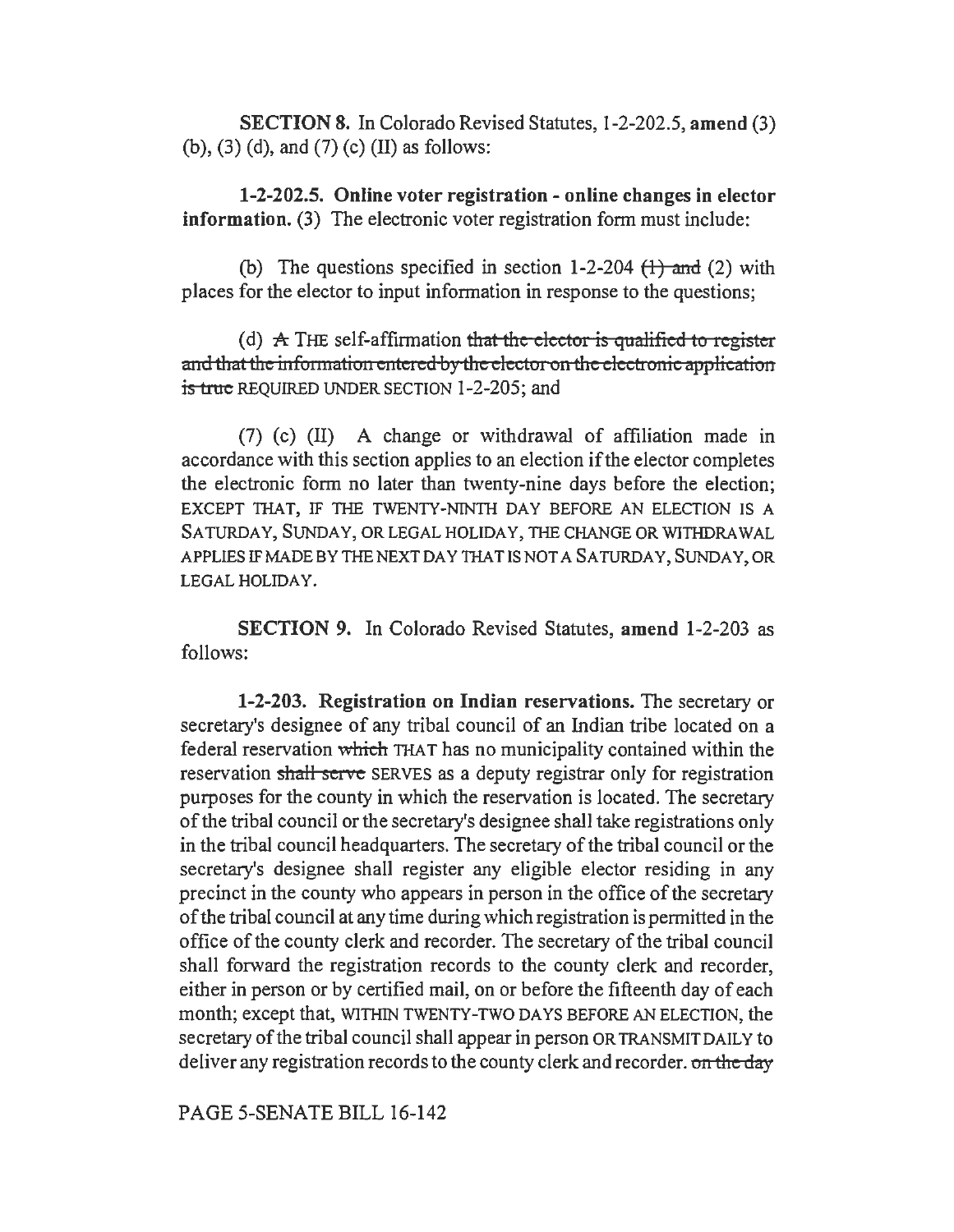following the last day that registration is permitted preceding any election for which registration is required. WITHIN EIGHT DAYS BEFORE AN ELECTION, THE SECRETARY OF THE TRIBAL COUNCIL SHALL ACCEPT AN APPLICATION AND INFORM THE APPLICANT THAT HE OR SHE MUST GO TO A VOTERSERVICEANDPOLLINGCENTERINORDERTOVOTEINTHATELECTION.

SECTION 10. In Colorado Revised Statutes, 1-2-204, amend (2) introductory portion and  $(2)$  (d); repeal (1); and add (4.5) as follows:

1-2-204. Ouestions answered by elector - rules. (1) The county clerk and recorder shall ask each eligible elector making application for registration, and the elector shall answer, the following:

(a) Whether the elector intends to claim the elector's present address as the elector's sole legal place of residence and, in so doing, to abandon claim to any other legal residence;

 $(b)$  Whether the elector is aware that, if the elector is a resident of this state for voting purposes, the elector is also a resident of this state for motor vehicle registration and operation purposes and for income tax purposes;

 $(c)$  Whether the elector is aware that the elector cannot legally vote in more than one place in any election; and

(d) Whether the elector is aware that a violation of the self-affirmation the elector is about to make is a criminal act under the laws of this state and will subject the elector to the penalties provided by law.

(2) In addition, each eligible elector shall be asked, and the elector shall correctly answer the following:

(d) The elector's gender IDENTITY, if the elector wishes to state it;

( 4.5) THIS SECTION DOES NOT APPLY TO A COVERED VOTER, AS DEFINED IN SECTION 1-8.3-102, WHO IS REGISTERING TO VOTE PURSUANT TO SECTION 1-8.3-107.

SECTION 11. In Colorado Revised Statutes, 1-2-213, amend (1),  $(2)$  (a),  $(2)$  (d),  $(5)$ , and  $(6)$  as follows:

PAGE 6-SENATE BILL 16-142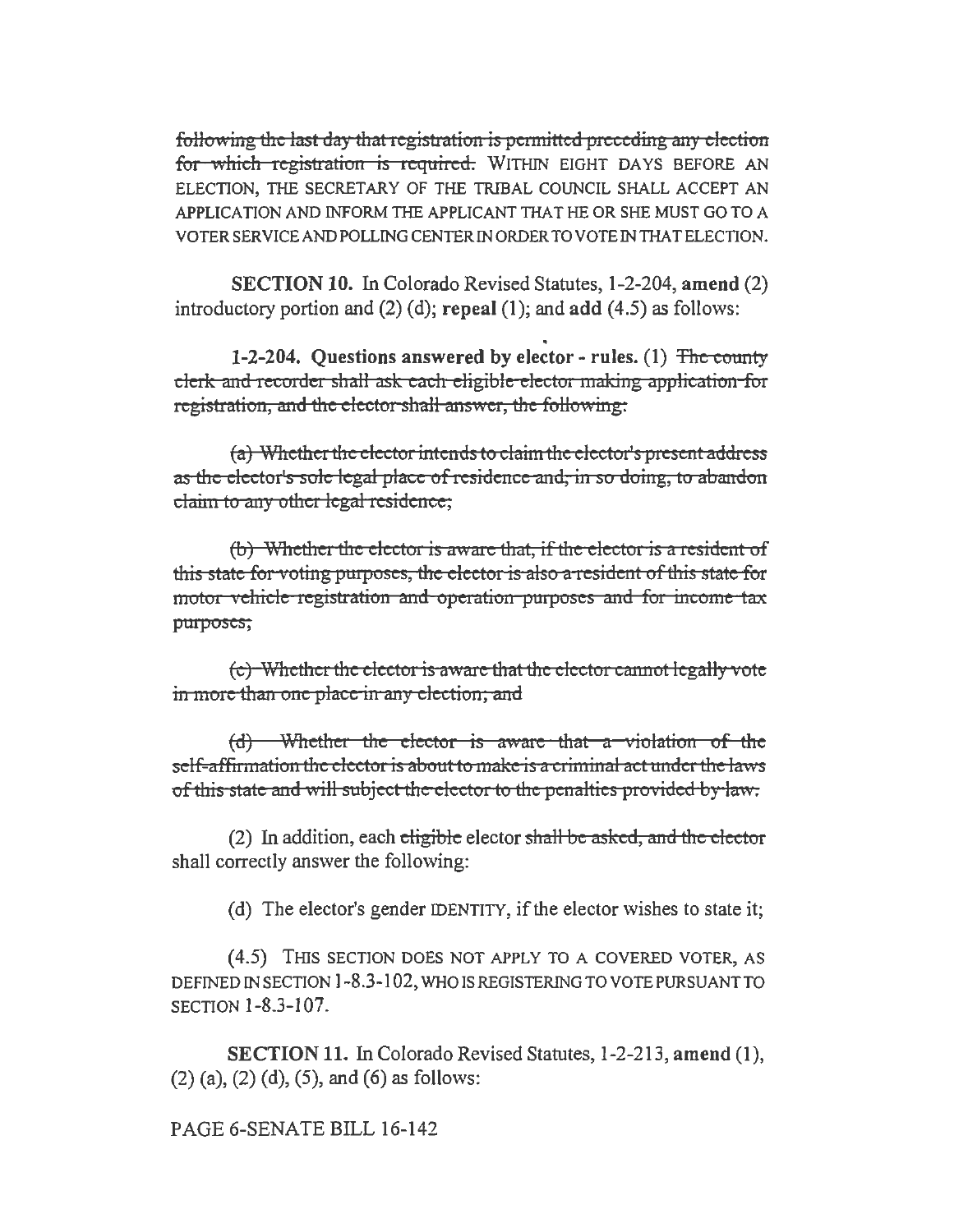1-2-213. Registration at driver's license examination facilities. (1) The department of revenue, through its local driver's license examination facilities, shall provide each eligible elector who applies for the issuance, renewal, or correction of any type of driver's license or for an identification card pursuant to part 3 of article 2 of title 42, C.R.S., an opportunity to complete an application to register to vote, by use of a form containing the necessary information required by WHICH APPLICATION PROVIDES THE INFORMATION REQUIRED UNDER this part 2.

(2) (a) An applicant who wishes to complete an application for registration must read and answer the questions PROVIDE THE INFORMATION required by section 1-2-204 and shalt make the self-affirmation required under section 1-2-205. Each application for registration must bear the following statement. "Warning: It is a class 1 misdemeanor to affirm falsely as to your qualifications to register to vote.".

(d) The authorized employee shall stamp the application for registration with a validation stamp and indicate on the driver's license that the bearer registered to vote, which license shall be the elector's receipt. Applications and changes shall MUST be forwarded on a weekly basis, or on a daily basis when open during the last week allowed for registration prior to any election CONDUCTED BY THE COUNTY CLERK AND RECORDER, to the county clerk and recorder of the county in which the driver's license examination facility is located, and, if the applicant lives in a different county from the facility, the application shall then be forwarded to the county clerk and recorder of the county in which the applicant resides.

( 5) The department of revenue and the secretary of state shall jointly develop an application form OR PROCESS, and a change of name and address form which shall allow OR PROCESS, THAT ALLOWS an applicant wishing to register to vote to do so by the use of a single form containing the necessary information-required by this part 2 and the information required for the issuance, renewal, or correction of the driver's license or identification card. The WITHOUT DUPLICATING ANY INFORMATION REQUIRED FOR THE ISSUANCE, RENEWAL, OR CORRECTION OF THE DRIVER'S LICENSE OR IDENTIFICATION CARD. ANY SUCH forms shalt MUST be furnished to the local driver's license examination facilities by the department of revenue.

(6) Unless the registrant states on the form that the change of

## PAGE 7-SENATE BILL 16-142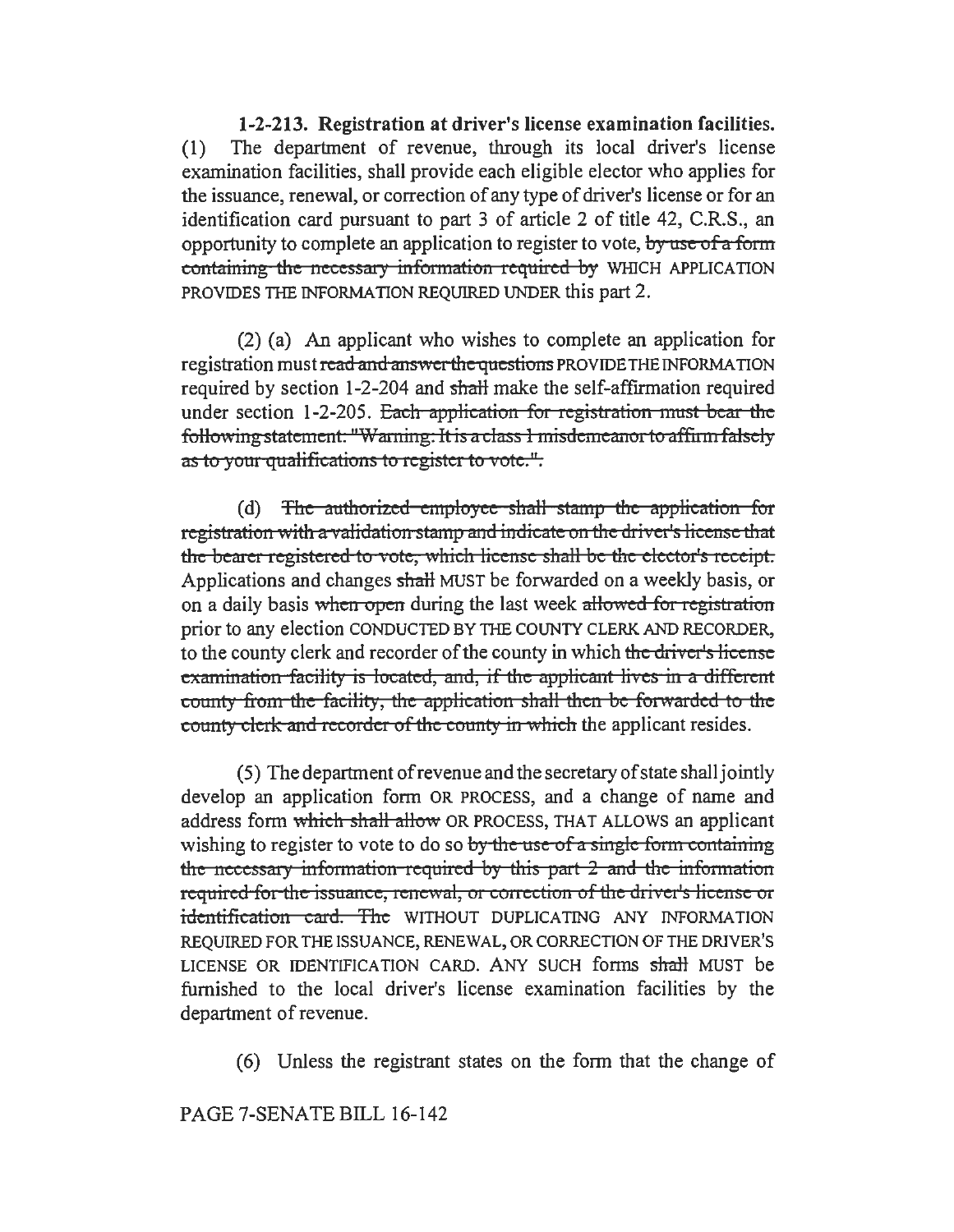address is not for voter registration purposes, any eligible elector who continues to reside in the county where the elector is registered to vote and who informs a driver's license examination facility of a change of name or address shalt MUST have notice of the change of name or address forwarded by the driver's license examination facility to the county clerk and recorder of the county in which the driver's license facility is located. If the elector lives in a different county from the facility, the county clerk and recorder shall forward the change to the county clerk and recorder of the county in which the elector resides. The county clerk and recorder of the county in which the elector resides shall change the registration record of the elector to reflect the change of name and address.

SECTION 12. In Colorado Revised Statutes, 1-2-217.7, amend (4) (a) (II); and repeal  $(4)$  (b) as follows:

1-2-217.7. Registration on or immediately prior to election day - locations - rules - legislative declaration. (4) Registration at voter service and polling centers. (a) An elector may register and vote prior to an election or on election day if the elector:

(II) Completes and signs a voter registration application in the form prescribed by the secretary of state by rule, which application must include the questions contained in section  $1-2-204$   $(1)$  and  $(2)$ ;

(b) In addition to executing the self-affirmation required under section  $1-2-205$  (2), an elector registering to vote under this section shall complete and sign a voter registration affidavit, in a form prescribed by the secretary of state, that contains the following oath:

I, ..........., hereby certify under penalty of perjury that, to the best of my knowledge, I have not, nor will I, cast more than one ballot in this election.

SECTION 13. In Colorado Revised Statutes, 1-2-218, amend (1) introductory portion as follows:

1-2-218. Change of name. (1) Any eligible elector who has been registered in the county and who subsequently has had a name change by any legal means may have his or her name changed on the registration book IN THE STATEWIDE VOTER REGISTRATION SYSTEM by: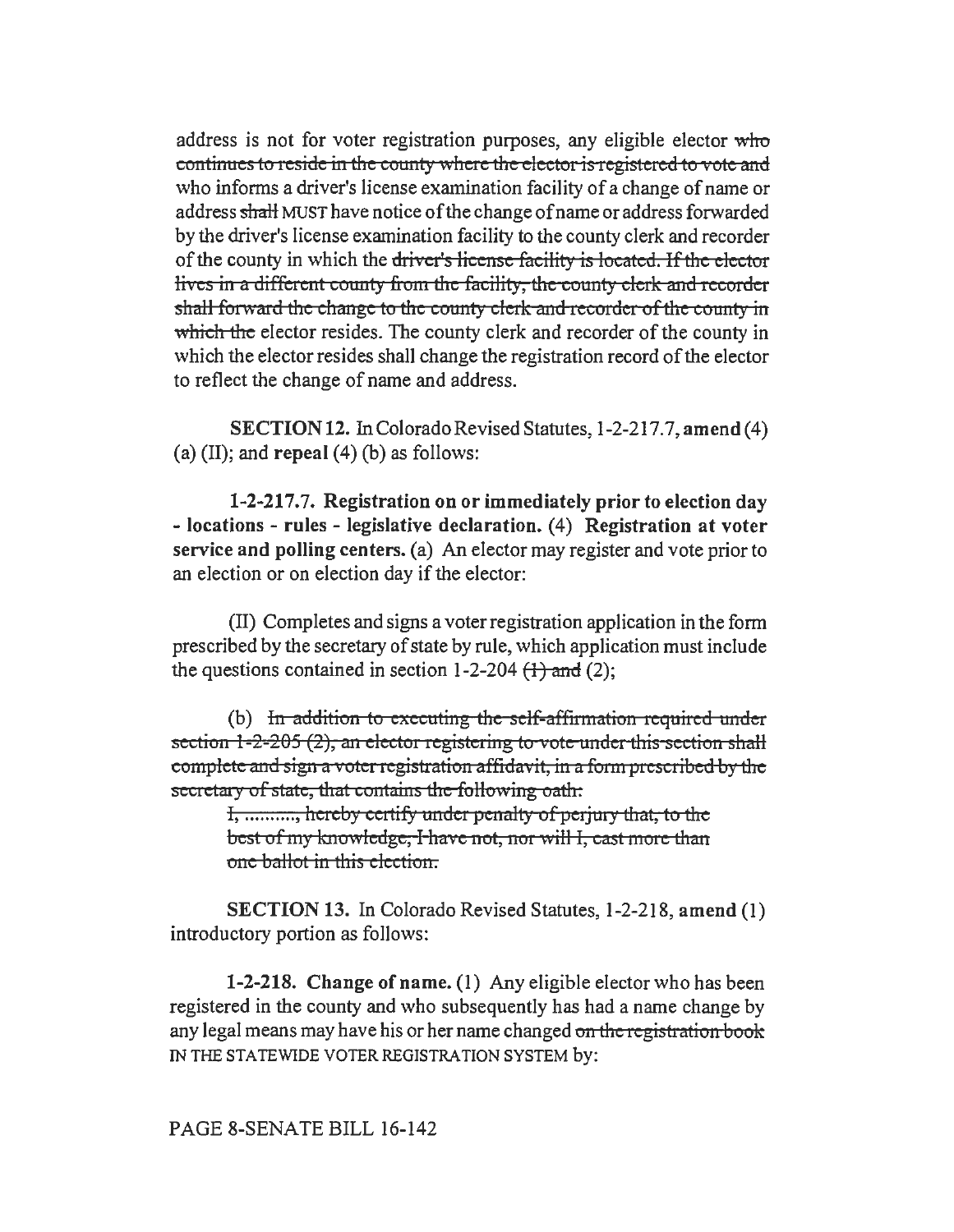SECTION 14. In Colorado Revised Statutes, 1-2-218.5, amend(2) as follows:

1-2-218.5. Declaration of affiliation. (2) Any eligible elector who has not declared an affiliation with a political party or political organization shalt MUST be designated on the registration records of the county clerk and recorder as "unaffiliated". Any unaffiliated eligible elector may declare a political party affiliation when the elector desires to vote at a primary election as provided in section  $1-7-201$  (2), or the elector may declare his or her political party or political organization affiliation at any other time during which electors are permitted to register. *by* submitting a letter or a form furnished by the county clerk and recorder, either by mail or in person.

SECTION 15. In Colorado Revised Statutes, 1-2-219, amend (1) as follows:

1-2-219. Changing or withdrawing declaration of affiliation. (1) Any eligible elector desiring to change or withdraw the elector's affiliation may do so by completing and signing a prescribed request for the change or withdrawal and filing it with the county clerk and recorder or by submitting a personal letter written by the elector to the county clerk and recorder at any time up to and including the twenty-ninth day preceding an election; EXCEPT THAT, IF THE TWENTY-NINTH DA y BEFORE AN ELECTION IS A SATURDAY, SUNDAY, OR LEGAL HOLIDAY, THE CHANGE OR WITHDRAWAL APPLIES IF MADE BY THE NEXT DAY THAT IS NOT A SATURDAY, SUNDAY, OR LEGAL HOLIDAY. The prescribed form or personal letter for the change shall MUST include the elector's printed name, address within the county, birth date, social security number, if the elector wishes to state it, and signature, the date, the elector's previous affiliation status, and the requested change in affiliation status. A prescribed form shalt MUST be furnished by the county clerk and recorder upon the elector's oral or written request. Upon receiving the request, the county clerk and recorder shall change the elector's affiliation on the HIS OR HER registration record. If the affiliation is withdrawn, the designation on the ELECTOR'S registration record shall MUST be changed to "unaffiliated". If an elector changes affiliation, the elector is entitled to vote, at any primary election, only the ballot of the political party to which the elector is currently affiliated. A change or withdrawal of affiliation may not be made by anyone other than the elector.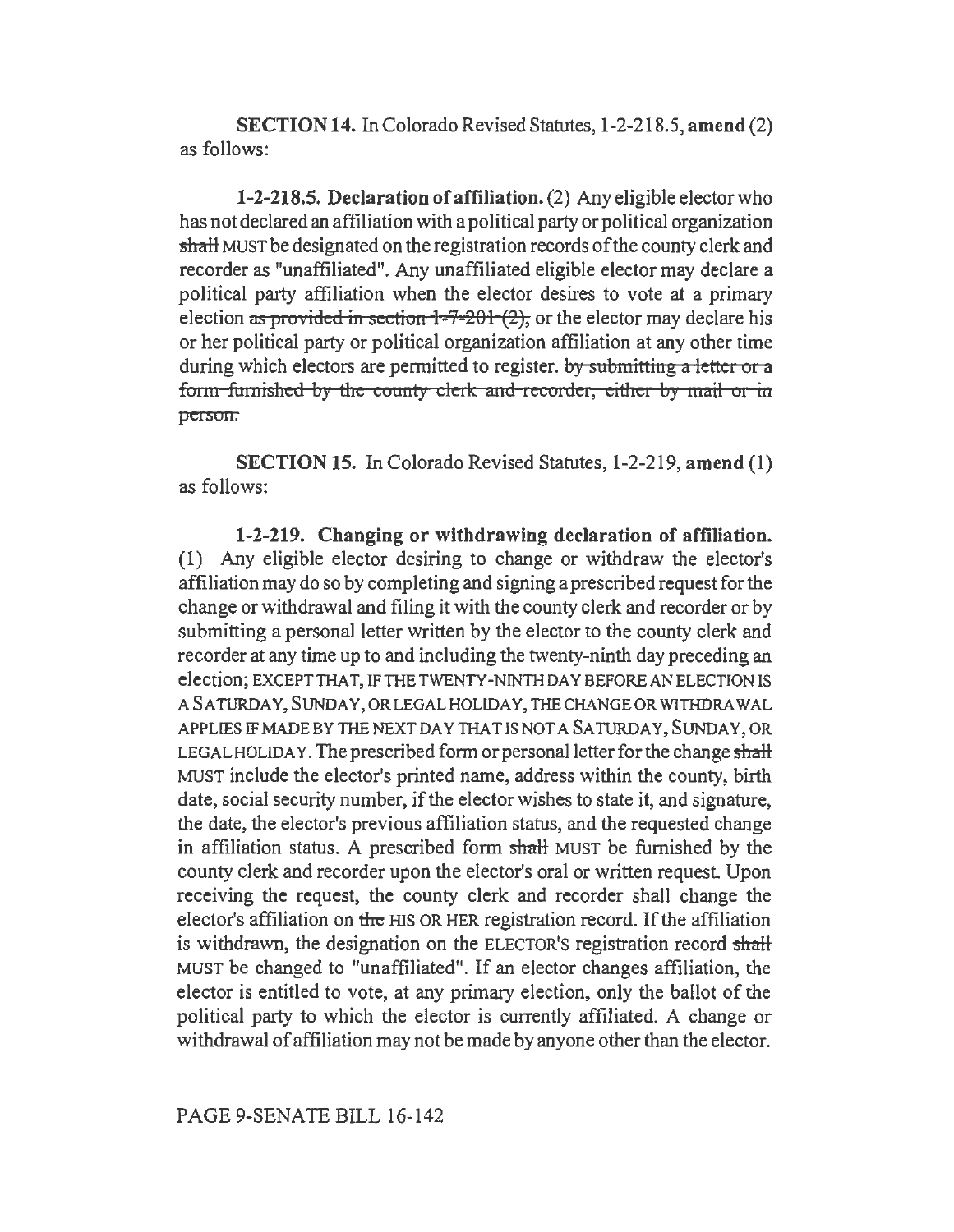SECTION 16. In Colorado Revised Statutes, 1-2-222, amend (1) and (4) as follows:

1-2-222. Errors in recording of affiliation. (1) If an elector goes to the elector's legal voting place to vote at any primary election or to the office of the county clerk and recorder and contends that an error has been made in the recording of the elector's affiliation on the registration book IN THE STATEWIDE VOTER REGISTRATION SYSTEM or that the affiliation has been unlawfully changed or withdrawn, the election judges or the county clerk and recorder shall allow the elector to make and sign an affidavit, which shall be substantially in the form provided in subsection (4) of this section. Any election judge or the county clerk and recorder has authority to administer the oath and take the acknowledgment of the elector's affidavit. When the affidavit is completed, the county clerk and recorder shall make the change as specified in the affidavit using the date of the affidavit as the new affiliation date.

(4) Printed affidavit forms shall be furnished to the election judges of the various election precincts. The affidavit form shaH MUST be substantially as follows:

| STATE OF COLORADO |            |
|-------------------|------------|
|                   | $\sum$ SS. |
|                   |            |

I, .................... ,believing an error has been made as to the recording of my party affiliation, or a change unlawfully made, or a withdrawal unlawfully made on the registration book ofpreci:nct ........ in .................. .. County IN THE STATEWIDE VOTER REGISTRATION SYSTEM, do solemnly swear, or affirm, that the party affiliation as now shown on the registration book IN THE STATEWIDE VOTER REGISTRATION SYSTEM is an error, or has been unlawfully changed, or has been unlawfully withdrawn and that my correct party affiliation should be .................... instead of .................... and request that the party affiliation be corrected on the registration book IN THE STATEWIDE VOTER REGISTRATION SYSTEM. My correct affiliation was made on or before .................... (date) at .................... (place).

Dated .....................

Signed ................... .

PAGE IO-SENATE BILL 16-142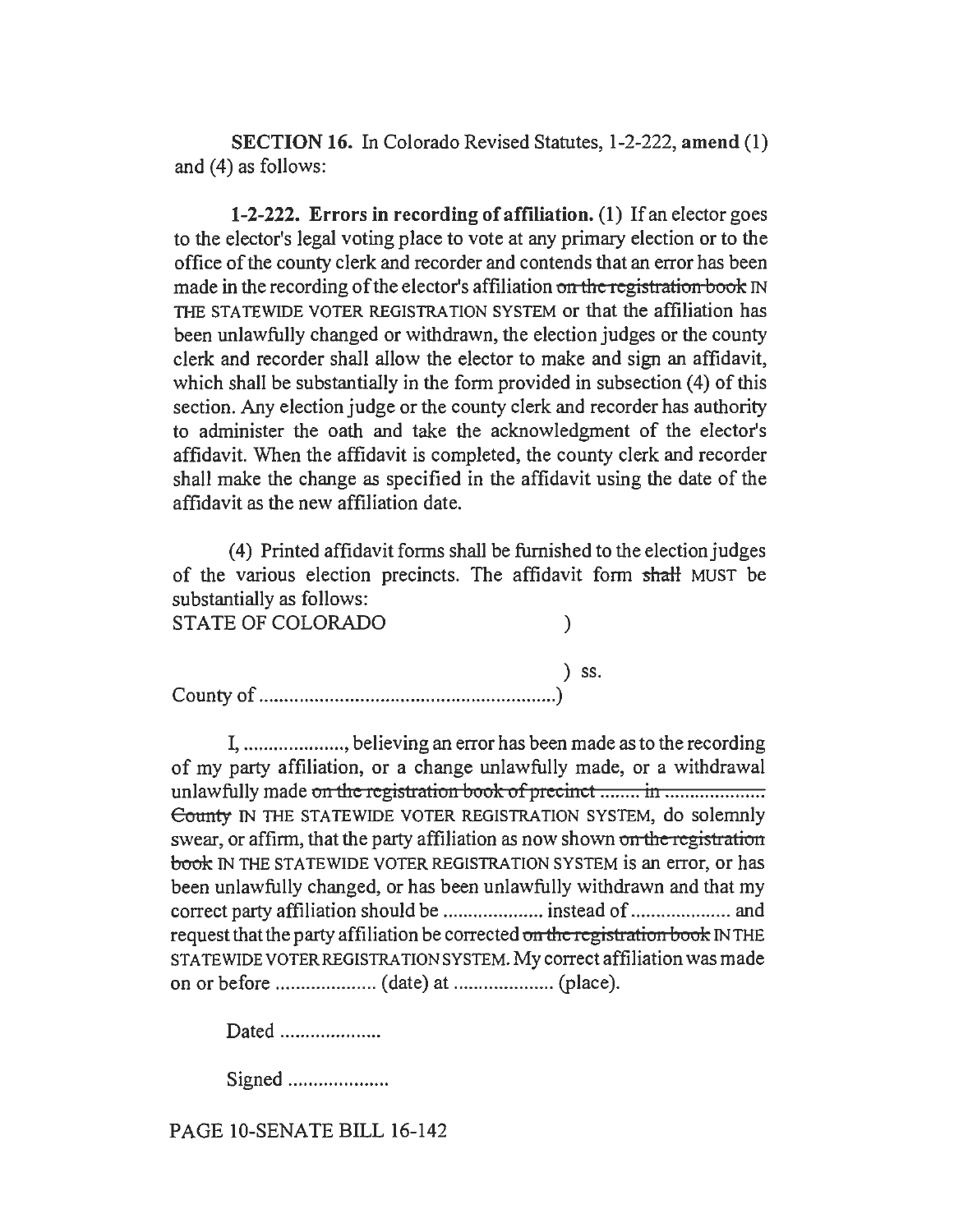Subscribed and sworn to before me this ............ day of ................ 20 ....

| Election Judge or County Clerk |
|--------------------------------|
|                                |
|                                |

SECTION 17. In Colorado Revised Statutes, 1-2-223, amend (2) as follows:

1-2-223. Names transferred when precinct boundaries changed. (2) In case any change is made in precinct boundaries as a result of annexation affecting county boundaries, the county clerk and recorder of the ANNEXING county from which the annexed territory was detached shall remove from the registration book UPDATE IN THE STATEWIDE VOTER REGISTRATION SYSTEM the registration records of all electors residing in the annexed territory as soon as practicable. The county clerk and recorder shall transfer, as soon as practicable, through the statewide voter registration system, created porsoant to section 1-2-301, the registration records to the county clerk and recorder of the county to which the territory was annexed, who shall insert them in the registration book of the appropriate precinct upon receipt. The registrations shall be ARE considered as continuing registrations with all the registered electors involved having full rights and privileges as if no change in county boundaries had occurred.

SECTION 18. In Colorado Revised Statutes, 1-2-227, amend (1) as follows:

1-2-227. Custody and preservation of records.  $(1)$  (a) Registration books shall RECORDS MUST be left in the custody of the county clerk and recorder, who shall be IS responsible for them. EXCEPT AS PROVIDED IN PARAGRAPH (b) OF THJS SUBSECTION (1), the oaths or affirmations, applications for affidavit registration, federal postcard applications, applications for change of residence or change of name, and other papers provided for by this part 2 shall be preserved by the county clerk and recorder and shall not be destroyed until after the next general election. They shall be SUCH REGISTRATION RECORDS, WHETHER PAPER OR DIGITAL, ARE public records subject to examination by any elector PERSON, and the elector shall have SUCH PERSON HAS the right to make copies of the

PAGE 11-SENATE BILL 16-142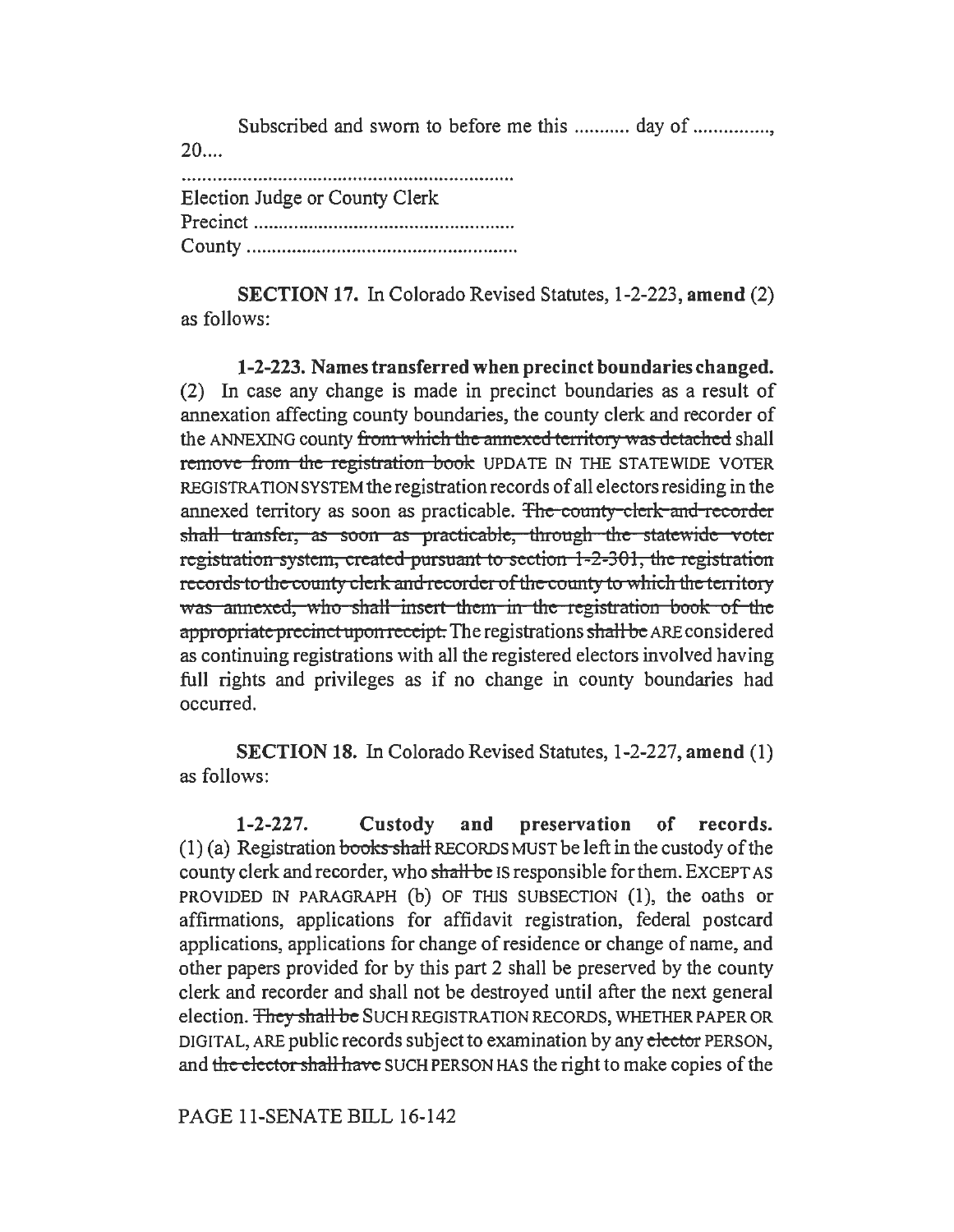records during office hours.

(b) A COUNTY CLERK AND RECORDER MAY DESTROY PAPER VOTER REGISTRATION RECORDS AS SOON AS THEY HAVE BEEN DIGITALLY RECORDED IN THE STATEWIDE VOTER REGISTRATION SYSTEM.

SECTION 19. In Colorado Revised Statutes, 1-2-301, amend (1) as follows:

1-2-301. Centralized statewide registration system - secretary of state to maintain computerized statewide voter registration list county computer records - agreement to match information. (1)  $\overline{N\sigma}$ later than January 1,  $2006$ . The secretary of state shall implement, in a uniform and nondiscriminatory manner, a single, uniform, official, centralized, interactive, computerized statewide voter registration system defined, maintained, and administered at the state level, which system shall contain a computerized statewide voter registration list maintained by the secretary of state that contains the name and registration information of every legally registered voter in the state and that assigns a unique identifier to each legally registered voter. The single, uniform, official, centralized, interactive, computerized statewide voter registration system required by this subsection  $(1)$  shall be IS referred to in this part 3 as the "centralized statewide registration system". The centralized statewide registration system shall replace the voter registration and election management that was required to be developed or acquired prior to May 22, 2003. On or before January 1, 2006, The centralized statewide registration system and the computerized statewide voter registration list shall MUST be fully compliant with all applicable requirements specified in section 303 of the federal "Help America Vote Act of 2002", Pub.L. 107-252, codified at 42 U.S.C. sec. 15301 et seq. 52 U.S.C. 20901 ET SEQ.

SECTION20. In Colorado Revised Statutes, 1-2-302, amend (6.7) as follows:

1-2-302. Maintenance of computerized statewide voter registration list - confidentiality.  $(6.7)$  In accordance with the requirements of section 42-1-211 (1.5) (c), C.R.S., the department of revenue shall enter into an agreement with the federal commissioner of social security for the purpose of verifying applicable information in accordance with the requirements of section  $303$  (a) (5) (B) (ii) of the

PAGE 12-SENATE BILL 16-142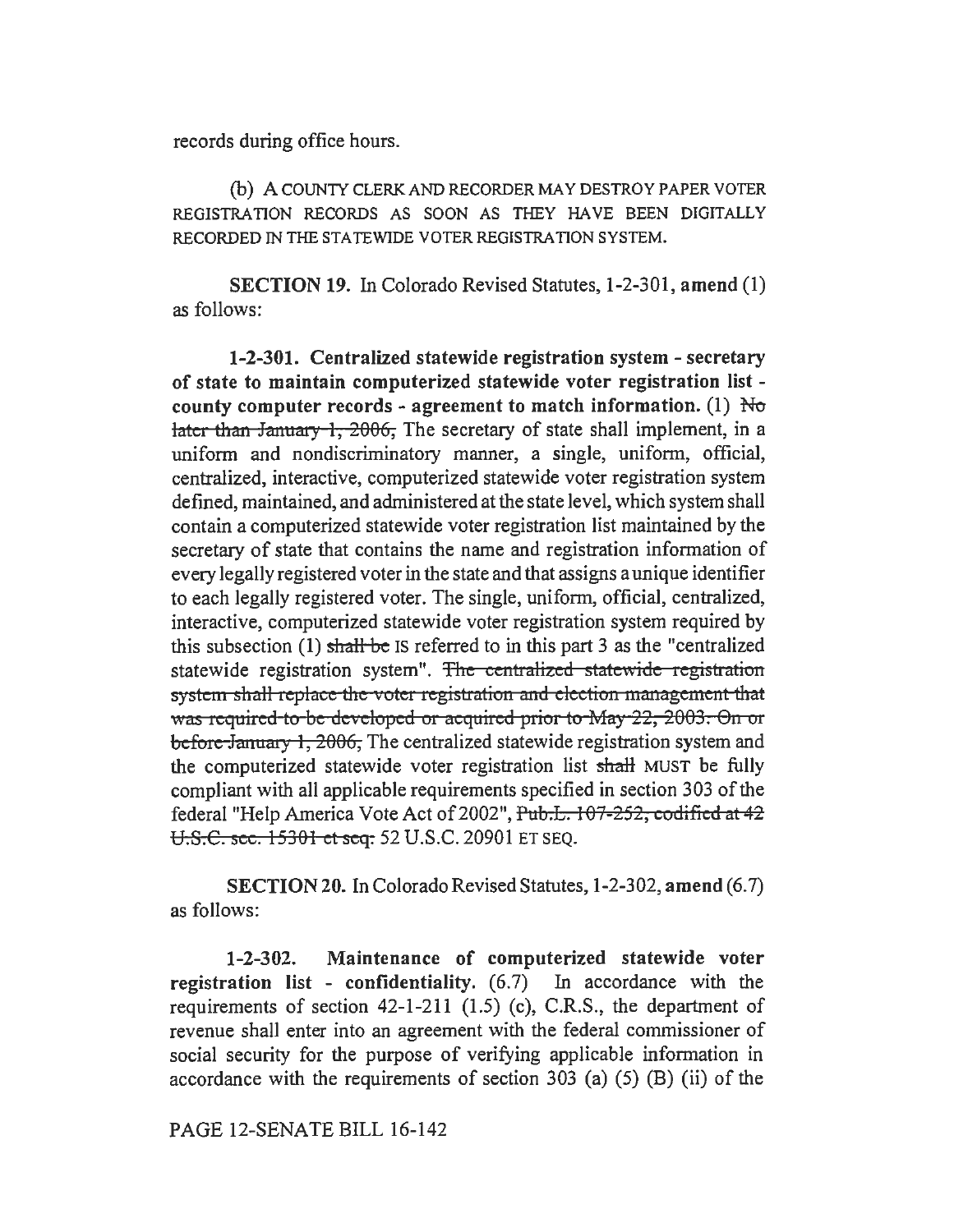federal "Help America Vote Act of 2002", Pub.L. 107-252, codified at 42 U.S.C. see. 15301 *et* seq. 52 U.S.C. 20901 ET SEQ.

SECTION 21. In Colorado Revised Statutes, 1-2-305, amend (1) and (2) as follows:

1-2-305. Postelection procedures - voting history - definitions. (1) Not later than sixty days after a state election, the secretary of state COUNTY CLERK AND RECORDER shall generate a list of electors showing who voted and who did not vote in the election. The list shall be drawn from the statewide voter registration database. For electors who voted, the list shall show such elector's method of voting, whether by mail ballot; voter service and polling center voting, or otherwise WITHIN THE COUNTY WHO SUBMITTED MORE THAN ONE BALLOT FOR THE ELECTION.

 $(2)$  Upon receipt of the lists, the secretary of state shall examine the lists to see which electors did and did not vote in the election in order to ascertain if any elector has voted more than once. If it is determined that an elector has voted more than once, the secretary of state OR THE COUNTY CLERK AND RECORDER shall notify the proper district attorney for prosecution of a violation of the provisions of this code.

SECTION 22. In Colorado Revised Statutes, 1-2-502, amend (2) as follows:

1-2-502. Form for agency registration. (2) All agencies providing an opportunity to complete the voter registration forms shall keep copies of all records relating to the completion of the forms for two years. The forms shall not be considered public records but shall be ARE available to the secretary of state for purposes of compiling data in compliance with the federal "National Voter Registration Act of 1993", 42 U.S.C. sec. 1973gg 52 U.S.C. SEC. 20501 ET SEQ.

SECTION 23. In Colorado Revised Statutes, 1-2-507, amend (1) as follows:

1-2-507. Transmittal of voter registration applications - when. (1) Except as provided in subsection (2) of this section, a completed agency registration application accepted at a voter registration agency shall be transmitted to the county clerk and recorder for the county in which the

### PAGE 13-SENATE BILL 16-142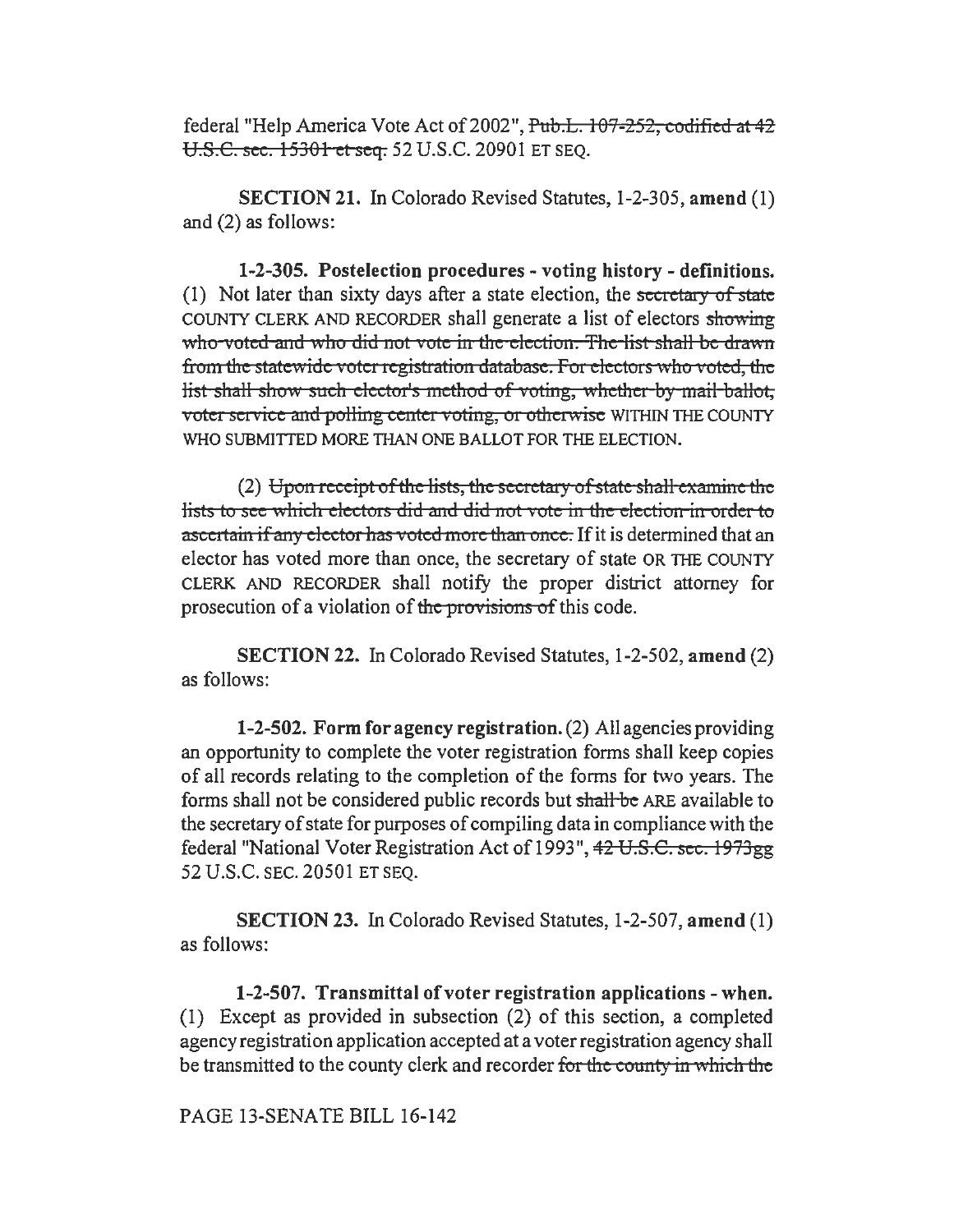agency is located not later than five days after the date of acceptance; EXCEPT THAT, WITHIN TWENTY-TWO DAYS BEFORE AN ELECTION, A VOTER REGISTRATIONAGENCYMUSTTRANSMITCOMPLETEDVOTERREGISTRATION APPLICATIONS ON A DAILY BASIS.

SECTION 24. In Colorado Revised Statutes, 1-2-510, amend (3) as follows:

1-2-510. Public disclosure of voter registration activities. (3) The secretary of state shall IS also be responsible for filing any reports or information concerning the implementation of the federal "National Voter Registration Act of 1993", 42 U.S.C. sec. 1973gg 52 U.S.C. SEC. 20501 ET SEQ., with the federal election commission as may be required.

SECTION 25. In Colorado Revised Statutes, 1-3-101, amend (1) as follows:

1-3-101. Party affiliation required - residence. (1) In order to vote at any precinct caucus, assembly, or convention of a political party, the elector shall MUST be a resident of the precinct for thirty days, shall have MUST BE registered to vote no later than twenty-nine days before the caucus, assembly, or convention, and shalt MUST be affiliated with the political party holding the caucus, assembly, or convention for at least two months as shown on the registration books of the county clerk and recorder IN THE STATE WIDE VOTER REGISTRATION SYSTEM; except that any registered elector who has attained the age of eighteen years or who has become a naturalized citizen during the two months immediately preceding the meeting may vote at any caucus, assembly, or convention even though the elector has been affiliated with the political party for less than two months.

SECTION 26. In Colorado Revised Statutes, 1-3-102, amend (2) (a) as follows:

1-3-102. Precinct caucuses.  $(2)$  (a) The participants at the precinct caucus shall also elect two precinct committeepersons. Any person eighteen years of age or older may be a candidate for the office of precinct committeeperson ifhe or she has been a resident of the precinct for thirty days and has been affiliated with the political party holding the precinct caucus for a period of at least two months preceding the date of the precinct caucus; except that any person who has attained the age of eighteen years

PAGE 14-SENATE BILL 16-142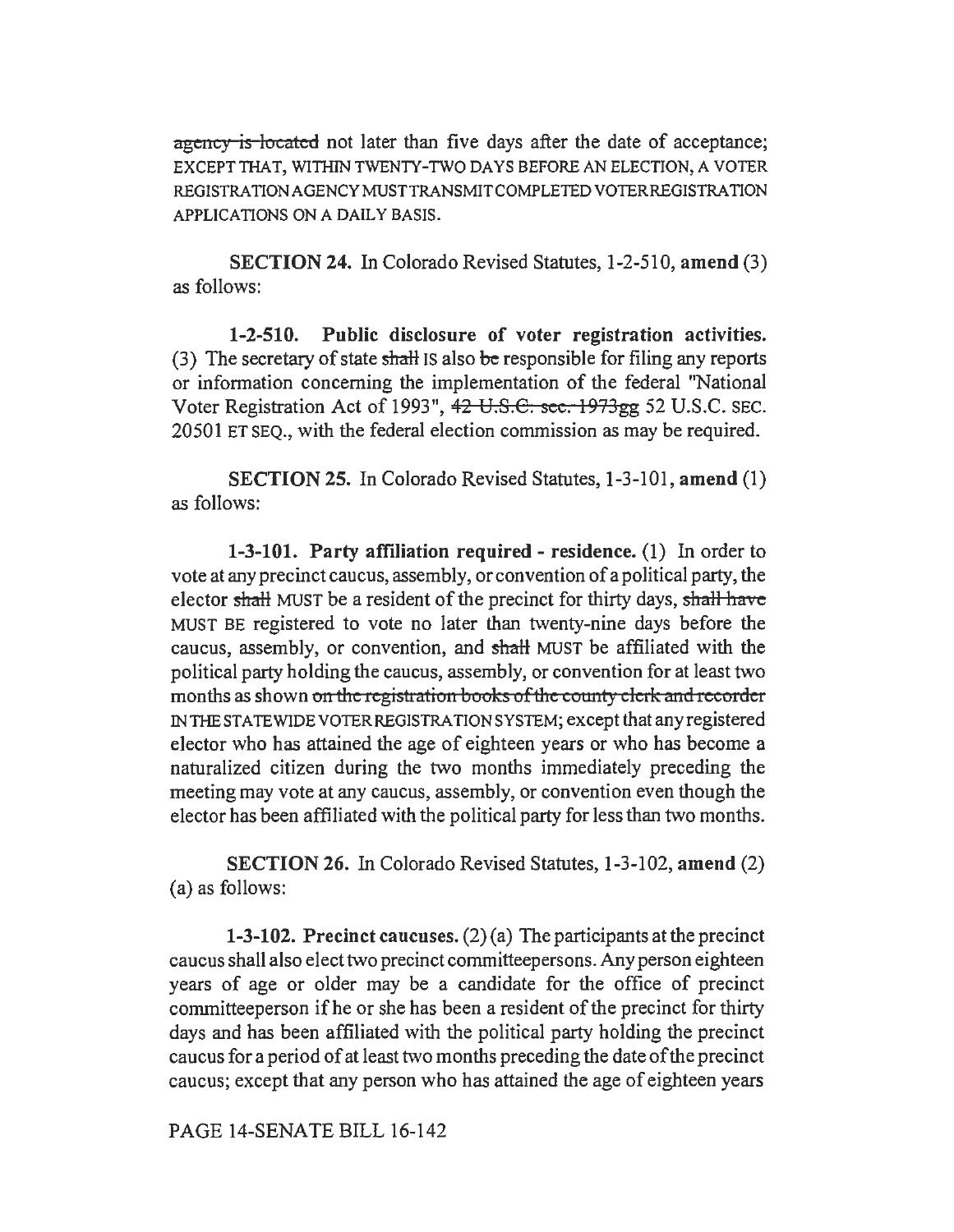or who has become a naturalized citizen during the two months immediately preceding the precinct caucus may be a candidate for the office of precinct committeeperson even though he or she has been affiliated with the political party for less than two months as shown on the registration book of the county clerk and recorder IN THE STATEWIDE VOTER REGISTRATION SYSTEM. The two people receiving the highest number of votes at the caucus for precinct committeeperson shall be ARE elected as the precinct comrnitteepersons of the precinct. If two or more candidates for precinct committeeperson receive an equal and the second highest number of votes, or if three or more candidates receive an equal and the highest number of votes, the election shall MUST be determined by lot by those candidates. All disputes regarding the election of precinct committeepersons shall be ARE determined by the credentials committees of the respective party assemblies. The names of the committeepersons elected shall MUST be certified to the county assembly of the political party by the officers of the caucus. The county assembly shall ratify the list of committeepersons. The presiding officer and secretary of the county assembly shall file a certified list of the names and addresses, by precinct, of those persons elected as precinct committeepersons with the county clerk and recorder within four days after the date of the county assembly.

SECTION 27. In Colorado Revised Statutes, 1-4-402, amend (1) (d) (I) as follows:

1-4-402. Nominations of political party candidates. (1) (d) (I) Any candidate nominated by a political party shall have been MUST BE affiliated with the party for at least twelve consecutive months prior to the date the convention begins, as shown on the voter registration book of the county clerk and recorder IN THE STATEWIDE VOTER REGISTRATION SYSTEM.

SECTION 28. In Colorado Revised Statutes, 1-4-601, amend (2) and (4) (a) as follows:

1-4-601. Designation of candidates for primary election. (2) An assembly shaH MUST take no more than two ballots for party candidates for each office to be filled at the next general election. Every candidate receiving thirty percent or more of the votes of all duly accredited assembly delegates who are present and voting on that office shall MUST be certified by affidavit of the presiding officer and secretary of the assembly. If no

PAGE 15-SENATE BILL 16-142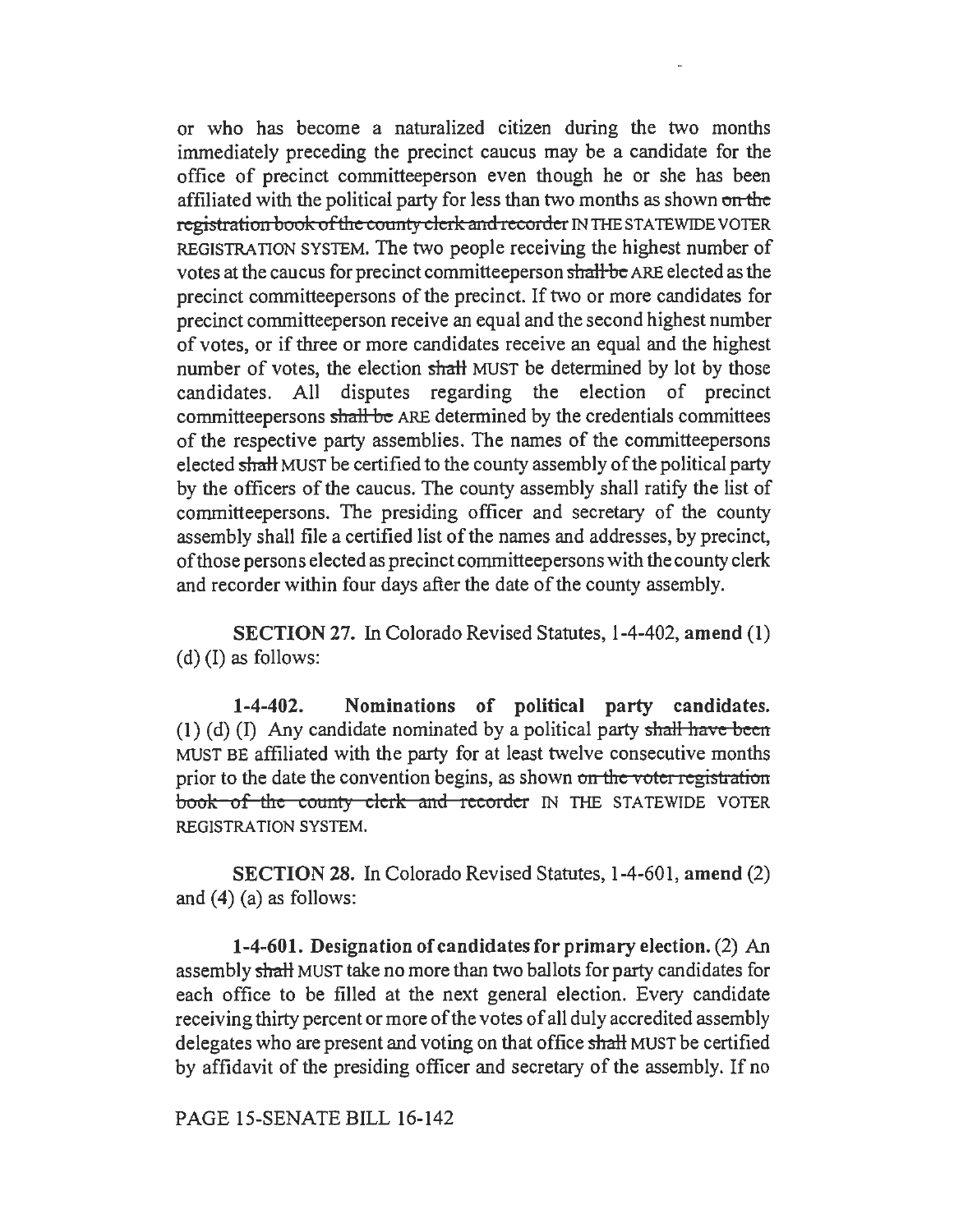candidate receives thirty percent or more of the votes of all duly accredited assembly delegates who are present and voting, a second ballot shall MUST be cast on all the candidates for that office. If on the second ballot no candidate receives thirty percent or more of the votes cast, the two candidates receiving the highest number of votes shall MUST be certified as candidates for that office by the assembly. The certificate of designation by assembly shall MUST state the name of the office for which each person is a candidate and the candidate's name and address, shall MUST designate in not more than three words the name of the political party which the candidate represents, and shall MUST certify that the candidate has been a member of the political party for the period of time required by party rule or by subsection (4) of this section if the party has no such rule. The candidate's affiliation, as shown on the registration books of the county clerk and recorder IN THE STATEWIDE VOTER REGISTRATION SYSTEM, is prima facie evidence of political party membership. The certificate of designation shaH MUST indicate the order of the vote received at the assembly by candidates for each office, but no assembly shall declare that any one candidate has received the nomination of the assembly. The certificate of designation shall MUST be filed in accordance with section 1-4-604. If two or more candidates receiving designation under the provisions of this subsection (2) have received an equal number of votes, the order of certification of designation shall be IS determined by lot by the candidates. The assembly shall select a vacancy committee for vacancies in designation or nomination only.

(4) (a) No person shall be IS eligible for designation by assembly as a candidate for nomination at any primary election unless the person was affiliated with the political party holding the assembly, as shown on the registration books of the county clerk and recorder IN THE STATEWIDE VOTER REGISTRATION SYSTEM, no later than the first business day of the January immediately preceding the primary election, unless otherwise provided by party rules.

SECTION 29. In Colorado Revised Statutes, 1-4-602, amend (5) as follows:

1-4-602. Delegates to party assemblies. (5) As used in this section, "delegate" means a person who is a registered elector, has been a resident of the precinct for thirty days prior to the caucus, and has been affiliated with the political party holding the caucus for at least two months,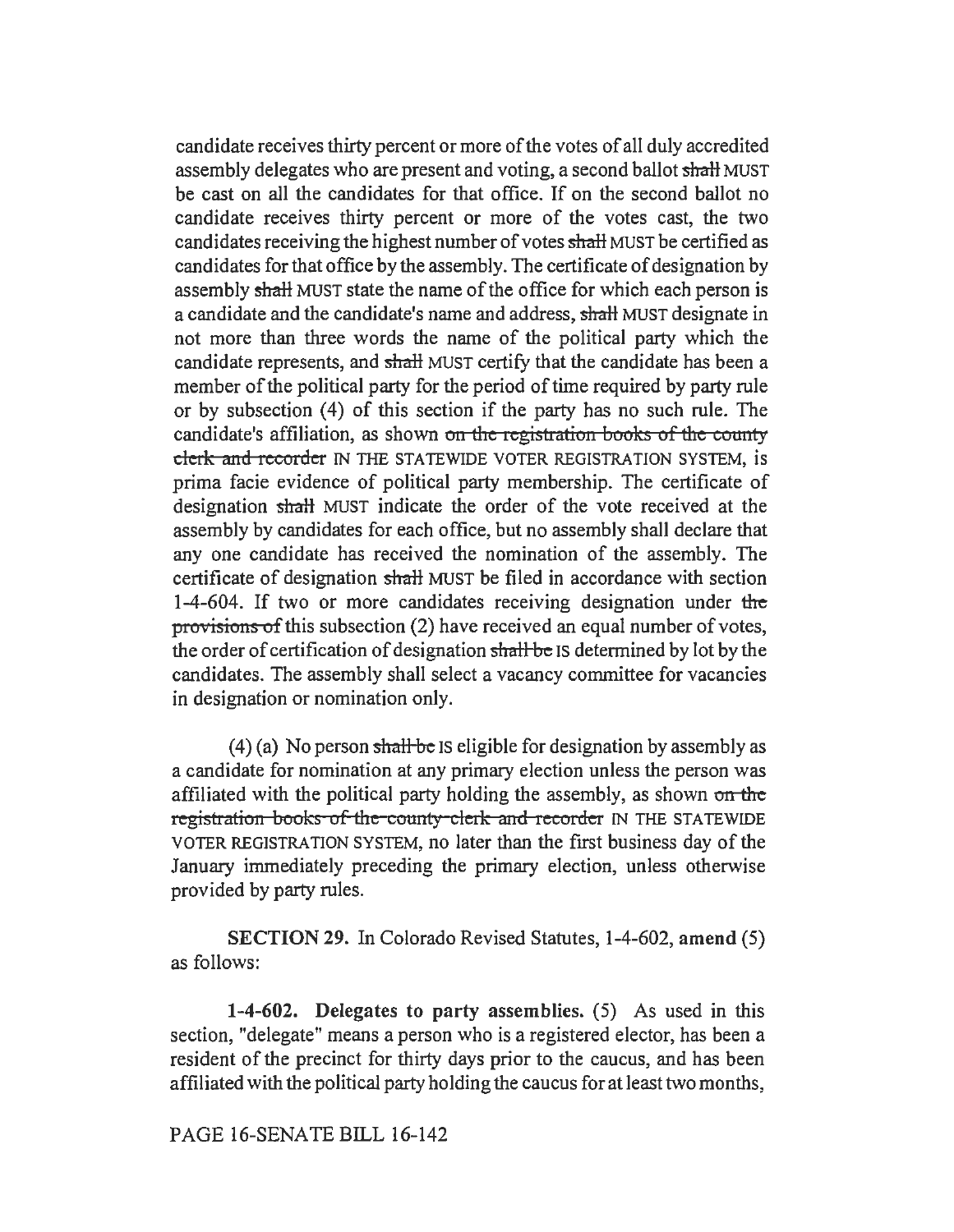as shown on the registration books of the county clerk and recorder IN THE STATEWIDE VOTER REGISTRATION SYSTEM; except that any registered elector who has attained the age of eighteen years during the two months immediately preceding the caucus or any registered elector who has become a naturalized citizen during the two months immediately preceding the caucus may be a delegate even though the elector has been affiliated with the political party for less than two months as shown on the registration books of the county clerk and recorder IN THE STATEWIDE VOTER REGISTRATION SYSTEM. A delegate who moves from the precinct where registered during the twenty-nine days prior to any caucus shall become IS ineligible to serve as a delegate from that precinct.

SECTION 30. In Colorado Revised Statutes, 1-4-801, amend (3) as follows:

1-4-801. Designation of party candidates by petition. (3) No person shall be placed in nomination by petition on behalf of any political party unless the person was affiliated with the political party, as shown on the registration books of the county clerk and recorder IN THE STATEWIDE VOTER REGISTRATION SYSTEM, no later than the first business day of the January immediately preceding the election for which the person desires to be placed in nomination.

SECTION 31. In Colorado Revised Statutes, 1-4-802, amend (1) (g) as follows:

1-4-802. Petitions for nominating minor political party and unaffiliated candidates for a partisan office. (1) Candidates for partisan public offices to be filled at a general or congressional vacancy election who do not wish to affiliate with a major political party may be nominated, other than by a primary election or a convention, in the following manner:

(g) (I) For congressional vacancy elections, no person shall be placed in nomination by petition unless the person is an eligible elector and was registered as affiliated with a minor political party or as unaffiliated, as shown on the registration books of the county clerk and recorder IN THE STATEWIDE VOTER REGISTRATION SYSTEM, for at least twelve months prior to the last date the petition may be filed.

(II) For general elections, no person shall be placed in nomination

PAGE 17-SENATE BILL 16-142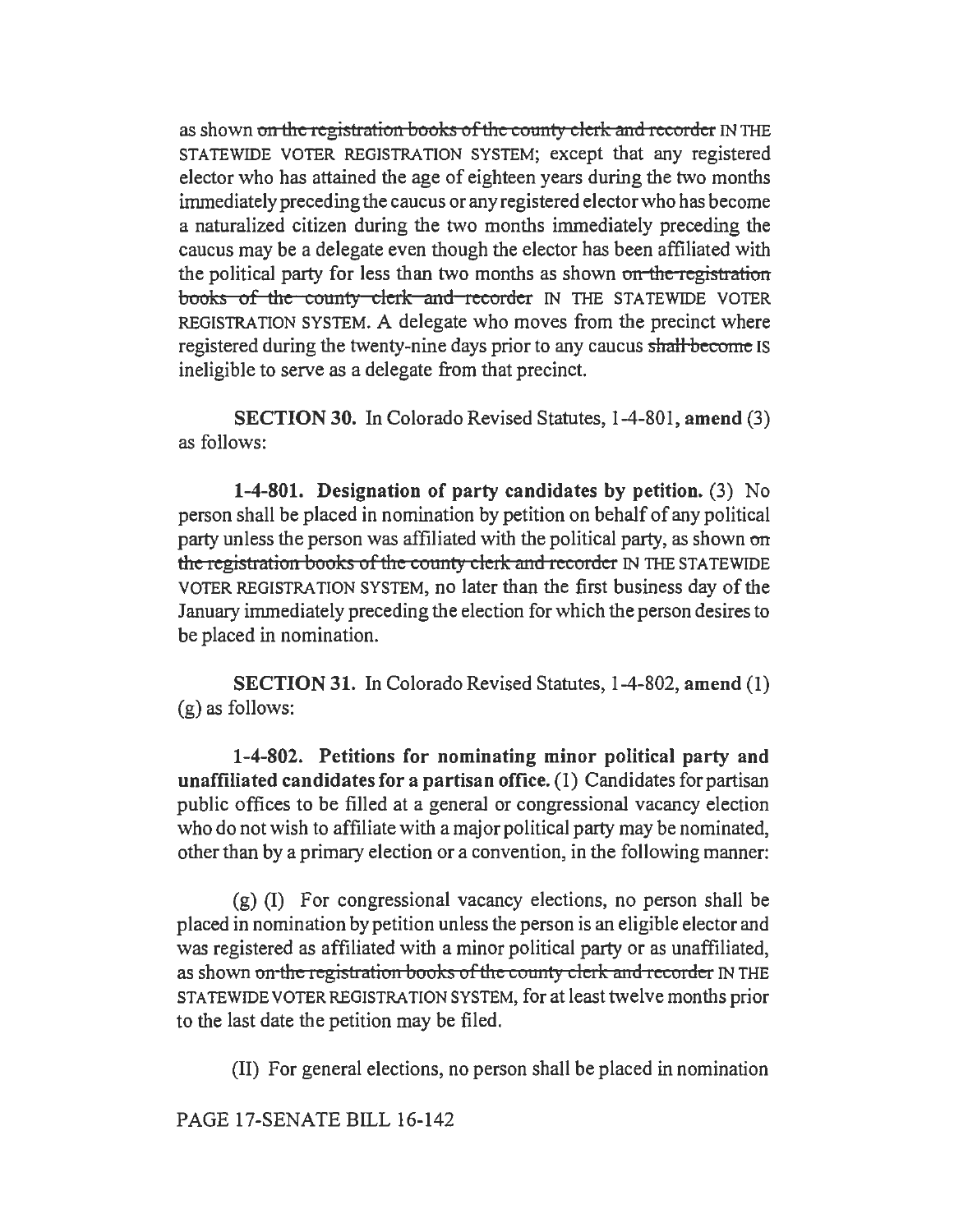by petition unless the person is an eligible elector of the political subdivision or district in which the officer is to be elected and unless the person was registered as affiliated with a minor political party or as unaffiliated, as shown on the registration books of the county clerk and recorder IN THE STATEWIDE VOTER REGISTRATION SYSTEM, no later than the first business day of the January immediately preceding the general election for which the person desires to be placed in nomination; except that, if such nomination is for a nonpartisan election, the person shall be an eligible elector of the political subdivision or district and be a registered elector, as shown on the registration books of the county clerk and recorder IN THE STATEWIDE VOTER REGISTRATION SYSTEM, on the date of the earliest signature on the petition.

SECTION 32. In Colorado Revised Statutes, 1-4-904, amend (2) (a) as follows:

1-4-904. Signatures on the petitions. (2) (a) For petitions to nominate candidates from amajorpolitical party in a partisan election, each signer shall MUST be affiliated with the major political party named in the petition and shall state the following to the circulator: That the signer has been affiliated with the major political party named in the petition for at least twenty-nine days as shown on the registration-books of the county clerk and recorder IN THE STATEWIDE VOTER REGISTRATION SYSTEM and that the signer has not signed any other petition for any other candidate for the same office.

SECTION 33. In Colorado Revised Statutes, 1-4-905, amend (1) as follows:

1-4-905. Circulators. (1) No person shall circulate a petition to nominate a candidate unless the person is a resident of the state, a citizen of the United States, at least eighteen years of age, and, for partisan candidates, registered to vote and affiliated with the political party mentioned in the petition at the time the petition is circulated, as shown by the registration books of the county clerk and recorder IN THE STATEWIDE VOTER REGISTRATION SYSTEM.

SECTION 34. In Colorado Revised Statutes, 1-4-1002, amend (9) (b) as follows: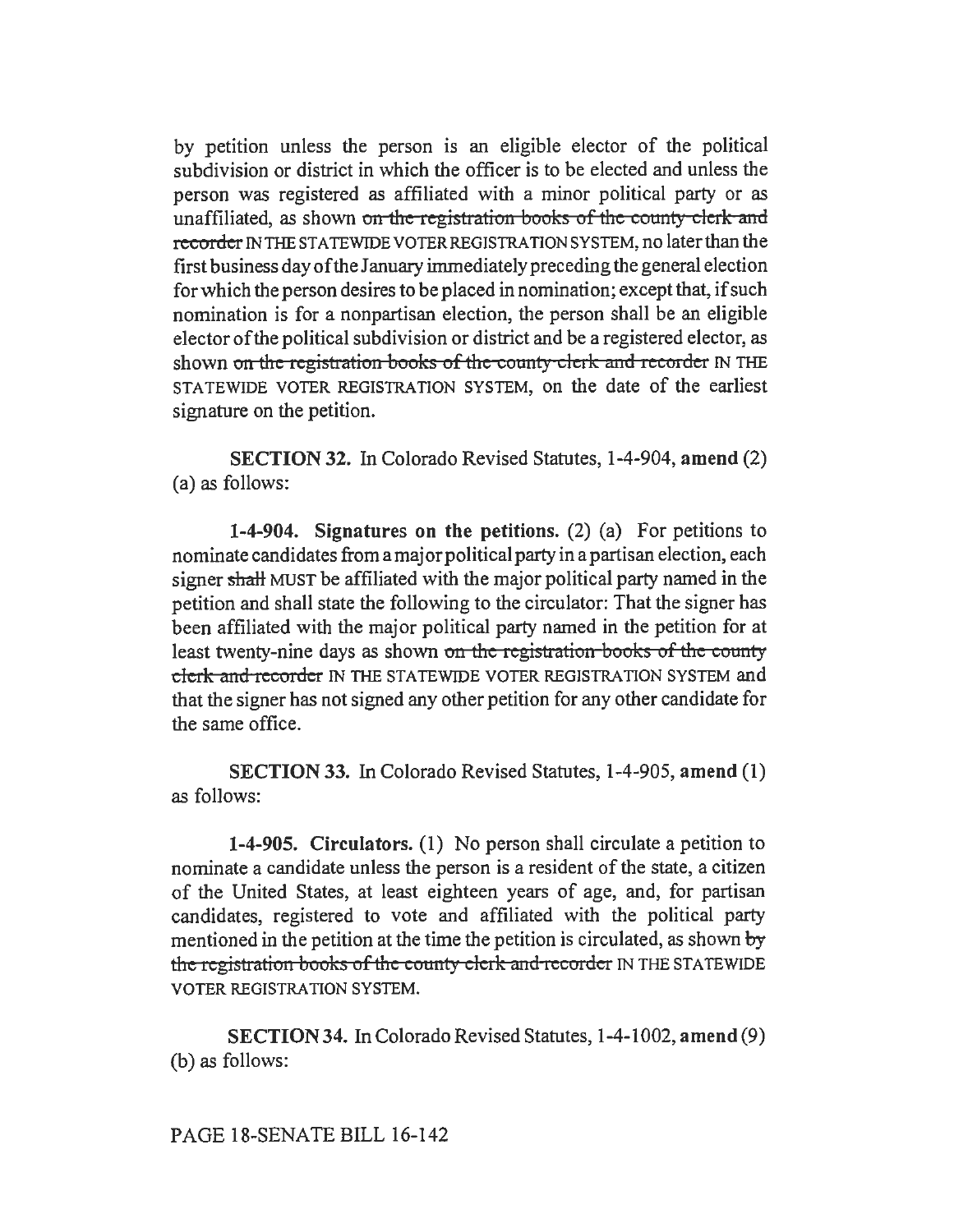1-4-1002. Vacancies in designation or nomination. (9) (b) The vacancy committee, by a majority vote of its members present and voting at a meeting called for that purpose, shall select a person who meets all of the requirements of candidacy as of the date of the primary election and who is affiliated with the same political party or minor political party, if any, shown on the registration books of the county clerk and recorder IN THE STATEWIDE VOTER REGISTRATION SYSTEM as the candidate whose declination, death, disqualification, resignation, or withdrawal caused the vacancy. No meeting shall be held until a quorum is present consisting of not less than one-half of the voting membership of the vacancy committee. No member of the vacancy committee may vote by proxy. The committee shall certify the selection to the secretary of state within seven days from the date the vacancy occurs. If the vacancy committee fails to certify a selection within seven days, the state chair of the same political party or minor political party as the candidate whose declination, death, disqualification, resignation, or withdrawal caused the vacancy, within seven days, shall fill the vacancy by appointing a person having the qualifications set forth in this subsection (9). The name of the person selected or appointed by the state chair shall MUST be certified to the secretary of state. The vacancy shall be IS filled until the next general election after the vacancy occurs, when the vacancy shall be IS filled by election.

SECTION 35. In Colorado Revised Statutes, 1-4-1304, amend (2) introductory portion,  $(2)$  (b), and  $(3)$  as follows:

1-4-1304. Nomination of candidates. (2) Nominations by a minor political party, to be valid, shall MUST be made in accordance with the party's constitution or bylaws. No nomination under this section shall be IS valid for any general election held after January 1, 1999, unless the nominee:

(b) Was registered as affiliated with the minor political party that is making the nomination, as shown in the registration books of the county clerk and recorder STATEWIDE VOTER REGISTRATION SYSTEM, no later than the first business day of the January immediately preceding the general election for which the person was nominated, unless otherwise provided in the constitution or bylaws of the minor political party; and

(3) Any minor political party nominating candidates in accordance

PAGE 19-SENATE BILL 16-142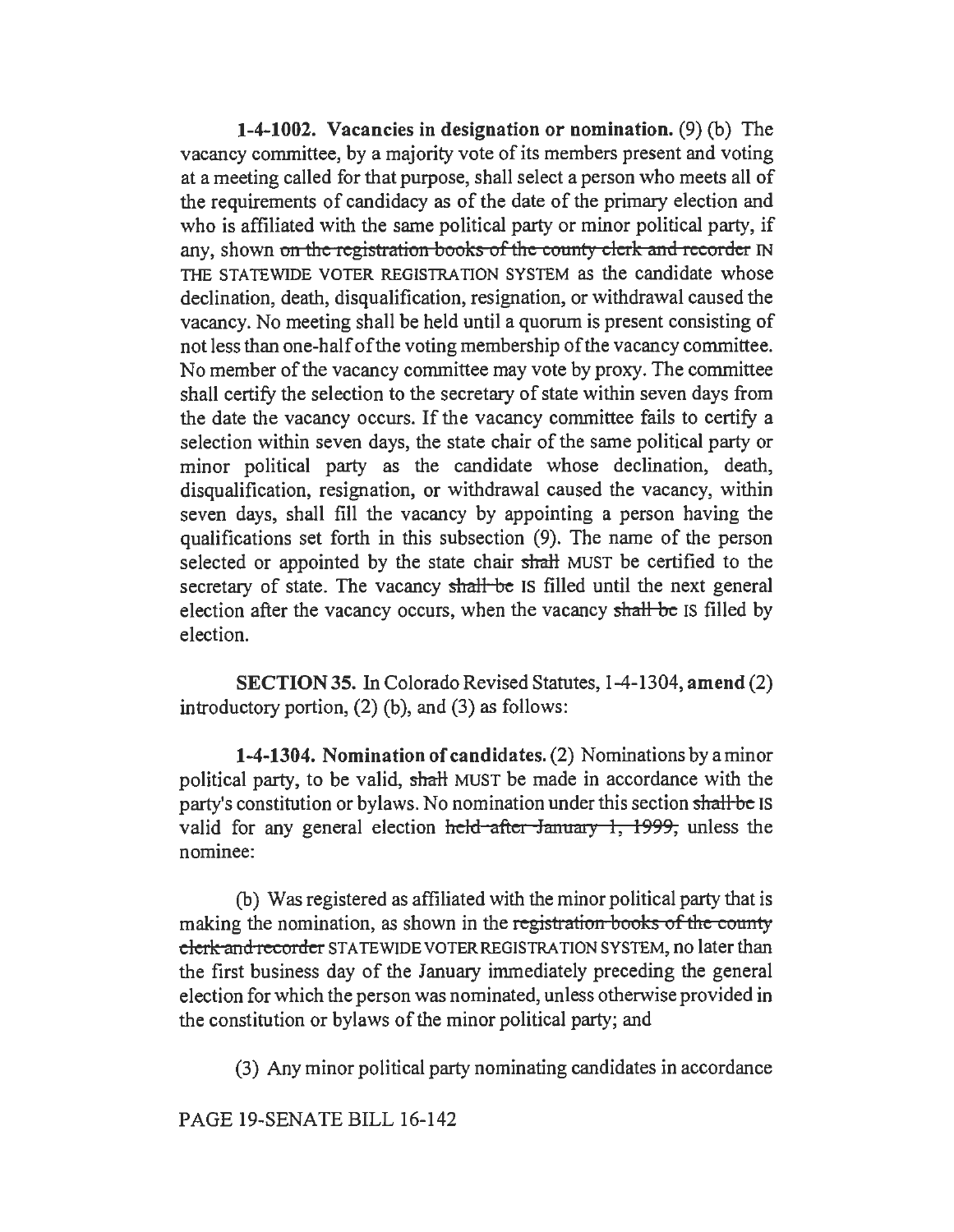with this part 13 shall file a certificate of designation with the designated election official no later than four days after the assembly was held at which the candidate was designated. The certificate of designation shall MUST state the name of the office for which each person is a candidate and the candidate's name and address, the date on which the assembly was held at which the candidate was designated, shall MUST designate in not more than three words the name of the minor political party that the candidate represents, and shall MUST certify that the candidate is a member of the minor political party. The candidate's name may include one nickname, if the candidate regularly uses the nickname and the nickname does not include any part of a political party name. The candidate's affiliation as shown on the registration books of the county clerk and recorder IN THE STATEWIDE VOTER REGISTRATION SYSTEM is prima facie evidence of party membership.

SECTION 36. In Colorado Revised Statutes, 1-4-1305, amend (3) as follows:

1-4-1305. Disqualification of minor political party. (3) Upon notification of disqualification of a minor political party, each registered elector that is affiliated with such minor political party shaH MUST be designated on the registration books of the county clerk and recorder IN THE STATEWIDE VOTER REGISTRATION SYSTEM as "unaffiliated".

SECTION 37. In Colorado Revised Statutes, 1-5-102.9, amend (3) (f) as follows:

1-5-102.9. Voter service and polling centers - number required - services provided - drop-off locations - repeal. (3) Each voter service and polling center must provide:

(f) Secure computer access; except that a county described in subparagraphs (II) and (III) of paragraph (a) of subsection  $(1)$  of this section may seek a waiver of this requirement upon demonstrating hardship and securing approval of a plan to access the statewide voter database and conduct real-time verification of voter eligibility via telephone or other means:

SECTION 38. In Colorado Revised Statutes, 1-5-205, repeal (I) (e); and add (4) as follows:

PAGE 20-SENATE BILL 16-142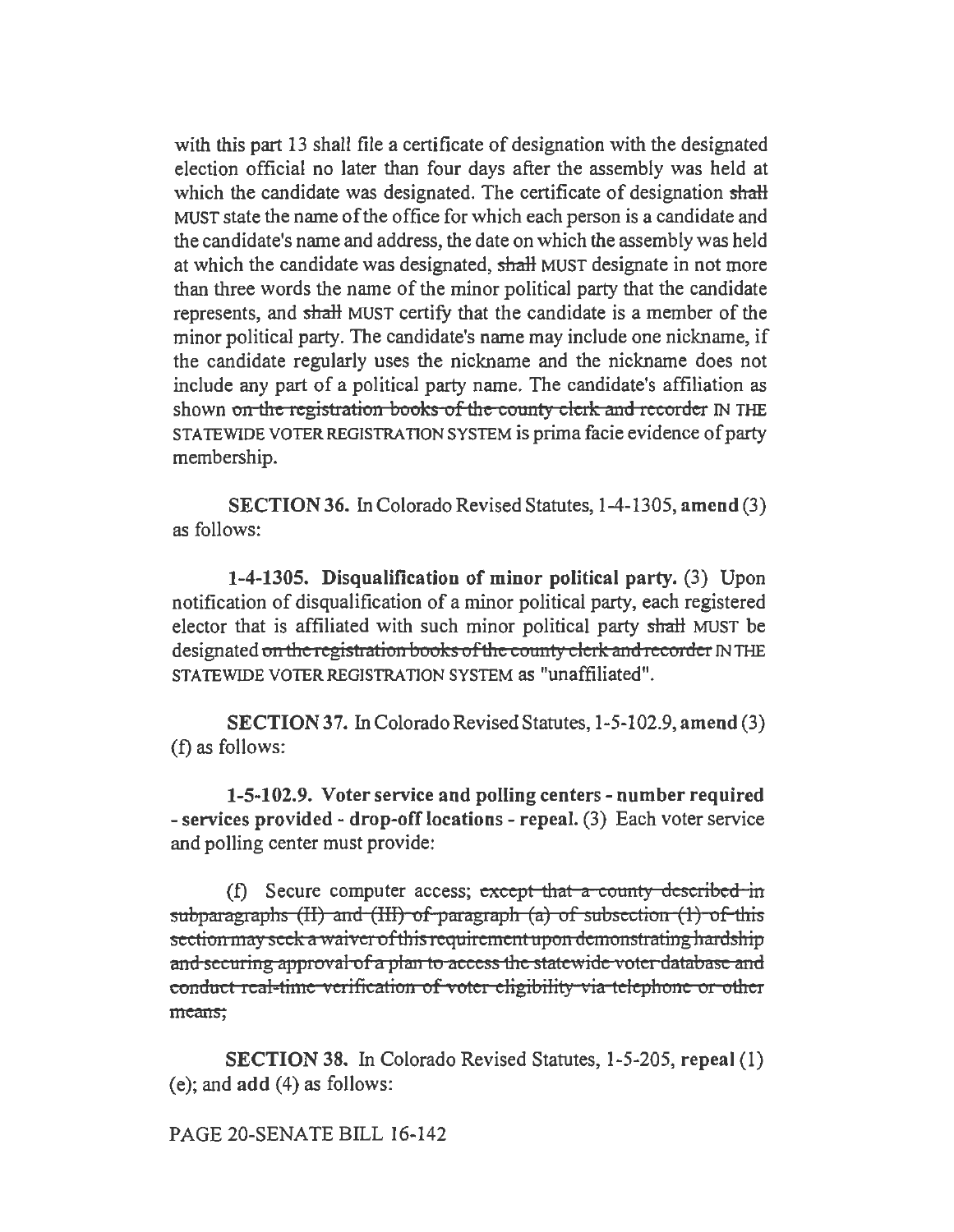1-5-205. Published and posted notice of election - content. (1) The designated election official, or the coordinated election official if so provided by an intergovernmental agreement, no later than twenty days before each election, shall provide notice by publication of the election as described by section 1-1-104 (34), which notice must state, as applicable for the particular election for which notice is provided, the following:

(e) The complete ballot content.

(4) FOR A PRIMARY MAIL BALLOT ELECTION, IN ADDITION TO THE ITEMS DESCRIBED IN SUBSECTION (1) OF THIS SECTION, THE NOTICE SHALL ADVISE ELIGIBLE ELECTORS WHO ARE NOT AFFILIATED WITH A POLITICAL PARTY OF THE ELECTORS' ABILITY TO DECLARE AN AFFILIATION WITH A POLITICAL PARTY AND VOTE IN THE PRIMARY ELECTION.

SECTION 39. In Colorado Revised Statutes, 1-5-208, amend (6) as follows:

1-5-208. Election may be canceled - when. (6) The governing body shall provide notice by publication of the cancellation of the election. A copy of the notice shall MUST be posted at each polling location VOTER SERVICE AND POLLING CENTER of the political subdivision, in the office of the designated election official, and in the office of the clerk and recorder for each county in which the political subdivision is located and, for special districts, a copy of the notice shall MUST be filed in the office of the division of local government. The governing body shall also notify the candidates that the election was canceled and that they were elected by acclamation.

SECTION 40. In Colorado Revised Statutes, amend 1-5-302 as follows:

1-5-302. Computer lists may be used in lieu of original registration records. For the purposes of all elections, the county clerk and recorder may substitute and supply computer lists of registered electors within the political subdivision for the original registration record. Following a primary, general, or congressional vacancy election, the county clerk and recorder shall record the date of election and, if a primary election, the party ballot received on the registered elector's original registration record. retained and stored as provided in section 1-1-104 (36).

PAGE 21-SENATE BILL 16-142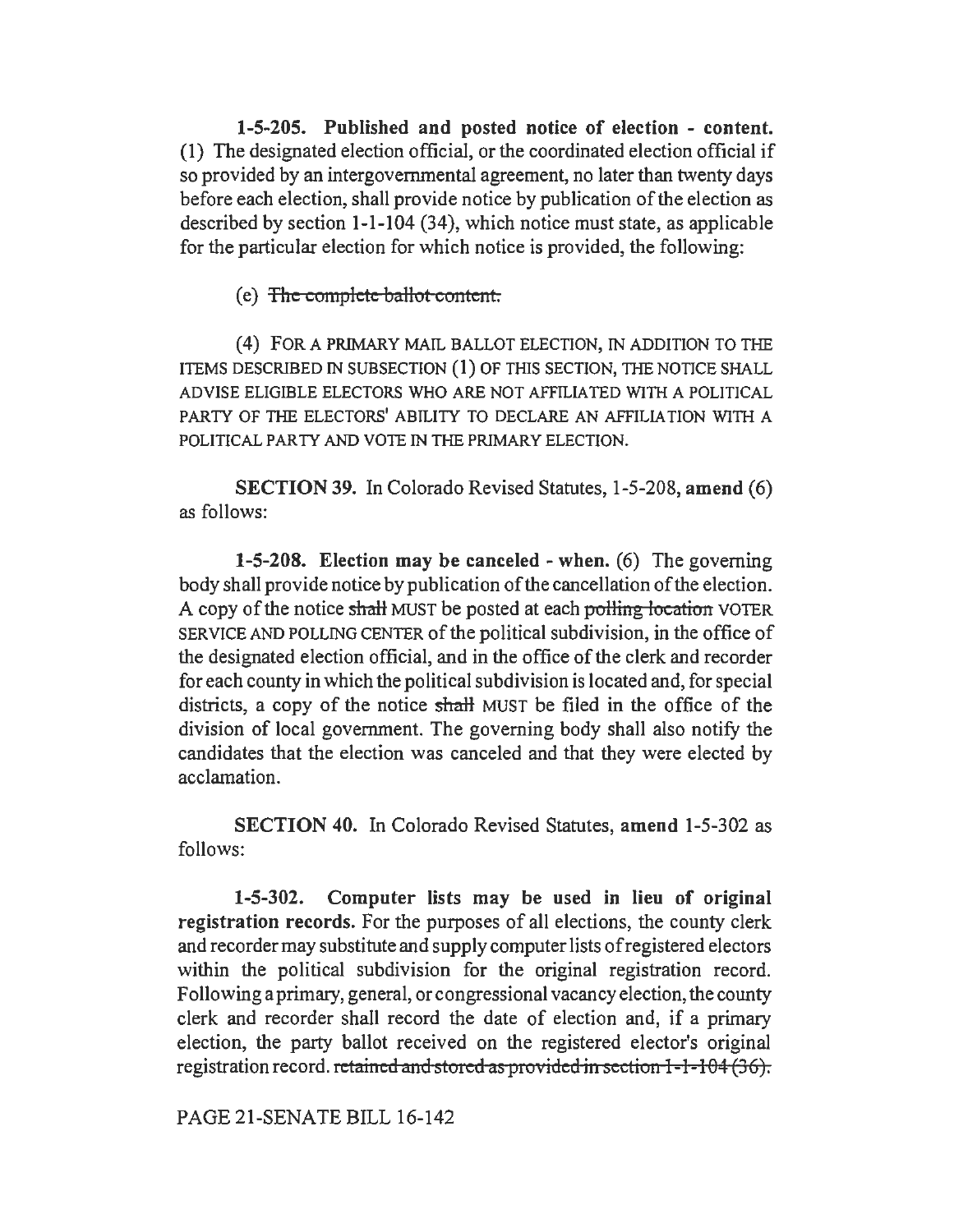SECTION 41. In Colorado Revised Statutes, amend 1-5-413 as follows:

1-5-413. Sample ballots. Sample ballots shall MUST be printed in the form of official ballots, but upon-paper of a different color from the official ballots MUST BE CLEARLY MARKED AS "SAMPLE BALLOT". Sample ballots shalt MUST be delivered to the election judges and posted with the cards of instruction provided for in section 1-5-504. All sample ballots are subject to public inspection.

SECTION 42. In Colorado Revised Statutes, amend 1-5-506 as follows:

1-5-506. Election expenses in nonpartisan elections. The cost of conducting a nonpartisan election, including the cost of printing mailing voter information cards pursuant to section  $1-5-206$ , and supplies, shall MUST be paid by the governing body calling the election.

SECTION 43. In Colorado Revised Statutes, 1-5-613, amend (2) as follows:

1-5-613. Purchase and sale of voting equipment.  $(2)$   $\Theta$  and after  $\frac{1}{28}$ , 2004, The governing body or designated election official of a political subdivision may purchase a voting system only if the voting system has been certified for use in this state by the secretary of state in accordance with this part 6.

SECTION 44. In Colorado Revised Statutes, 1-6-114, amend (1) as follows:

1-6-114. Oath of judges. (1) Before beginning the duties of an election judge, each person appointed as an election judge shall MUST take a self-affinning oath or affirmation in substantially the following form:

I, ................... , do solemnly swear(or affirm) that I am a citizen of the United States and the state of Colorado; that I am an eligible elector who resides in the county of .................... or within the ....... political subdivision; that I am a member of the ............... party (or that I am unaffiliated with a political party) as shown on the registration books of the county-clerk and recorder IN THE STATEWIDE VOTER

PAGE 22-SENATE BILL 16-142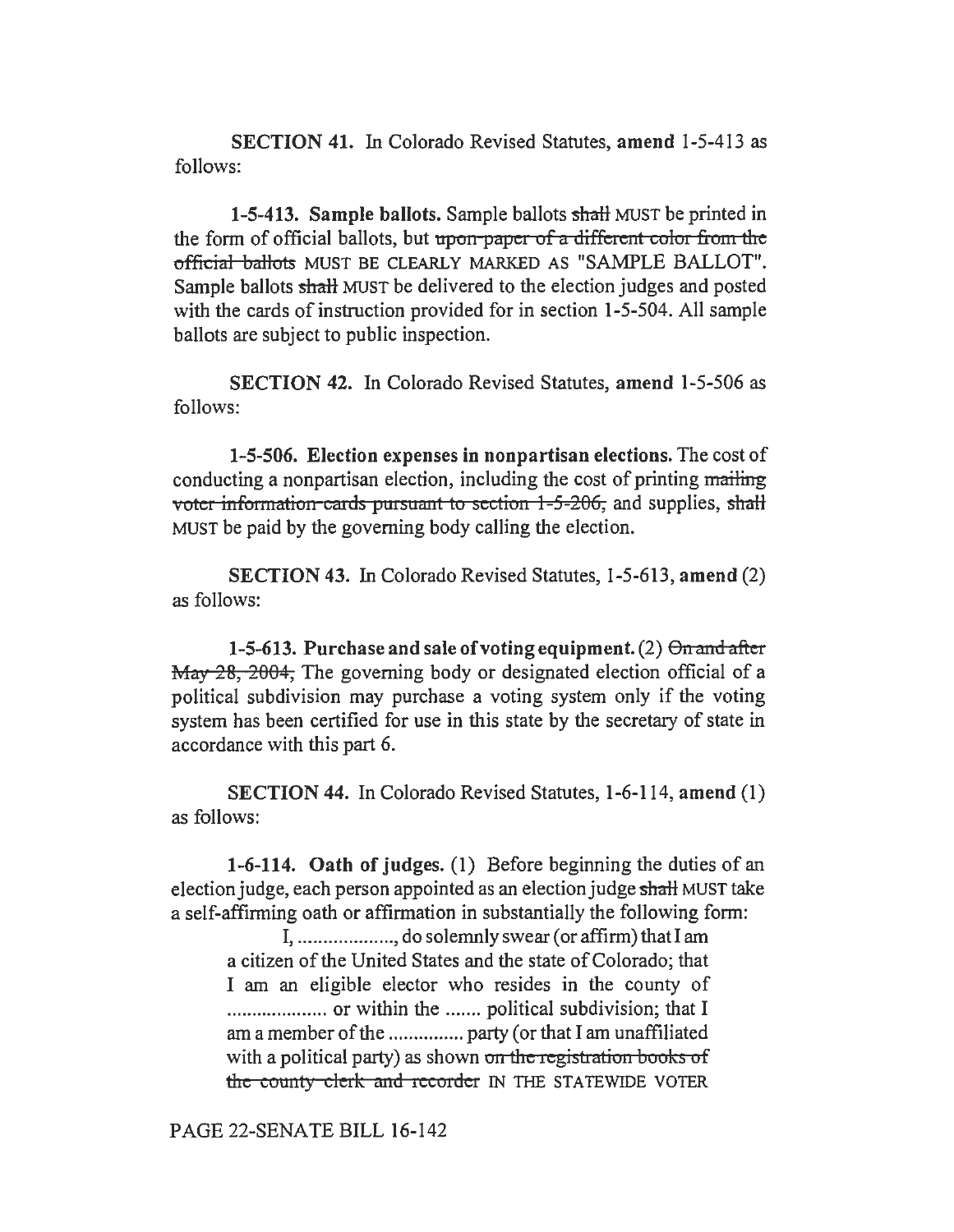REGISTRATION SYSTEM; that I will perform the duties of judge according to law and the best of my ability; that I will studiously strive to prevent fraud, deceit, and abuse in conducting the same; that I will not try to determine how any elector voted, nor will I disclose how any elector voted if in the discharge of my duties as judge such knowledge shall eomc COMES to me, unless called upon to disclose the same before some court of justice; that I have never been convicted of election fraud, any other election offense, or fraud and that, if any ballots are counted before the polls close on the date of the election, I will not disclose the result of the votes until after the polls have closed and the results are formally announced by the designated election official.

SECTION 45. In Colorado Revised Statutes, 1-7-114, add (4) (c) as follows:

1-7-114. Write-in votes. (4) (c) A DESIGNATED ELECTION OFFICIAL MAY POST THE LIST OF ELIGIBLE WRITE-IN CANDIDATES ON THE OFFICIAL WEBSITE OF THE DESIGNATED ELECTION OFFICIAL.

SECTION 46. In Colorado Revised Statutes, 1-7-514, amend (3) as follows:

1-7-514. Random audit. (3) The secretary of state shall post the reports of any completed audit or investigation received pursuant to paragraph (c) of subsection (2) of this section on the official website of the department of state not later than five business days after receiving the results of the completed audit or investigation. The clerk and recorder of the affected county may timely post the results of the completed audit or investigation on the official website of the county. The secretary shall publish once in a newspaper of general circulation throughout the state notification to the public that the results have been posted on the department's website.

SECTION 47. In Colorado Revised Statutes, amend 1-7-701 as follows:

1-7-701. Delivery of election returns, ballot boxes, and other election papers. When all the votes have been read and counted, the

PAGE 23-SENATE BILL 16-142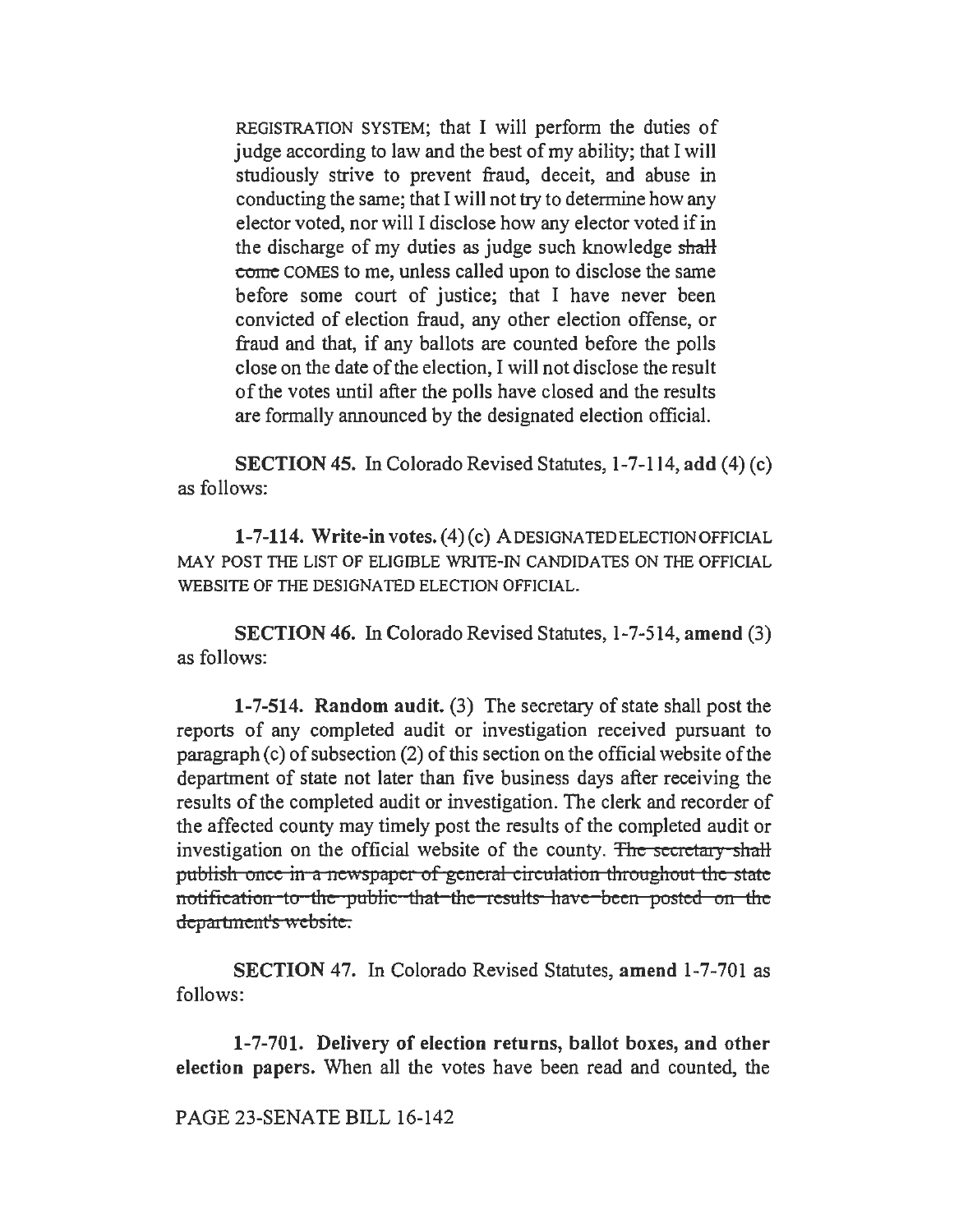election judges selected in accordance with section 1-6-109.5 shall deliver to the designated election official the certificate and statement required by section 1-7-601, ballot boxes and all keys to the boxes, paper tapes, "proms" or other electronic devices, the registration book RECORDS, pollbooks, accounting forms, spoiled ballots, unused ballots, ballot stubs, oaths, affidavits, and other election papers and supplies. The delivery shall MUST be made at once and with all convenient speed, and informality in the delivery shall DOES not invalidate the vote of any precinct when delivery has been made previous to the completion of the official abstract of the votes by the board of canvassers. The designated election official shall give a receipt for all items delivered.

SECTION 48. In Colorado Revised Statutes, amend 1-7-905 as follows:

1-7-905. Preparation of notices. (1) For November COORDINATED elections, the county clerk and recorder shall be IS responsible for placing the ballot issue notices received from the various political subdivisions participating in the election in the proper order in the ballot issue notice packet. As nearly as practicable, the notice shall MUST be in the order the ballot issues will appear on the ballot. The ballot issue notice shall MUST be followed by a certification by the county clerk and recorder that the ballot issue notices are complete as submitted by the political subdivisions. No additional information shall MAY be included as part of the ballot issue notice except as may be required by law. A general disclaimer may precede or follow the ballot issue notice which may state STATES: "The information contained in this notice was prepared by persons required by law to provide summaries of ballot issues and fiscal information."

(2) The designated election officials of overlapping political subdivisions conducting an election other than in November A COORDINATED ELECTION shall confer concerning the preparation of the ballot issue notice no later than forty days prior to the date of the election. The political subdivisions conducting the election shall provide for preparation of any required ballot issue notice package by agreement in a form substantially as provided in section 1-7-116.

SECTION 49. In Colorado Revised Statutes, 1-7-905.5, amend (1) as follows: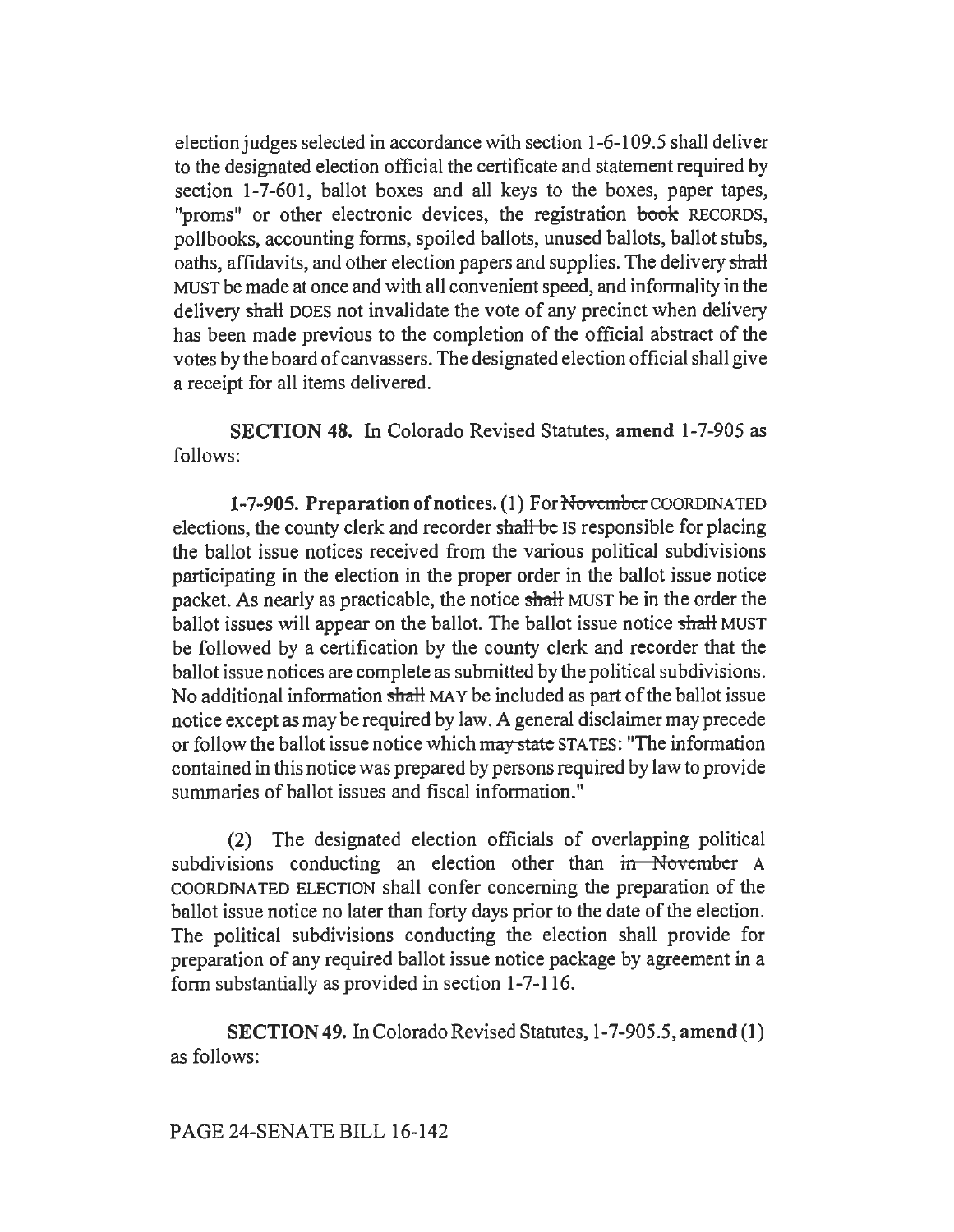1-7-905.5. Form of notice. (1) The ballot issue notice must begin with the words "All registered voters", regardless of whether the electors of the political subdivision must be registered electors to be eligible to vote in the election, and ends at the conclusion of the summary of comments. Any information included pursuant to section 1-5-206, information concerning procedure for an election or other information included with the ballot issue notice prior to the words "All registered voters" or after the conclusion of the summary of comments are not deemed to be part of the ballot issue notice.

SECTION 50. In Colorado Revised Statutes, 1-7-906, amend (I) and (3) as follows:

1-7-906. Mailing of notices. (1) For November COORDINATED elections, the county clerk and recorder as coordinated election official shall mail the ballot issue notice packet to each address of one or more active registered electors who reside in the county or portions of the county in which registered voters of those districts submitting ballot issues reside.

(3) The political subdivisions shall by agreement, in a form substantially as provided in sections 1-7-116 and 1-7-905, provide for mailing of any required ballot issue notice package for elections conducted other than in November COORDINATED ELECTIONS.

SECTION 51. In Colorado Revised Statutes, 1-7-1003, amend (5) (b) as follows:

1-7-1003. Conduct of elections using ranked voting methods instant runoff voting - choice voting or proportional voting - reports. (5) (b) A local government that conducts an election using a ranked voting method shall conduct a voter education and outreach campaign to familiarize electors with ranked voting in English and in every language in which a ballot is required to be made available pursuant to this code and the federal "Voting Rights Act of 1965", 42 U.S.C. sec. 1973aa-la 52 U.S.C. SEC. 10101 ET SEQ.

SECTION 52. In Colorado Revised Statutes, amend 1-7.5-104 as follows:

1-7.5-104. Mail ballot elections - applicability - optional for

PAGE 25-SENATE BILL 16-142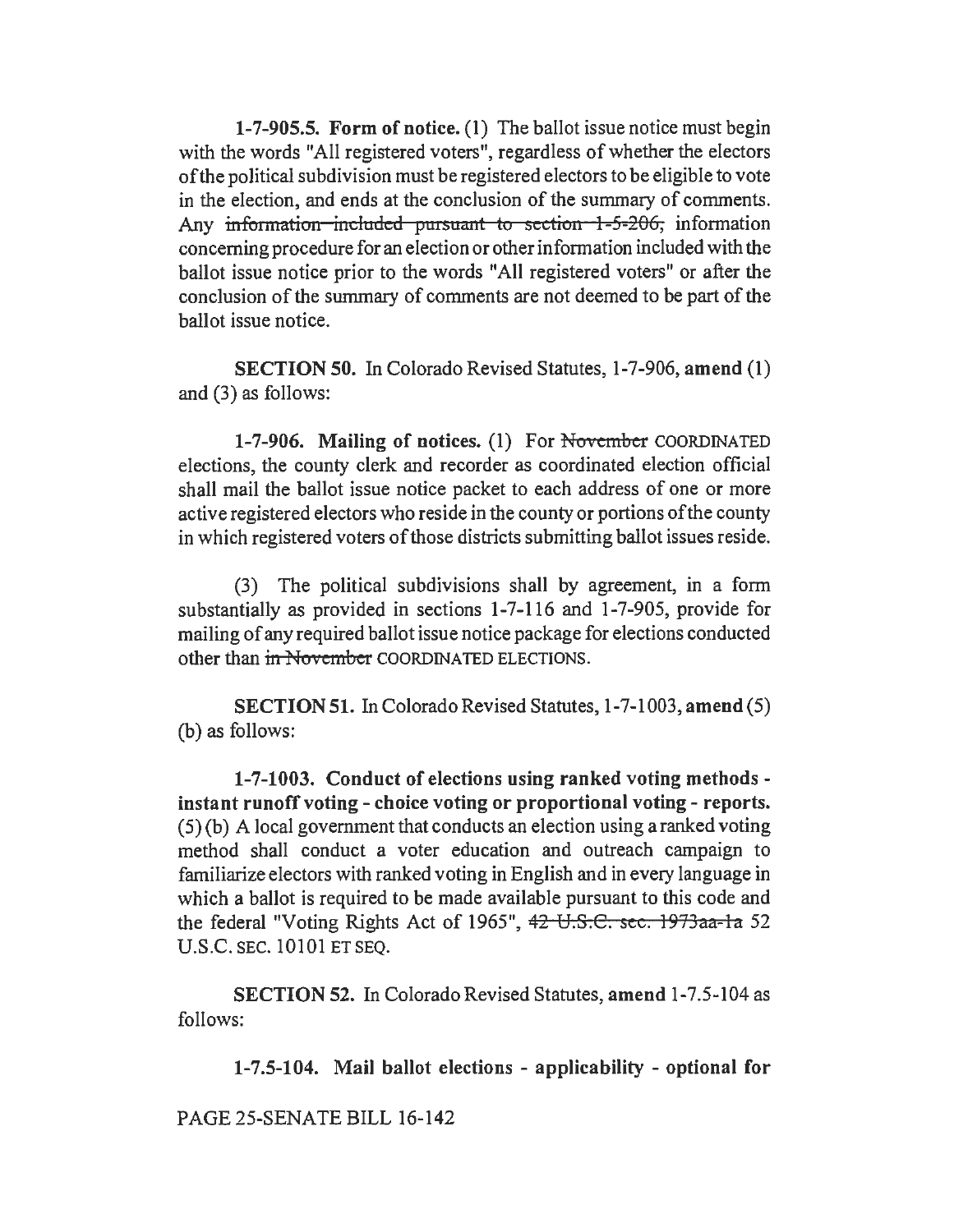political subdivisions other than a county. For all general, primary, odd-year, coordinated, recall, and congressional vacancy elections, conducted on or after July 1, 2013, and for any election in which the governing board of a political subdivision other than a county determines that an election shall be *by* mail ballot, the county clerk and recorder or designated election official for the political subdivision, as applicable, shall conduct the election by mail ballot under the supervision of, and subject to rules promulgated in accordance with article 4 of title 24, C.R.S., by, the secretary of state.

SECTION 53. In Colorado Revised Statutes, 1-7 .5-107, amend (3) (a), (3) (d), (3.5) (a), (3.5) (f) introductory portion, (3.5) (f) (I), and (3.5) (f) (II); and repeal  $(2)$ ,  $(2.5)$ , and  $(3)$   $(c)$  as follows:

1-7.5-107. Procedures for conducting mail ballot election primary elections - first-time voters casting a mail ballot after having registered by mail to vote - in-person request for ballot - repeal.  $(2)$  (a) For a municipal mail ballot election that is not coordinated with the county clerk and recorder, no later than thirty days prior to election day, the county clerk and recorder shall submit to the designated election official of the municipality conducting the mail ballot election a full and complete preliminary list of registered electors. For a special district mail ballot election that is not coordinated with the county clerk and recorder, the county clerk and recorder and county assessor of each county in which a special district is located shall certify and submit to the designated election official a list of property owners and a list of registered electors residing within the affected district.

(b) No later than twenty days prior to election day, the county clerk and recorder and county assessor required to submit a preliminary list in accordance with paragraph (a) of this subsection  $(2)$  shall-submit to the appropriate authority a supplemental list of the names of eligible electors or property owners whose names were not included on the preliminary list.

(c) All-lists of registered electors and lists of property owners provided to a designated election official under this section shall include the last mailing address of each elector.

 $(2.5)$  (a) (I) No later than twenty days before a general, primary, or other mail ballot election, the county clerk and recorder or designated

PAGE 26-SENATE BILL 16-142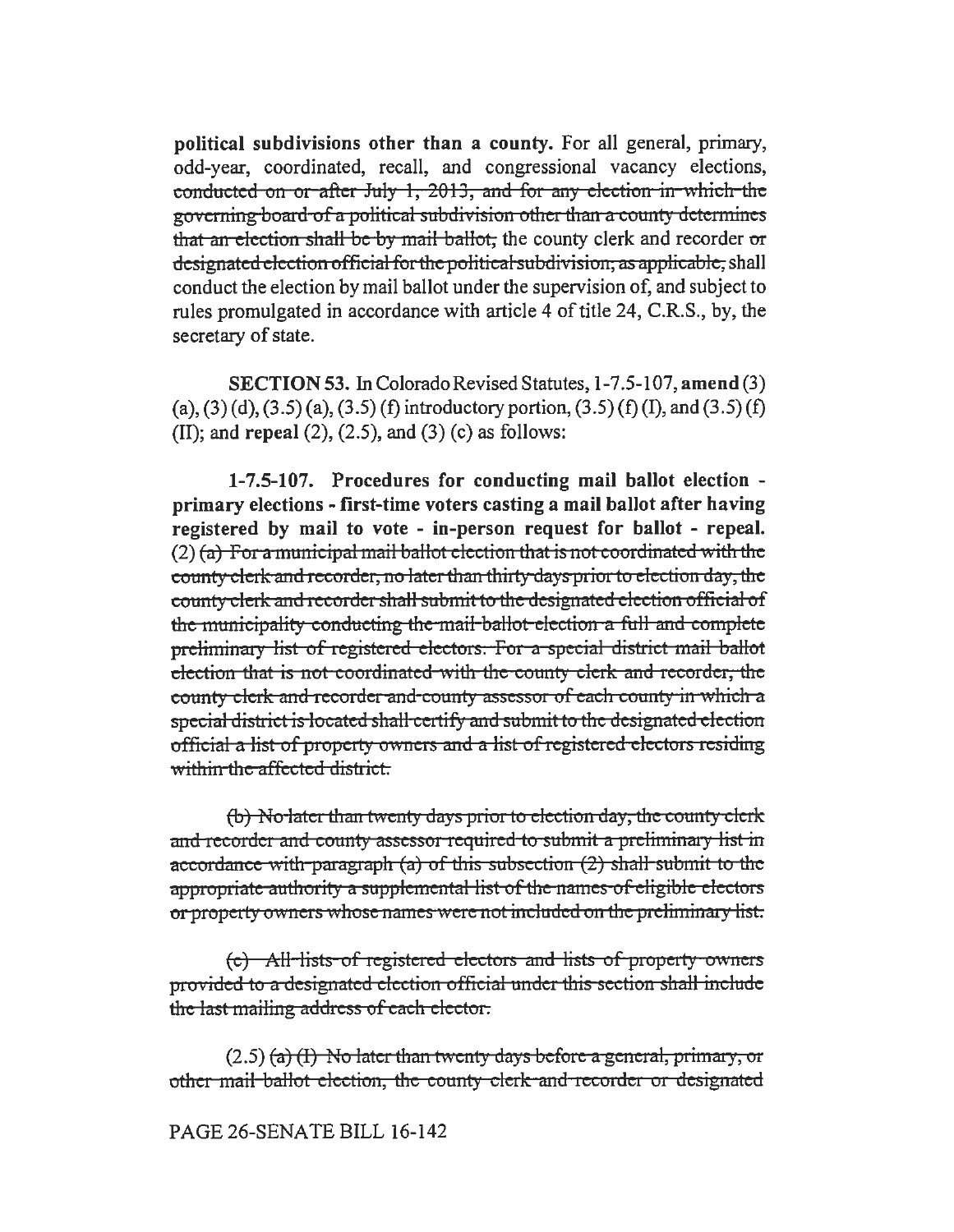election official shall provide notice by publication of a mail ballot election conducted pursuant to the provisions of this article, which notice shall state, as applicable for the particular election for which the notice is provided, the items set forth in section  $1-5-205$  (1) (a) to (1) (c).

(II) For a primary mail ballot election, in addition to the items described in the notice required by subparagraph (I) of this paragraph (a), such notice shall advise eligible electors who are not affiliated with a political party of the ability to declare an affiliation with a political party and vote in the primary election.

(b) The notice required to be given by this subsection  $(2.5)$  shall be in-lieu of the notice requirements set forth in sections  $1-5-205$  (1) and  $31-10-501$  (1), C.R.S., as applicable for the particular election for which such notice is required.

(3) (a) (I) EXCEPT AS PROVIDED IN SUBPARAGRAPH (II) OF THIS PARA GRAPH (a), not sooner than twenty-two days before a general, primary, or other mail ballot election, and no later than eighteen days before the election, except as provided in subparagraph  $(H)$  of this paragraph (a), the county clerk and recorder or designated election official shall mail to each active registered ELIGIBLE elector, at the last mailing address appearing in the registration records and in accordance with United States postal service regulations, a mail ballot packet, which shall MUST be marked "DO NOT" FORWARD. ADDRESS CORRECTION REQUESTED.", or any other similar statement that is in accordance with United States postal service regulations. Nothing in this subsection (3) affects any provision of this code governing the delivery of mail ballots to an absent uniformed services elector, nonresident overseas elector, or resident overseas elector covered by the federal "Uniformed and Overseas Citizens Absentee Voting Act", 42 U.S.C. sec. 1973ff et seq. 52 U.S.C. SEC. 20301 ET SEQ.

(II) For a primary mail ballot election, for a minor political party candidate, the mail ballot packet shall MUST be mailed only to those ACTIVE registered electors who are affiliated with the minor A political party of such candidate THAT IS PARTICIPATING IN THE ELECTION. IF THE TWENTY-SECOND DAY BEFORE AN ELECTION IS A SATURDAY, SUNDAY, OR LEGAL HOLIDAY, THE COUNTY CLERK AND RECORDER OR DESIGNATED ELECTION OFFICIAL MAY MAIL BALLOT PACKETS PURSUANT TO SUBPARAGRAPH (I) OF THIS PARAGRAPH (a) ON THE FRIDAY IMMEDIATELY

PAGE 27-SENATE BILL 16-142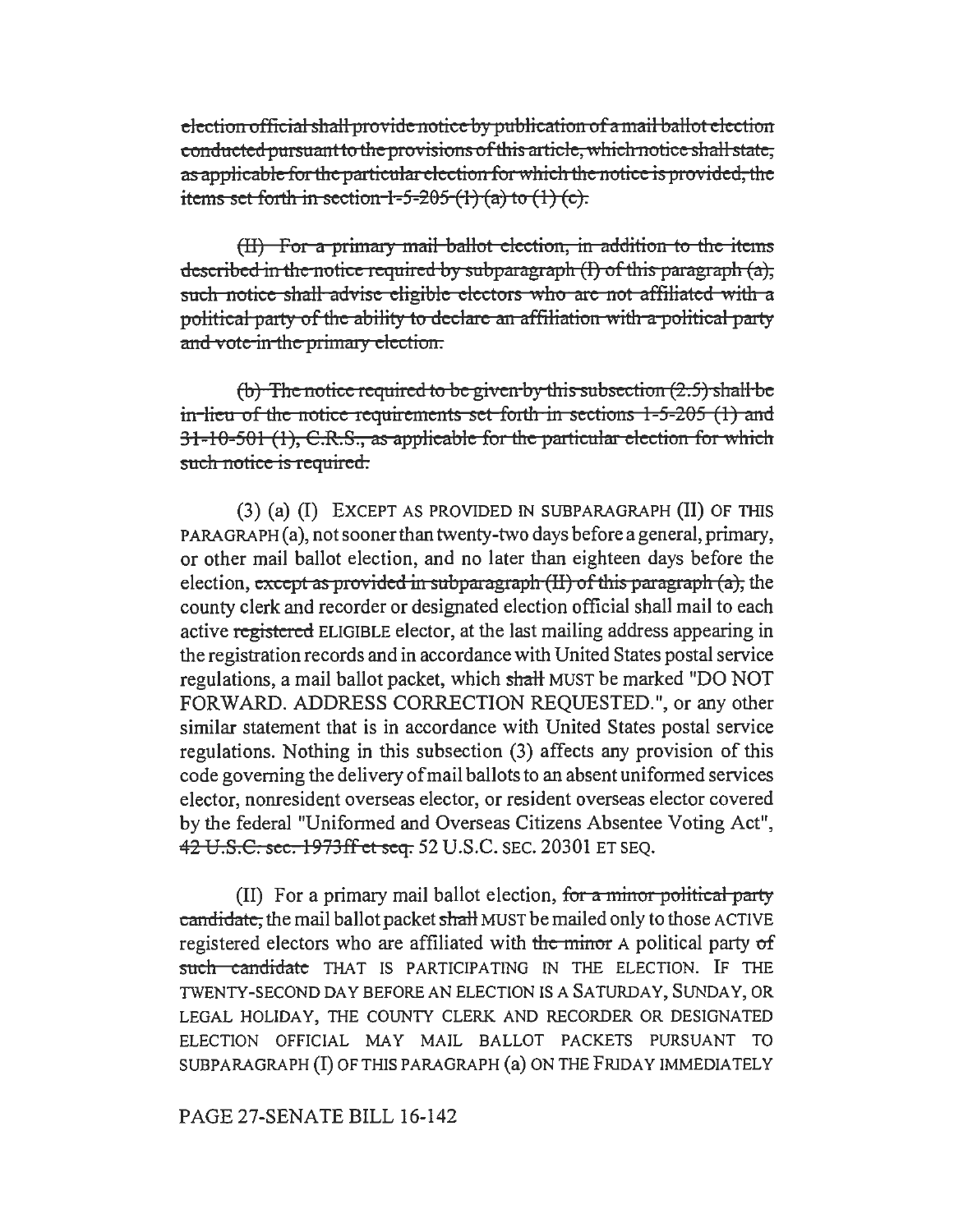#### PRECEDING THE TWENTY-SECOND DAY.

 $(c)$  For a special district mail ballot election, no sooner than twenty-two days prior to election day, and until  $7p.m.$  on election day, mail ballots shall be made available at the designated election official's office, or the office designated in the mail ballot plan filed with the secretary of state, for eligible electors who are not listed on the list of property owners or the registration list but who are authorized to vote pursuant to section 32-1-806, C.R.S., or other applicable law.

(d) An eligible elector may obtain a replacement ballot if the ballot was destroyed, spoiled, lost, or for some other reason not received by the eligible elector. An eligible elector may obtain a ballot if a mail ballot packet was not sent to the elector because the eligibility of the elector could not be determined at the time the mail ballot packets were mailed. The designated election official shall keep a record of each ballot issued in accordance with this paragraph (d). together with a list of each ballot obtained pursuant to paragraph  $(c)$  of this subsection  $(3)$ .

 $(3.5)$  (a) Unless otherwise provided by section 1-2-501  $(1.5)$ SECTION 1-2-201 (5), the requirements of this subsection  $(3.5)$  shall apply to a person who registered to vote *by* mail in accordance with patt 5 of article 2 of this title and who

 $(f)$  has not previously voted in an election in Colorado.  $\sigma r$ 

 $(H)$  Is reregistering to vote after moving from one county in this state to another and the election in which the person intends to vote takes place prior to the creation by the department of state of a computerized statewide voter registration list that satisfies the requirements of part 3 of article 2 of this title.

(f) Notwithstanding any other provision oflaw, the requirements of this subsection  $(3.5)$  shall DO not apply to any person who is:

(I) Entitled to vote by absentee ballot under the federal "Uniformed and Overseas Citizens Absentee Voting Act", 42 U.S.C. sec. 1973ffet seq. 52 U.S.C. SEC. 20301 ET SEQ.;

(II) Provided the right to vote otherwise than in person under

PAGE 28-SENATE BILL 16-142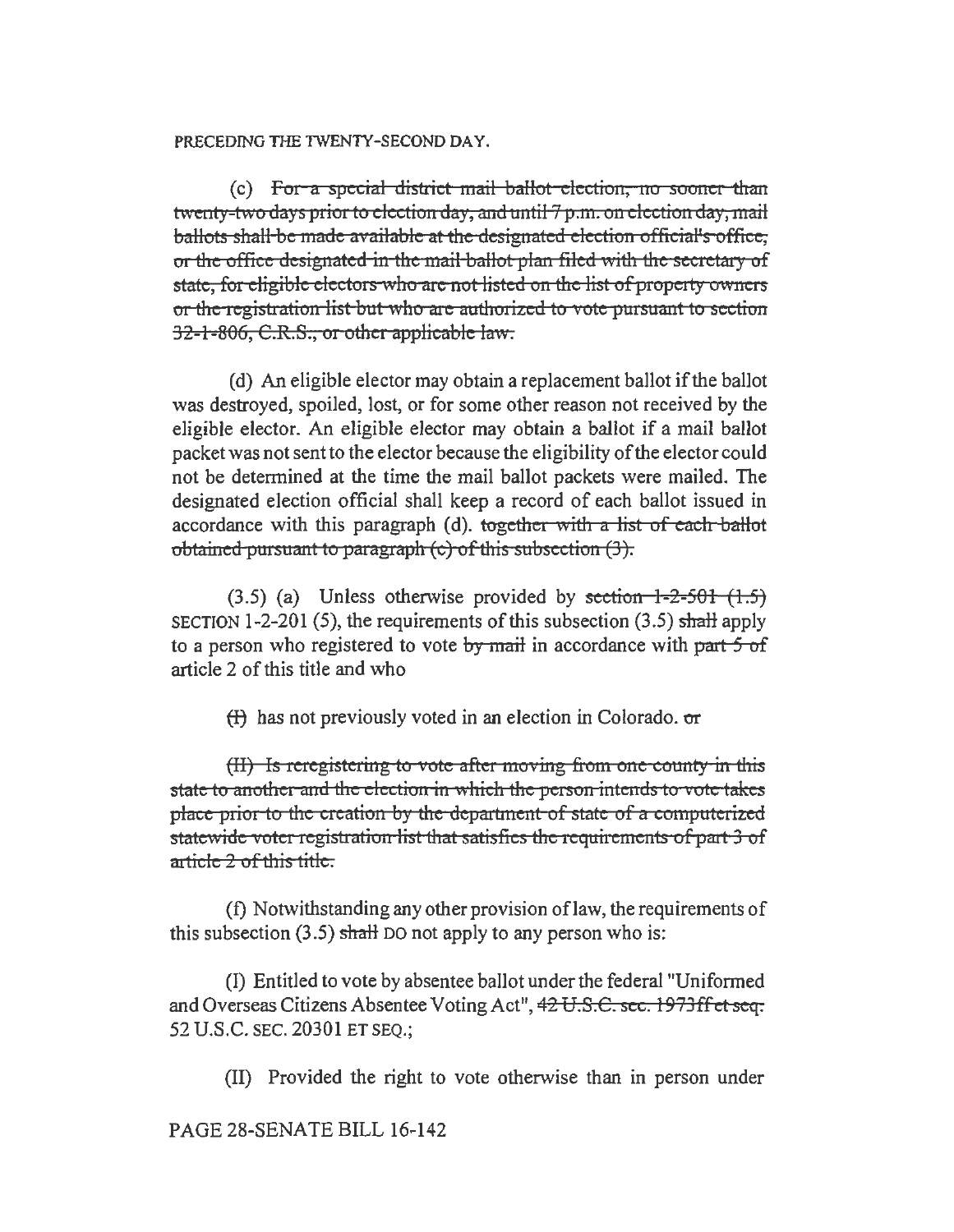section (b) (2) (B) (ii) of the federal "Voting Accessibility for the Elderly and Handicapped Act", 42 U.S.C. sec. 1973ce-1 52 U.S.C. SEC. 20102 ET SEQ.; or

SECTION 54. In Colorado Revised Statutes, 1-8.3-102, amend ( 4) and (5) as follows:

1-8.3-102. Definitions. In this article:

( 4) "Federal postcard application" means the application prescribed under section 101 (b) (2) of the federal "Uniformed and Overseas Citizens Absentee Voting Act", 42 U.S.C. sec. 1973ff(b) (2) 52 U.S.C. SEC. 20301 (b) (2).

(5) "Federal write-in absentee ballot" means the ballot described in section 103 of the federal "Uniformed and Overseas Citizens Absentee Voting Act", 42 U.S.C. sec. 1973ff-2 52 U.S.C. SEC. 20303.

SECTION 55. In Colorado Revised Statutes, 1-8.3-104, amend ( 1) and (2) as follows:

1-8.3-104. Role of secretary of state. (1) The secretary of state is the state official responsible for implementing this article and the state's responsibilities under the federal "Uniformed and Overseas Citizens Absentee Voting Act", 42 U.S.C. sec. 1973ff et seq. 52 U.S.C. SEC. 20301 ET SEQ.

(2) The secretary of state shall make available to covered voters information regarding voter registration procedures for covered voters and procedures for casting ballots. The secretary of state may delegate the responsibility under this subsection (2) only to the state office designated in compliance with section 102 (b) (1) of the federal "Uniformed and Overseas Citizens Absentee Voting Act", 42 U.S.C. sec. 1973ff-l (b) (I) 52 U.S.C. SEC. 20302 (b) (1).

SECTION 56. In Colorado Revised Statutes, 1-8.3-105, amend (1) as follows:

1-8.3-105. Effect of "Uniformed and Overseas Citizens Absentee Voting Act" - emergency authority of secretary of state.

PAGE 29-SENATE BILL 16-142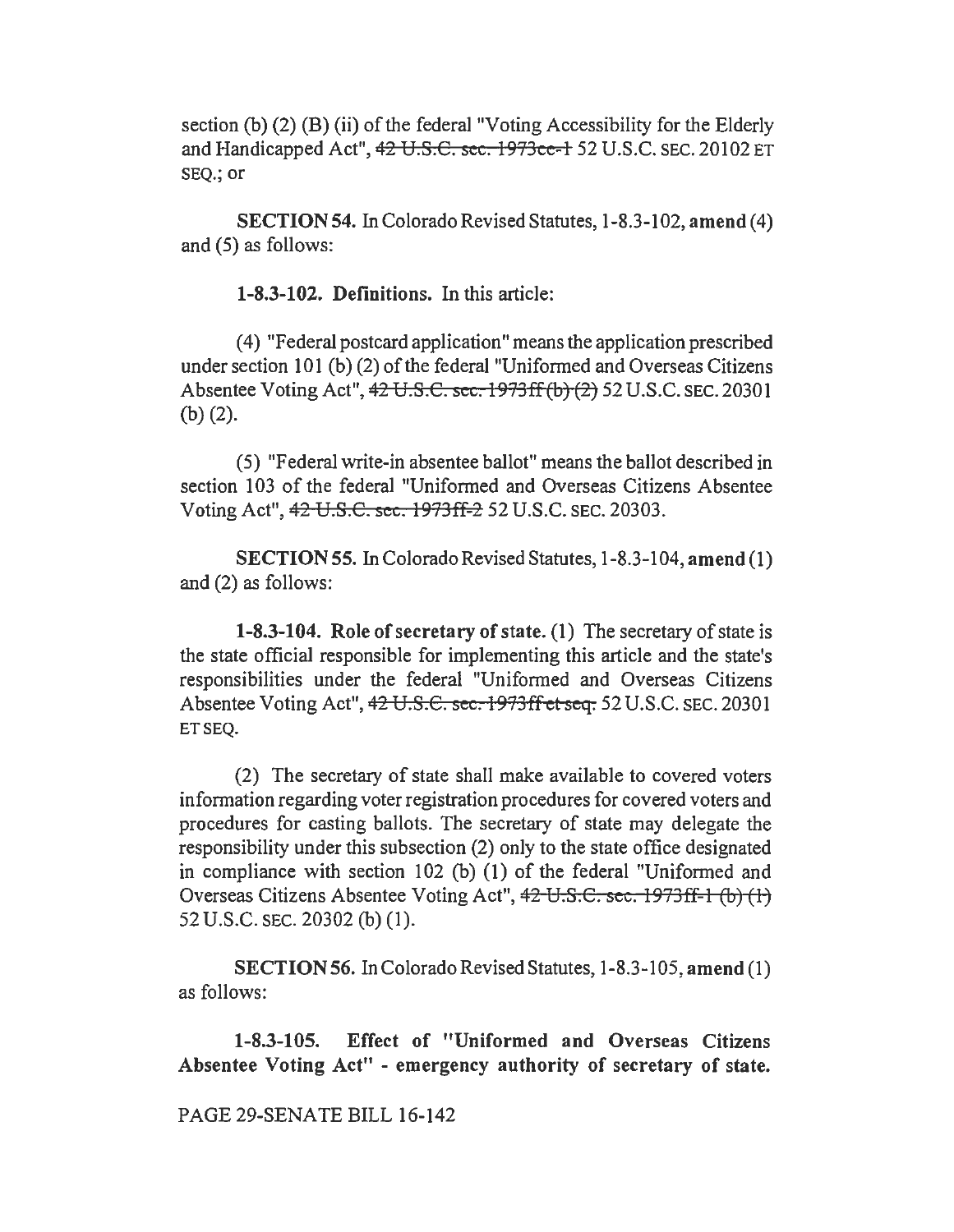(1) In the event of any conflict between this article and any provisions of the federal "Uniformed and Overseas Citizens Absentee Voting Act",  $42$ U.S.C. sec. 1973ff et seq. 52 U.S.C. SEC. 20301 ET SEO., the provisions of the federal act shall control, and all designated election officials who are charged with the performance of duties under this code shall perform the duties and discharge the obligations placed upon them by the federal act.

SECTION 57. In Colorado Revised Statutes, 1-8.3-110, amend (1) as follows:

1-8.3-110. Transmission of unvoted ballots. (1) For an election described in section 1-8.3-103 for which this state has not received a waiver pursuant to section 579 of the federal "Military and Overseas Voter Empowerment Act", 4<del>2 U.S.C. 1973ff-1 (g) (2)</del> 52 U.S.C. SEC. 20302 (g) (2), not later than forty-five days before the election, the election official in each jurisdiction charged with distributing a ballot and balloting materials shall transmit a ballot and balloting materials to all covered voters who by that date submit a valid ballot application.

SECTION 58. In Colorado Revised Statutes, amend 1-8.3-114 as follows:

1-8.3-114. Declaration. A ballot shall include or be accompanied by the signed affirmation required by the federal "Uniformed and Overseas Citizens Absentee Voting Act", 42 U.S.€. sec. 1973ff, et seq. 52 U.S.C. SEC. 20301 ET SEQ.

SECTION 59. In Colorado Revised Statutes, 1-9-101, amend (1) (b)  $(I)$ ,  $(I)$   $(b)$   $(III)$ , and  $(3)$  as follows:

1-9-101. Challenge of illegal or fraudulent registration. (1) (b) In rendering a decision, the county clerk and recorder has the following options:

(I) If the county clerk and recorder finds sufficient evidence to support the allegations in the challenge, he or she shall cancel the registered elector's name from the registration book STA TEWIDE VOTER REGISTRATION SYSTEM; or

(III) If the county clerk and recorder finds no evidence or

PAGE 30-SENATE BILL 16-142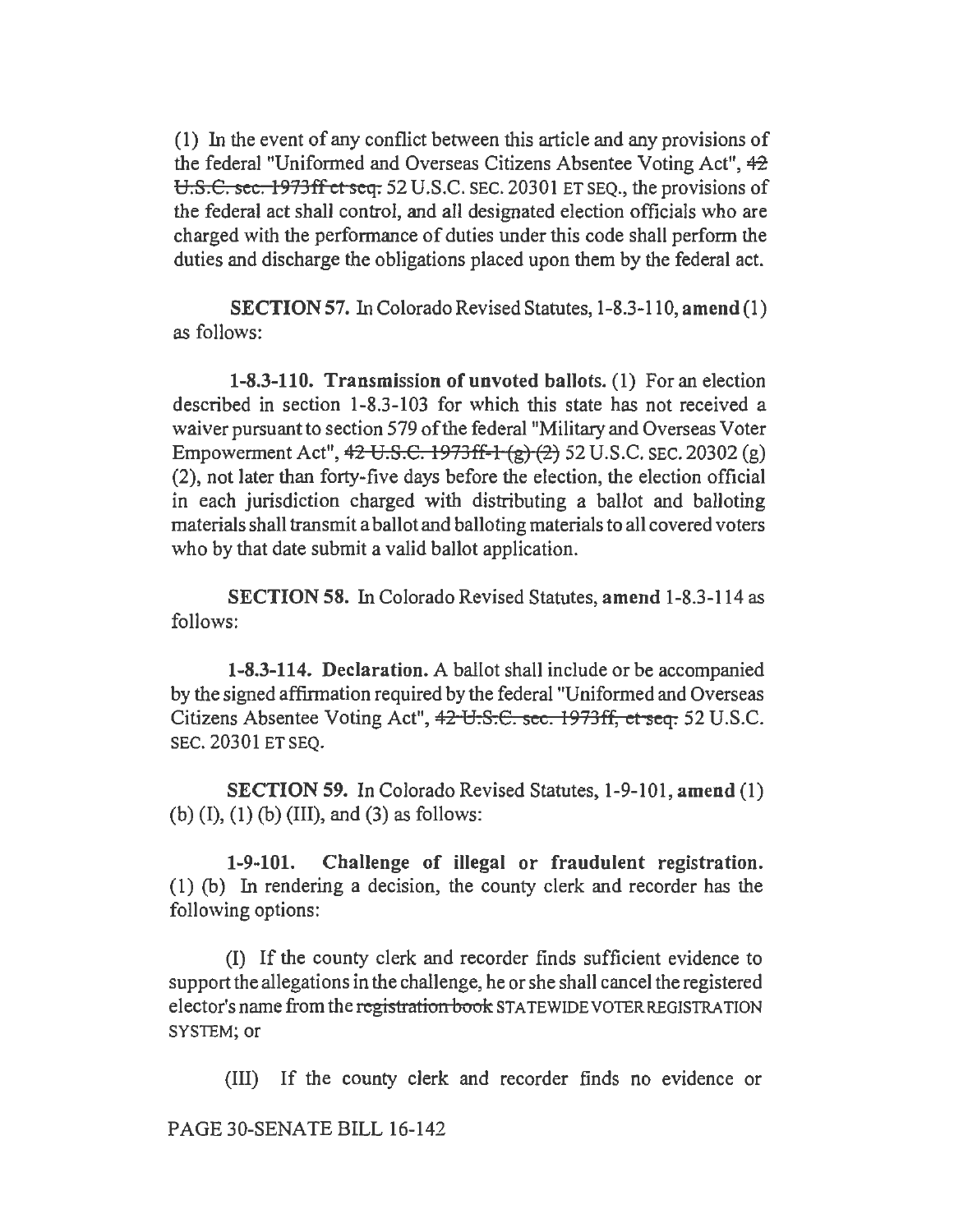insufficient evidence to support the allegations in the challenge, he or she shall deny the challenge to cancel the registered elector's name from the registration book STATEWIDE VOTER REGISTRATION SYSTEM.

(3) The court shall hear the testimony and other evidence and investigate summarily and, within forty-eight hours after the close of the evidence, determine whether or not the charges are sustained. Only competent legal evidence shall MAY be received at the hearing or considered by the court, and no name registered in accordance with law shall be canceled from the registration book STATEWIDE VOTER REGISTRATION SYSTEM unless it is proven that the challenged person does not reside at the address provided by the person at the time of registration. No presumption shall MAY be made against any person whose registration is challenged merely because of the failure of that person to attend the hearing. The court shall have HAS the power to subpoena any person as a witness at the hearing and make any necessary investigation to ascertain the truth of any of the charges in the petition if the method of the investigation does not cause unnecessary delay or interfere with the final disposition of the cause within the time provided for in this section. The hearing on any petition shall be IS summary and final and shall not be IS NOT subject to delay.Atthe close of the hearing, the court shall announce the names in the petition as to which the charges have been sustained and shall direct the clerk of the court to certify forthwith to the county clerk and recorder the lists of names of those persons, with their addresses, arranged alphabetically and according to precinct. The county clerk and recorder, upon receipt of the list from the court, shall forthwith cancel those names from the registration book STATEWIDE VOTER REGISTRATION SYSTEM for the proper precinct with the notation that the names were canceled pursuant to court order, giving the date of the order. The decision of the court is final, and no appeal shall lie LIES to any other court; except that the supreme court, in the exercise of its discretion, may review any such proceedings in a summary way.

SECTION 60. In Colorado Revised Statutes, 1-10-101, amend (3) as follows:

1-10-101. Canvass board for partisan elections - appointment, fees, oaths. (3) Prior to assuming their duties, the members of the canvass board shall swear or affirm the following: ul, .................... , do solemnly swear (or affirm) that I am a registered elector in precinct .... , in the county

### PAGE 31-SENATE BILL 16-142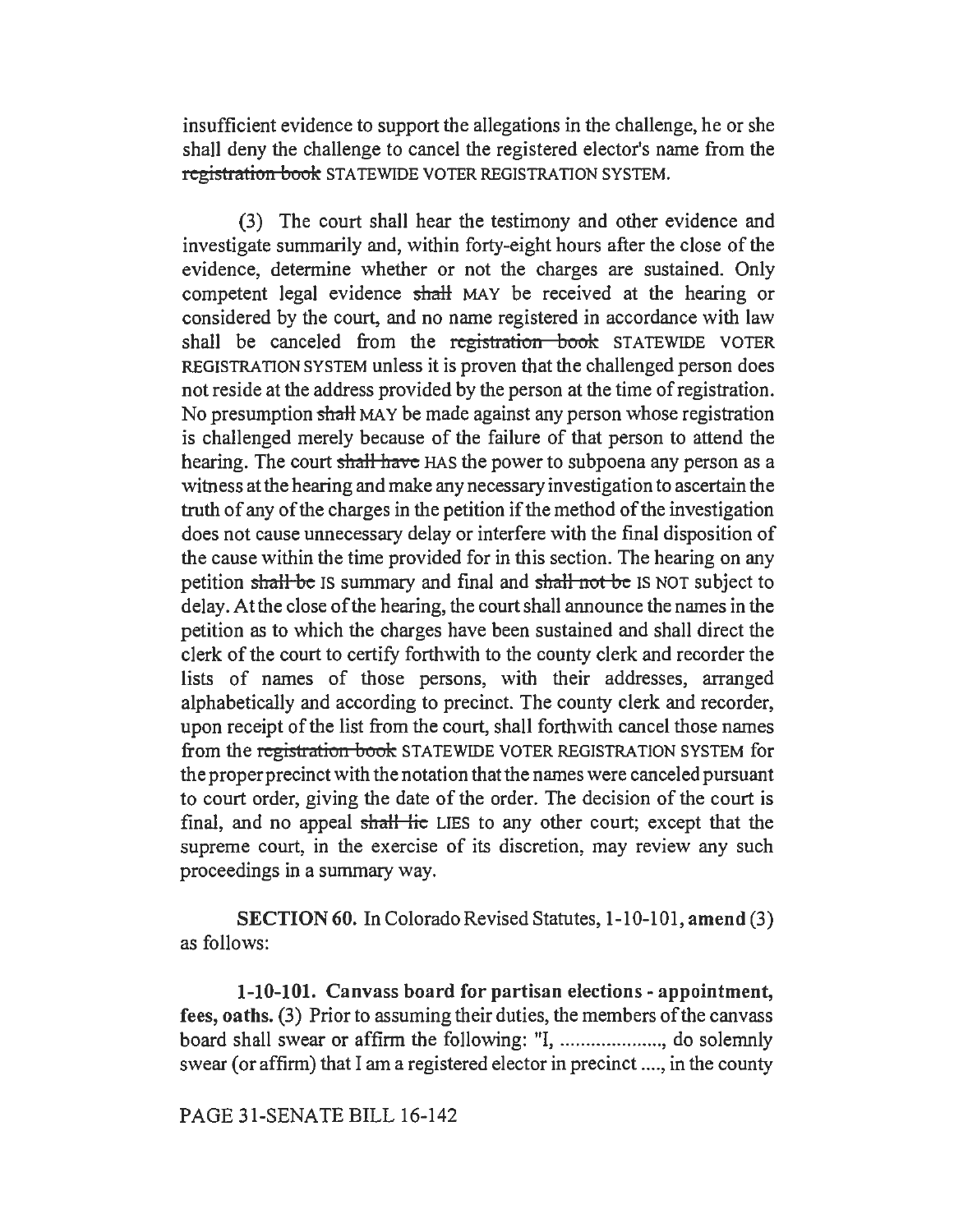of .................... ; that I am a registered member of the .............. party as shown on the registration books of the county clerk and recorder IN THE STATEWIDE VOTER REGISTRATION SYSTEM; and that I will faithfully perform the duties required of a member of the county canvass board."

SECTION 61. In Colorado Revised Statutes, 1-10-105, amend (1) as follows:

1-10-105. Election results - certification by secretary of state. (I) After receiving the final abstracts of votes cast for all elections from the counties, including any recounts, the secretary of state shall prepare and certify an TIIE official statewide abstract of *votes* cast ELECTION RESULTS for all candidates, ballot issues, and ballot questions that the secretary of state certified for the ballot. For each contest, the statewide abstract of votes cast shall CERTIFIED ELECTION RESULTS MUST show the total number of votes received, with subtotals for each county in which the candidate was on the ballot, and the ballot wording for each ballot issue and ballot question.

SECTION 62. In Colorado Revised Statutes, amend 1-11-105 as follows:

1-11-105. Certificates of election for national, state, and district officers. Immediately after the final statewide abstract of votes cast has been prepared RESULTS OF AN ELECTION HAVE BEEN CERTIFIED PURSUANT TO SECTION 1-10-105 (1), the secretary of state shall make and transmit a certificate of election, certified under the secretary of state's seal of office, to each of the persons declared to be elected to national, state, and district offices of state concern and shall record in a book to be kept for that purpose each such certification. If the secretary of state is unable to certify the candidate elected to a state or district office of state concern, no such certification of election shall MAY be transmitted by the secretary of state until the candidate elected has been determined.

SECTION 63. In Colorado Revised Statutes, 1-11-302, amend (1) introductory portion as follows:

1-11-302. Causes of special legislative election. (I) The state senate or the state house of representatives, acting by resolution, may call a special legislative election for a state senate or house of representatives

PAGE 32-SENATE BILL 16-142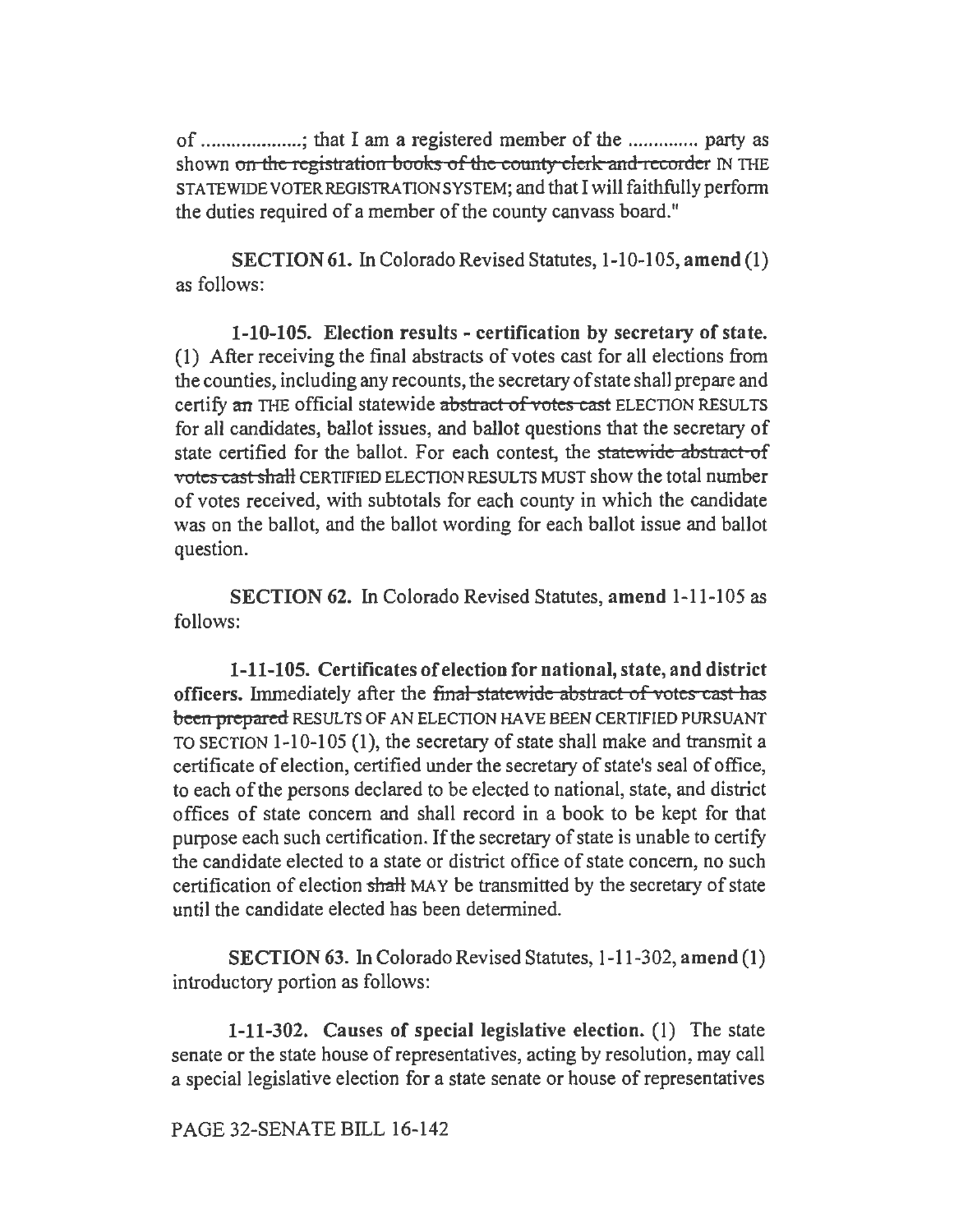district following the 2000 general election and any general election thereafter pursuant to this part 3 if:

SECTION 64. In Colorado Revised Statutes, amend 1-11-305 as follows:

1-11-305. Notice of special legislative election. The county clerk and recorder shall give notice of the special legislative election pursuant to  $section 1-5-206$  SECTION  $1-5-205$ .

SECTION 65. In Colorado Revised Statutes, 1-12-114, amend (4) as follows:

1-12-114. Mail ballots-plan required-voter service and polling centers - number required - definition. (4) As used in this section, and for purposes of article XXI of the state constitution, "part of said general election" means the inclusion of the questions of both the recall of an incumbent and the election of the incumbent's successor on mail ballots that are sent by mail, available at voter service and polling centers, or otherwise delivered to an elector as permitted by law, from the date for holding the election through the last day of voting in a general election pursuant to section 1-4-201. Notwithstanding this definition, to maximize participation of voters covered by the federal "Uniformed and Overseas Citizens Absentee Voting Act", 42 U.S.C. sec. 1973ff et seq. 52 U.S.C. SEC. 20301 ET SEQ., all candidate races, ballot issues, and ballot questions that a covered voter is eligible to vote on shalt MUST be included on the ballots required to be sent pursuant to that act, and recall-related ballot questions shalt MUST be sent separately on ballots that adhere to the deadlines set forth in this section.

SECTION 66. In Colorado Revised Statutes, 1-12-203, amend (3) (a) as follows:

1-12-203. Vacancies in general assembly. (3) (a) The vacancy committee, by a majority vote of its members present and voting at a meeting called for that purpose and open to the public, shall select a person who possesses the constitutional qualifications for a member of the general assembly and who is affiliated with the same political party or minor political party, if any, shown on the registration books of the county clerk and recorder IN THE STATEWIDE VOTER REGISTRATION SYSTEM as the former

PAGE 33-SENATE BILL 16-142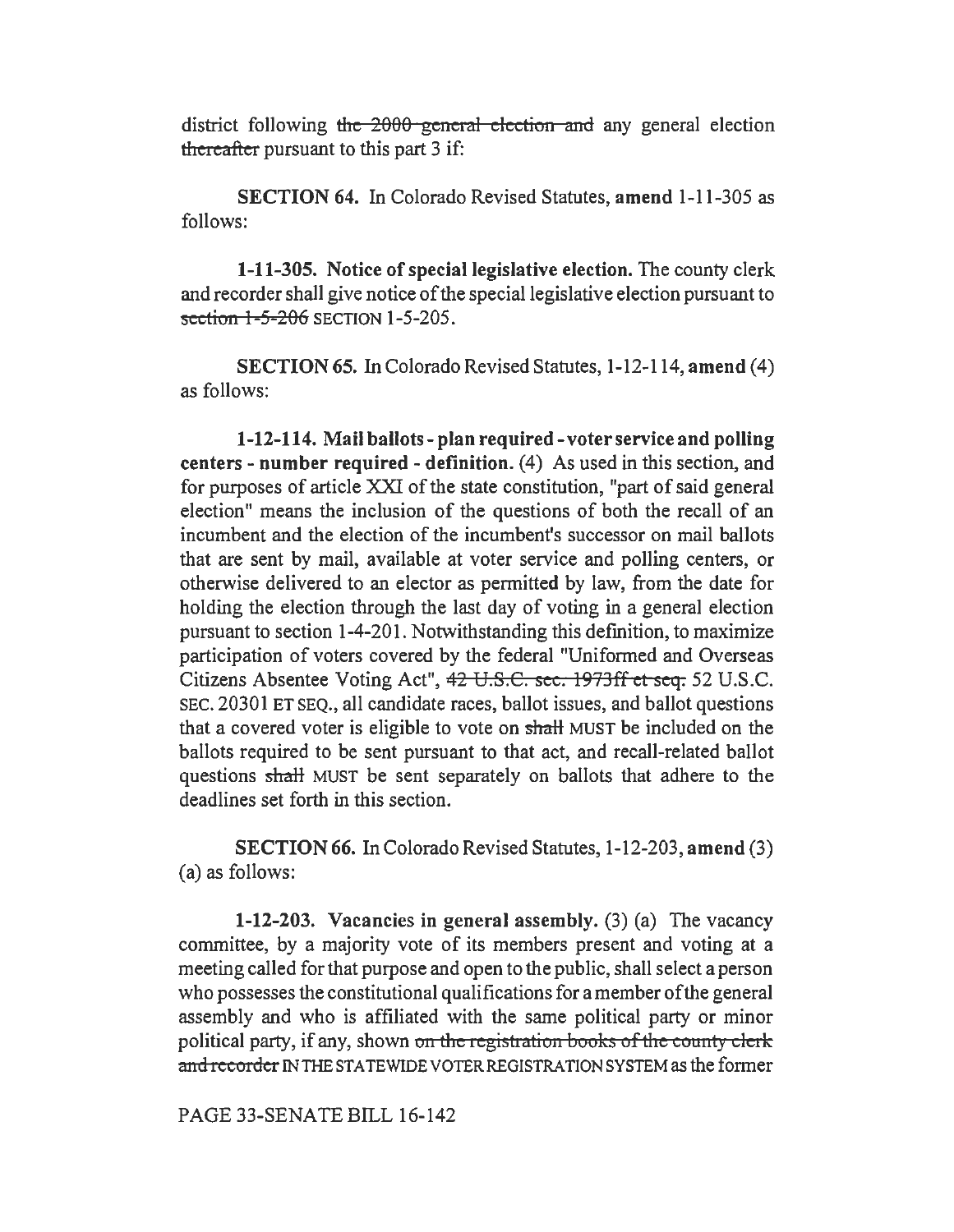member whose seat is vacant. No meeting shall be held until a quorum is present consisting of not less than one-half of the voting membership of the vacancy committee. No member of the vacancy committee may vote by proxy. The committee shall certify the selection to the secretary of state within thirty days from the date the vacancy occurs; except that, in the case of a vacancy filled pursuant to section 1-4-1002 (2.5), the committee shall certify the selection within thirty days after the date of the general election affected by the vacancy. If the vacancy committee fails to certify a selection within thirty days in accordance with the provisions of this subsection (3), the governor, within five days, shall fill the vacancy by appointing a person having the qualifications set forth in this subsection (3). The name of the person selected or appointed shalt MUST be certified to the secretary of state.

SECTION 67. In Colorado Revised Statutes, 1-12-206, amend (5) as follows:

1-12-206. Vacancies in the office of county commissioner. (5) Any person appointed to a vacancy in the office of county commissioner under this section shall MUST be a resident of the county and reside within the district, if any, in which the vacancy exists and shall MUST be a member of the same political party or minor political party, if any, shown on the registration books of the county clerk and recorder IN THE STATEWIDE VOTER REGISTRATION SYSTEM as the vacating commissioner. Any person appointed pursuant to this section shall hold HOLDS the office until the next general election or until the vacancy is filled by election according to law.

SECTION 68. In Colorado Revised Statutes, amend 1-13-203 as follows:

1-13-203. Procuring false registration. It is unlawful for any person to procure his or her own name, or the name of any other person, to be registered in the registration book of STATEWIDE VOTER REGISTRATION SYSTEM FOR a precinct in which such person is not, at the time of such registration, entitled to be registered or for any person to procure any fictitious name to be registered in the iegistration book of *any* precinct STATEWIDE VOTER REGISTRATION SYSTEM. Any person who violates any of the provisions of this section shall be punished by a fine of not more than five thousand dollars, or by imprisonment in the county jail for not more

PAGE 34-SENATE BILL 16-142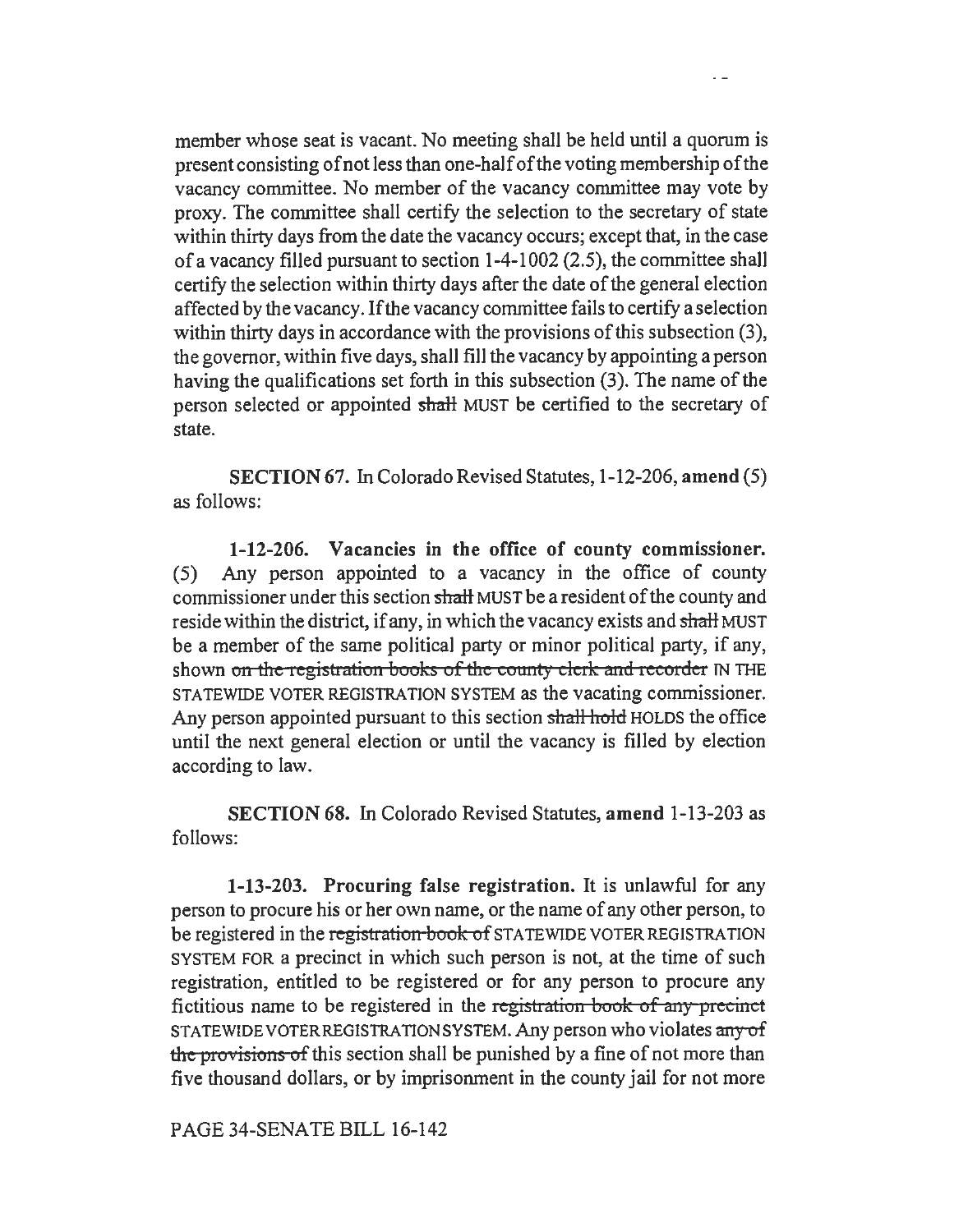than eighteen months, or by both such fine and imprisonment. Each violation shall be IS considered a separate offense.

SECTION 69. In Colorado Revised Statutes, amend 1-13-302 as follows:

1-13-302. Fraudulent voting in precinct caucus, assembly, or convention. Any person who fraudulently participates and votes in a precinct caucus, assembly, or convention when he OR SHE is not a member of the political party holding such THE precinct caucus, assembly, or convention, as shown on the registration books of the county clerk and recorder IN THE STATEWIDE VOTER REGISTRATION SYSTEM, is guilty of a misdemeanor and, upon conviction thereof, shall be punished as provided in section 1-13-111.

SECTION 70. In Colorado Revised Statutes, amend 1-13-703 as follows:

1-13-703. Tampering with statewide voter registration system, registration list, or pollbook. (1) Any person who mutilates or erases any name, figure, or word in any registration book, registration list or pollbook; or who removes sach registration book, A registration list or pollbook or any part thereof from the place where it has been deposited with an intention to destroy the same, or to procure or prevent the election of any person, or to prevent any voter from voting; or who destroys any registration book, registration list or pollbook or part thereof is guilty of a misdemeanor and, upon conviction thereof, shall be punished as provided in section 1-13-111.

(2) ANY PERSON WHO KNOWINGLY ACCESSES WITHOUT AUTHORIZATION THE STATEWIDE VOTER REGISTRATION SYSTEM COMMITS A CLASS 6 FELONY AND SHALL BE PUNISHED AS PROVIDED IN SECTION 18-1.3-401, C.R.S.

SECTION 71. In Colorado Revised Statutes, amend 1-13-710 as follows:

1-13-710. Voting twice - penalty. (1) Any voter who votes more than once or, having voted once, offers to vote again IN THE STATE, OR, DURING A FEDERAL ELECTION, VOTES IN THIS STATE AND ANOTHER STATE,

PAGE 35-SENATE BILL 16-142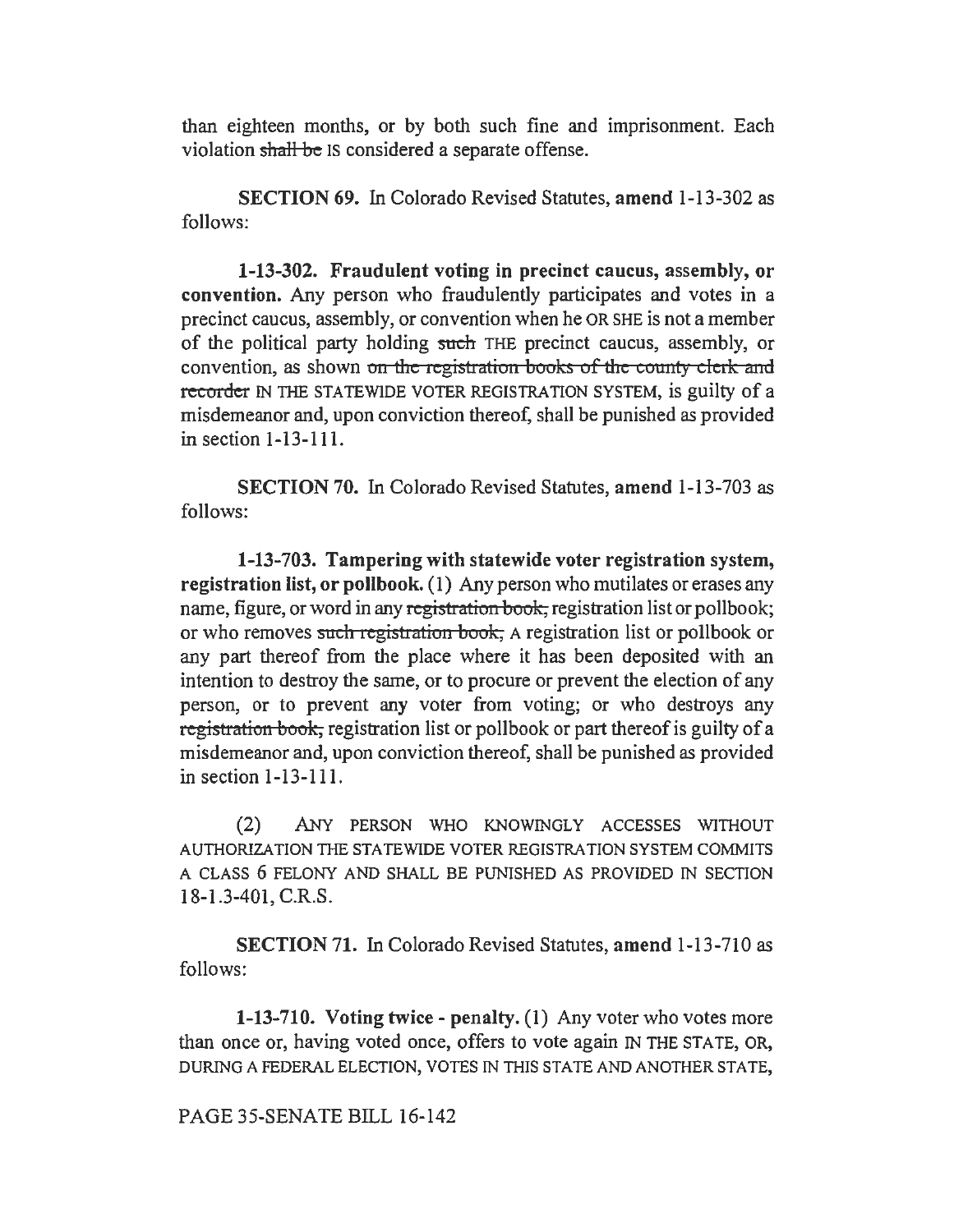shall be punished by a fine of not more than five thousand dollars or by imprisonment in the county jail for not more than eighteen months, or by both such fine and imprisonment.

(2) NOTHING IN THIS SECTION PROHIBITS A VOTER FROM VOTING IN A SPECIAL DISTRICT ELECTION AS A PROPERTY OWNER IN ACCORDANCE WITH ARTICLE 13.5 OF THIS TITLE OR PART 8 OF ARTICLE 1 OF TITLE 32, C.R.S.

SECTION 72. In Colorado Revised Statutes, amend 1-13-714 as follows:

1-13-714. Electioneering - removing and return of ballot definition. (1) No person shall do any electioneering on the day of any election, OR DURING THE TIME WHEN VOTING IS PERMITTED FOR ANY ELECTION, within any polling location or in any public street or room or in any public manner within one hundred feet of any building in which a polling location is located, as publicly posted by the designated election official. As used in this section, the term "electioneering" includes campaigning for or against any candidate who is on the ballot or any ballot issue or ballot question that is on the ballot. "Electioneering" also includes soliciting signatures for a candidate petition, a recall petition, or a petition to place a ballot issue or ballot question on a subsequent ballot. "Electioneering" does not include a respectful display of the American flag.

(2) Except as necessary for ballot counting, no person may remove any official ballot from the polling location before the closing of the polls.

(3) Any person who violates any provision of this section is guilty of a misdemeanor and, upon conviction thereof, shall be punished as provided in section 1-13-111.

SECTION 73. In Colorado Revised Statutes, 1-13 .5-1105, amend (3), (4) (d), (4) (e) (II), and (5) (b) as follows:

1-13.5-1105. Procedures for conducting independent mail ballot election. (3) Subsequent to the preparation of ballots, but prior to the mailing required under subsection (4) of this section, a designated election official shall provide a mail ballot to an eligible elector requesting the ballot at the office designated in the mail ballot plan. filed with the secretary of state.

PAGE 36-SENATE BILL 16-142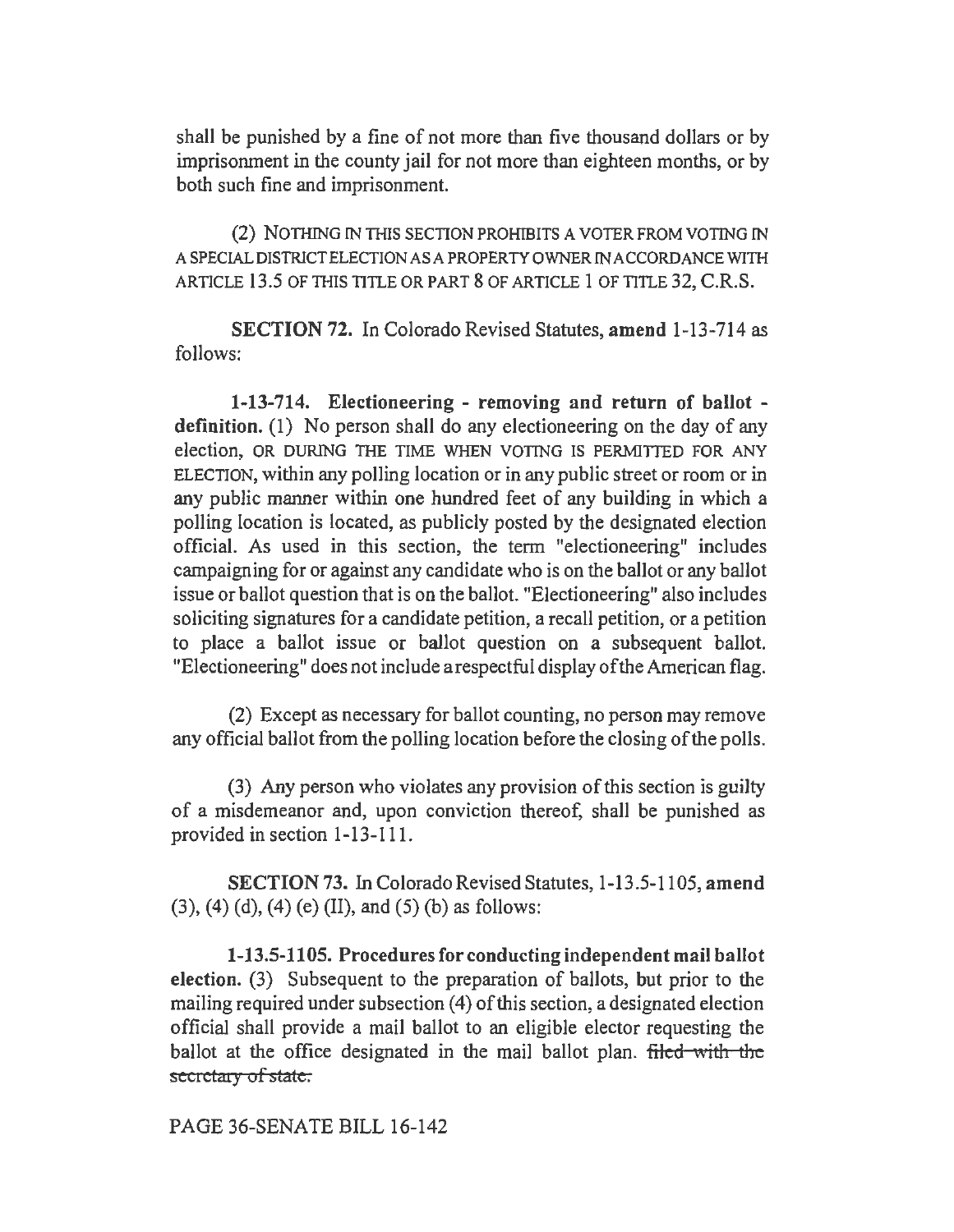(4) (d) Not sooner than twenty-two days prior to election day, and until 7 p.m. on election day, mail ballots shall MUST be made available at the office designated in the mail ballot plan filed with the secretary of state for eligible electors who are not listed or who are listed as "Inactive" on the county voter registration records or, for special district independent mail ballot elections, not listed on the property owners list or the registration list but who are authorized to vote pursuant to section 1-13.5-202 or other applicable law.

(e) (II) A designated election official or election judge shall not transmit a mail ballot packet under this paragraph (e) unless a swom statement requesting the ballot is received on or before election day. A ballot may be transmitted directly to the eligible elector requesting the ballot at the office designated in the mail ballot plan filed with the secretary of state or may be mailed to the eligible elector at the address provided in the sworn statement. Such ballots may be cast no later than 7 p.m. on election day.

( 5) (b) The eligible elector may return the marked ballot to the designated election official by United States mail or by depositing the ballot at the office of the official or any place identified in the mail ballot plan by the designated election official. The ballot must be returned in the return envelope. If an eligible elector returns the ballot by mail, the elector must provide postage. The ballot shall MUST be received at the office identified in the mail ballot plan filed with the secretary of state or an identified depository, which shall MUST remain open until 7 p.m. on election day. The depository shall MUST be identified by the designated election official and located in a secure place under the supervision of the designated election official, an election judge, or another person named by the designated election official.

SECTION 74. In Colorado Revised Statutes, 24-72-305.6, amend (2) as follows:

24-72-305.6. County clerk and recorder access to criminal history records of election judges and employees - rules. (2) A county clerk and recorder may request, in his or her discretion, the criminal history records from the public website maintained by the Colorado bureau of investigation for an election judge serving in the county. THE SECRETARY OF STATE MAY, BY RULE PROMULGATED IN ACCORDANCE WITH ARTICLE 4

PAGE 37-SENATE BILL 16-142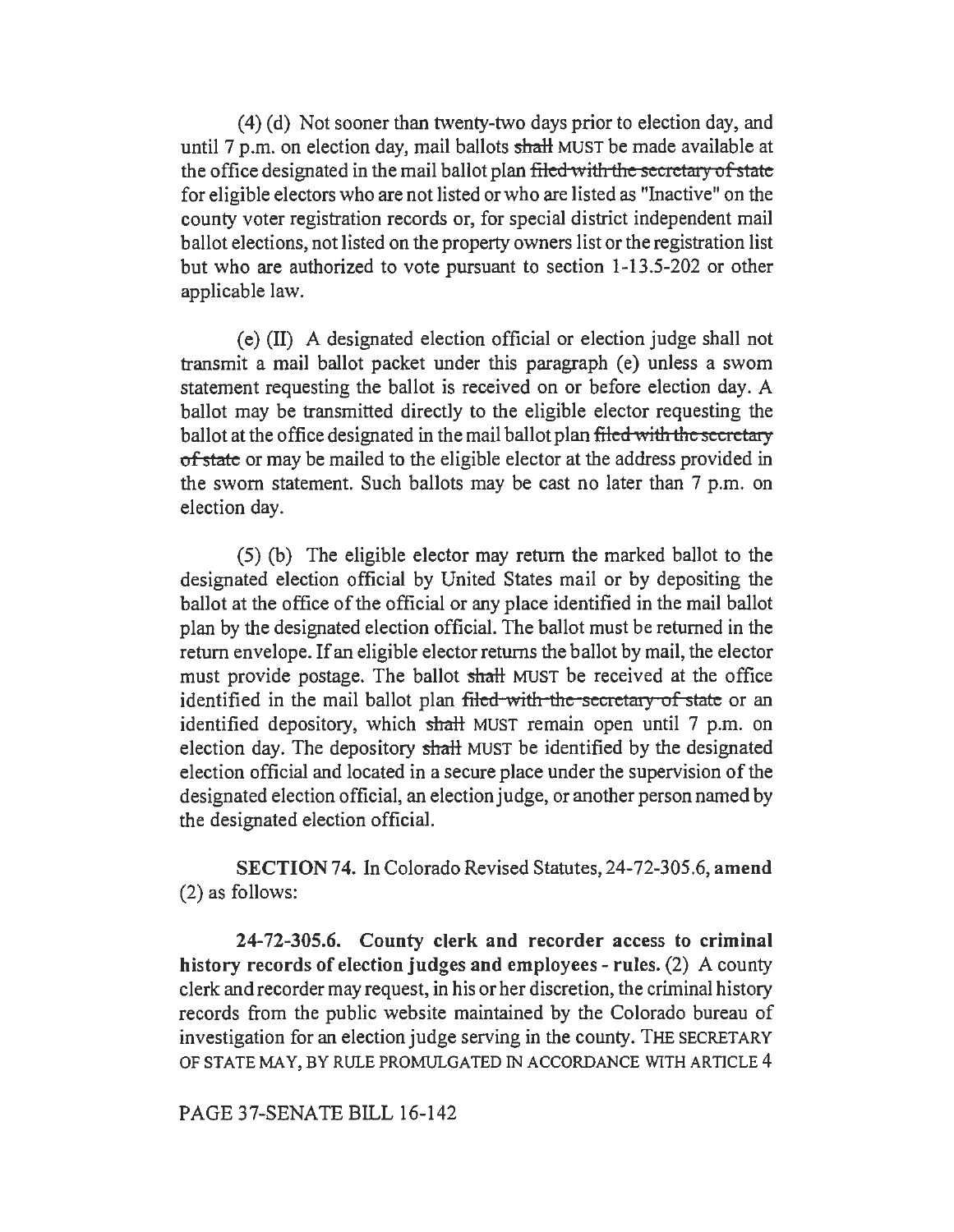OF THIS TITLE, REQUIRE THAT CERTAIN DUTIES MAY BE PERFORMED ONLY BY THOSE ELECTION JUDGES FOR WHOM A COUNTY CLERK AND RECORDER HAS REQUESTED CRIMINAL HISTORY RECORDS PURSUANT TO THIS SUBSECTION (2). SUCH DUTIES MAY INCLUDE ACCESSING THE STATEWIDE VOTER REGISTRATION SYSTEM ESTABLISHED PURSUANT TO SECTION 1-2-301, C.R.S.

SECTION 75. In Colorado Revised Statutes, 30-35-904, amend (3) (b) as follows:

30-35-904. Formation of districts. (3) (b) At the top of each page of the petition shall MUST be printed, in plain red letters no smaller than the impression of ten-point, bold-faced type, the following:

### WARNING:

#### IT IS AGAINST THE LAW:

For anyone to sign this petition with any name other than his own, or to knowingly sign his name more than once for the same measure, or to sign such petition when not a registered elector.

# DO NOT SIGN THIS PETITION UNLESS YOU ARE A REGISTERED ELECTOR TO BE A REGISTERED ELECTOR, YOU MUST BE:

1. At least eighteen years of age.

2. A citizen of the United States.

3. A resident of the state of Colorado for at least thirty-two TWENTY-TWO days.

4. A resident of the precinct in which you live. for at least thirty-two days.

*5.* Registered to vote in the county.

Do not sign this petition unless you have read or had read to you the proposal in its entirety and understand its meaning.

SECTION 76. In Colorado Revised Statutes, amend 31-10-306 as follows:

31-10-306. Write-in candidate affidavit. The governing body of

PAGE 38-SENATE BILL 16-142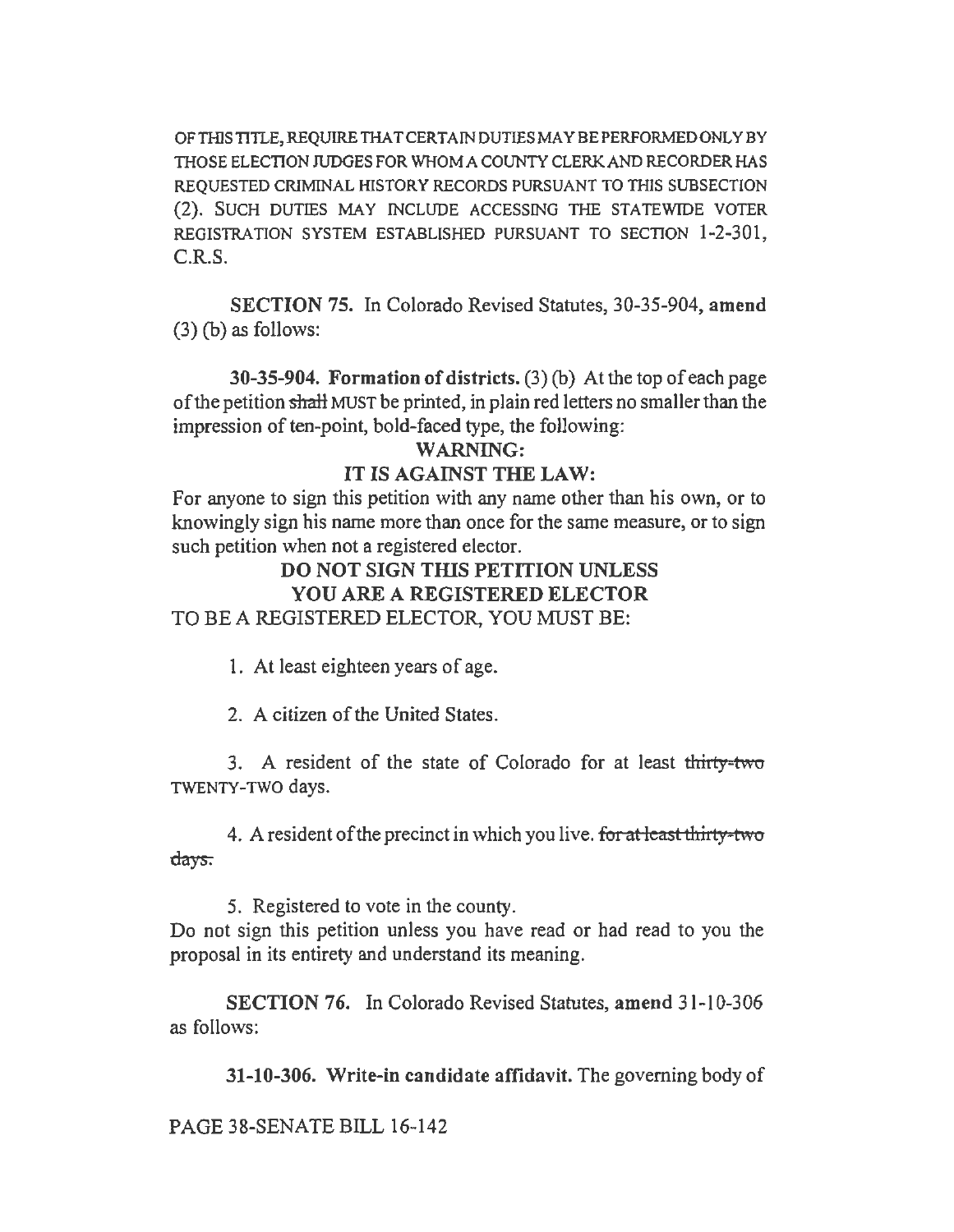a municipality may provide by ordinance that no write-in vote for any municipal office shall be counted unless an affidavit ofintent has been filed with the clerk by the person whose name is written in prior to twenty SIXTY-FOUR days before the day of the election indicating that such person desires the office and is qualified to assume the duties of that office if elected.

SECTION 77. In Colorado Revised Statutes, amend 31-10-507 as follows:

31-10-507. Election may be cancelled -when. In any ordinance adopted by the governing body of the municipality requiring an affidavit of intent for write-in candidates as provided in section 31-10-306, the governing body may also provide that, ifthe only matter before the voters is the election of persons to office and if, at the close of business on the nineteenth SIXTY-FOURTH day before the election, there are not more candidates than offices to be filled at such election, including candidates filing affidavits of intent, the clerk, if instructed by resolution of the governing body either before or after such date, shall cancel the election and by resolution declare the candidates elected. If so provided by ordinance, upon such declaration the candidates shall be deemed elected. Notice of such cancellation shall be published, if possible, in order to inform the electors of the municipality, and notice of such cancellation shall be posted at each polling place and in not less than one other public place.

SECTION 78. In Colorado Revised Statutes, 31-25-501, amend  $(1.7)$  (a) as follows:

31-25-501. Definitions. As used in this part 5, unless the context otherwise requires:

(1.7) (a) "Elector of the district" means a person who, at the designated time or event, is registered to vote in the general election in this state and:

(I) Who has been IS a resident of the district or the area to be included in the district; for not less than thirty days; or

(II) Who or whose spouse OR CIVIL UNION PARTNER owns taxable

PAGE 39-SENATE BILL 16-142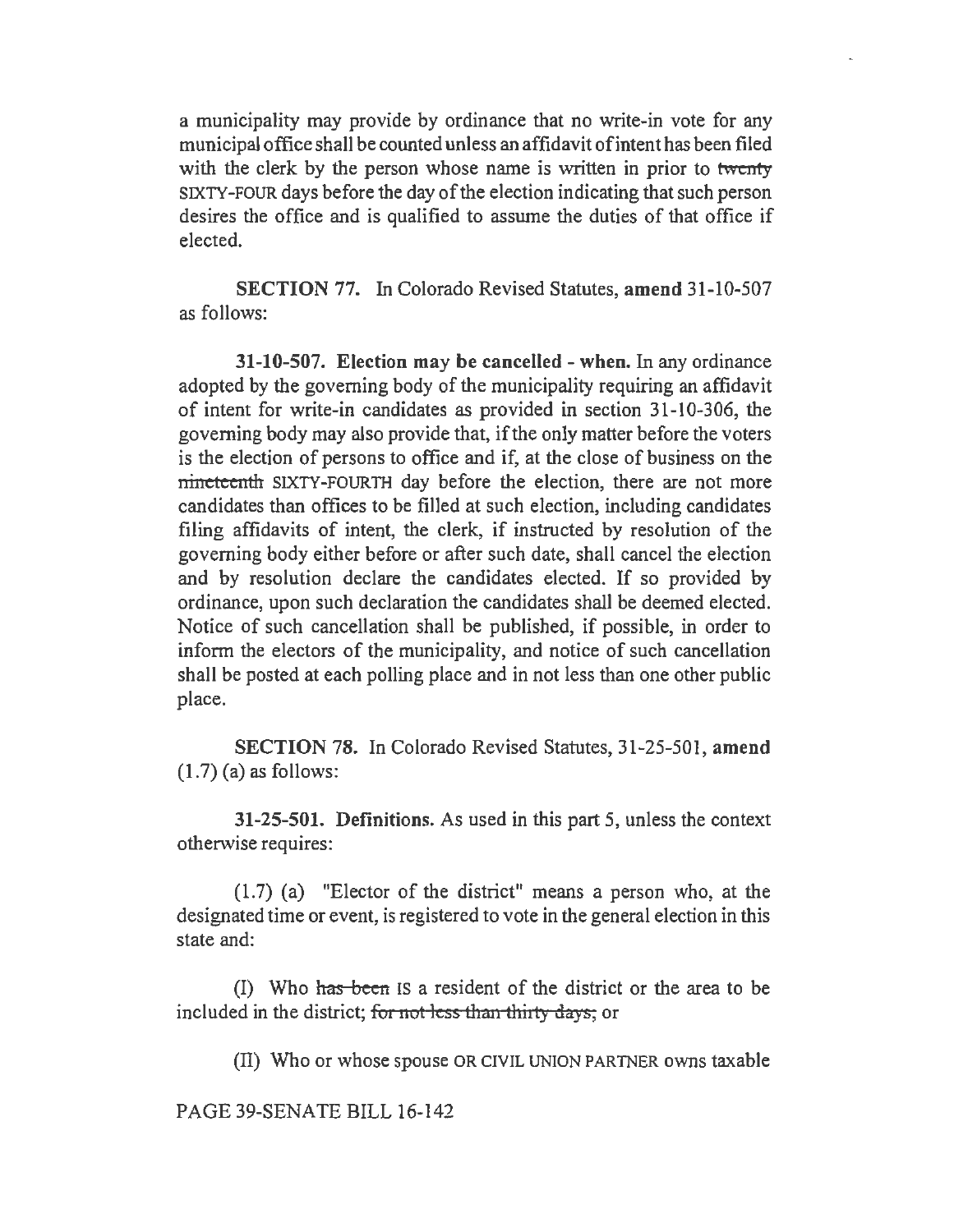real or personal property within the district or the area to be included in the district whether or not said person resides within the district.

SECTION 79. In Colorado Revised Statutes, 32-1-806, amend (2) as follows:

32-1-806. Persons entitled to vote at special district elections. (2) Any person desiring to vote at any election as an eligible elector pursuant to section  $32$ -1-103 (5) (a) (II) shall sign a self-affirmation that the person is an elector of the special district. The self-affinning oath or affirmation shall MUST be on a form that contains in substance the following:

"I, (printed name) , who reside at (address) , am an elector of this (name of special district) district and desire to vote at this election. I do solemnly swear {or affirm) that I am registered to vote in the state of

Colorado and qualified to vote in this special district election as:<br>
A resident of the district or area to be included in the district; for not<br>
less than thirty days; or less than thirty days; or

The owner of taxable real or personal property situated within the boundaries of the special district or area to be included within the special district; or

A person who is obligated to pay taxes under a contract to purchase taxable property in the special district or the area to be included within the special district; or

The spouse OR CIVIL UNION PARTNER of (name of spouse OR CIVIL UNION PARTNER) who is the owner of taxable real or personal property situated within the boundaries of the special district or area to be included within the special district.

I have not voted previously at this election.

Date ------~~- Signature of elector----------- <sup>11</sup>

SECTION 80. In Colorado Revised Statutes, 37-45-103, amend  $(4)$  (a) (I) and (4) (a) (II) as follows:

37-45-103. Definitions. As used in this article, unless the context otherwise requires:

(4) (a) "Elector" means a person who, at the designated time or

PAGE 40-SENATE BILL 16-142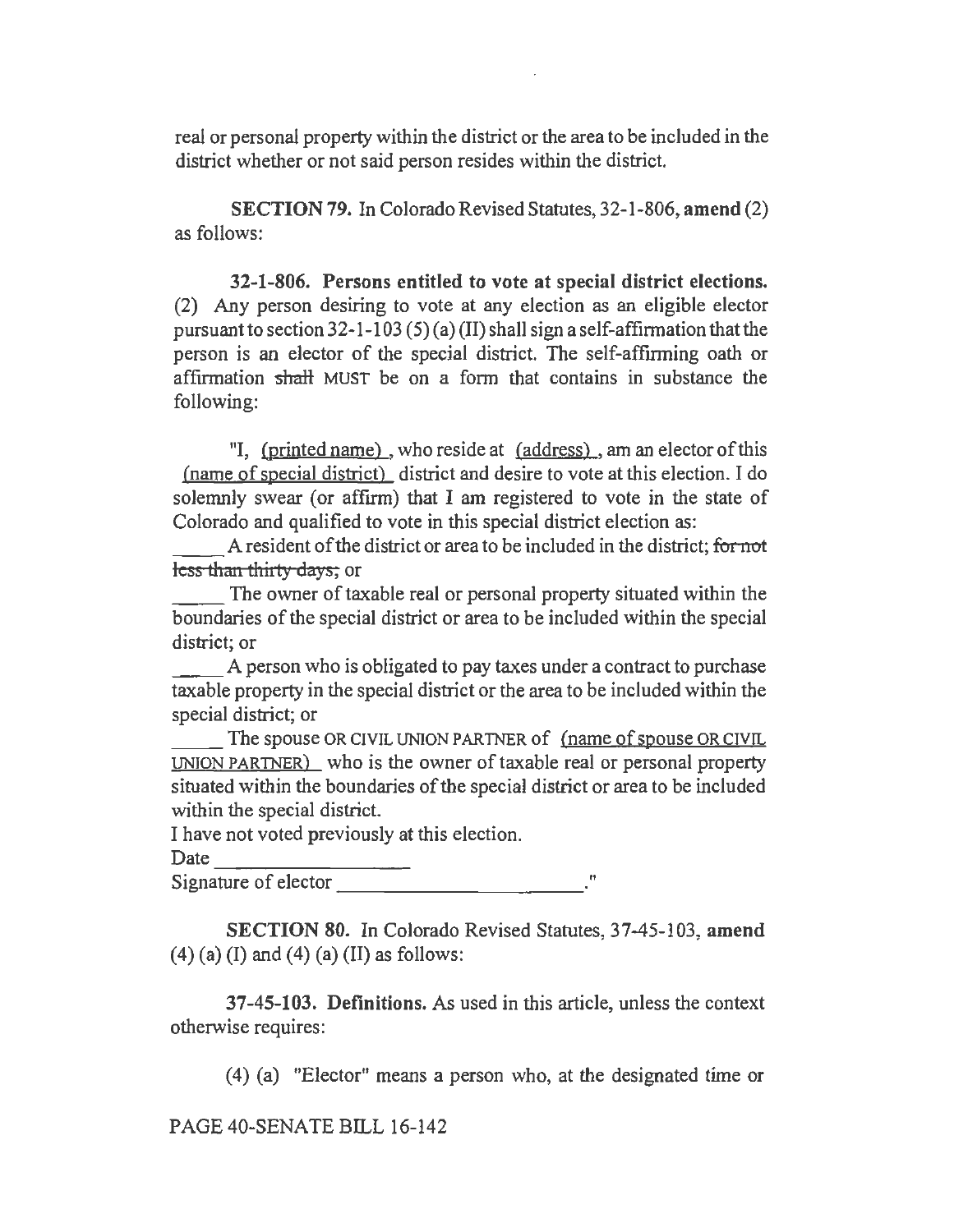event, is qualified to vote in general elections in this state, and:

(I) Who has been IS a resident of the district or the area to be included in the district; for not less than thirty-two days; or

(II) Who or whose spouse OR CIVIL UNION PAR1NER owns taxable real or personal property within the district or the area to be included in the district.

SECTION 81. Repeal of provision being relocated in this act. In Colorado Revised Statutes, repeal 1-2-501 (1.5).

SECTION 82. In Colorado Revised Statutes, repeal 1-1-112, 1-5-206, 1-8.3-108 (1 ), and 1-13-204.

SECTION 83. In Colorado Revised Statutes, add 17-18-122 as follows:

17-18-122. Appropriation to comply with section 2-2-703 - S.B. 16-142 - repeal. (1) PURSUANT TO SECTION 2-2-703, C.R.S., THE FOLLOWING STATUTORY APPROPRIATIONS ARE MADE IN ORDER TO IMPLEMENT SENATE BILL 16-142, ENACTED IN 2016:

(a) FOR THE2017-18 STATE FISCAL YEAR, TWENTY-ONE THOUSAND EIGHT HUNDRED SIXTY-FOUR DOLLARS IS APPROPRIATED TO THE DEPARTMENT FROM THE GENERAL FUND; AND

(b) FOR THE2018-19STATEFISCAL YEAR,FIVEHUNDREDFORTY-SIX DOLLARS IS APPROPRIATED TO THE DEPARTMENT FROM THE GENERAL FUND.

(2) THIS SECTION JS REPEALED, EFFECTIVE JULY 1, 2019.

SECTION 84. Applicability. This act applies to elections conducted on or after the effective date of this act.

SECTION 85. Safety clause. The general assembly hereby finds,